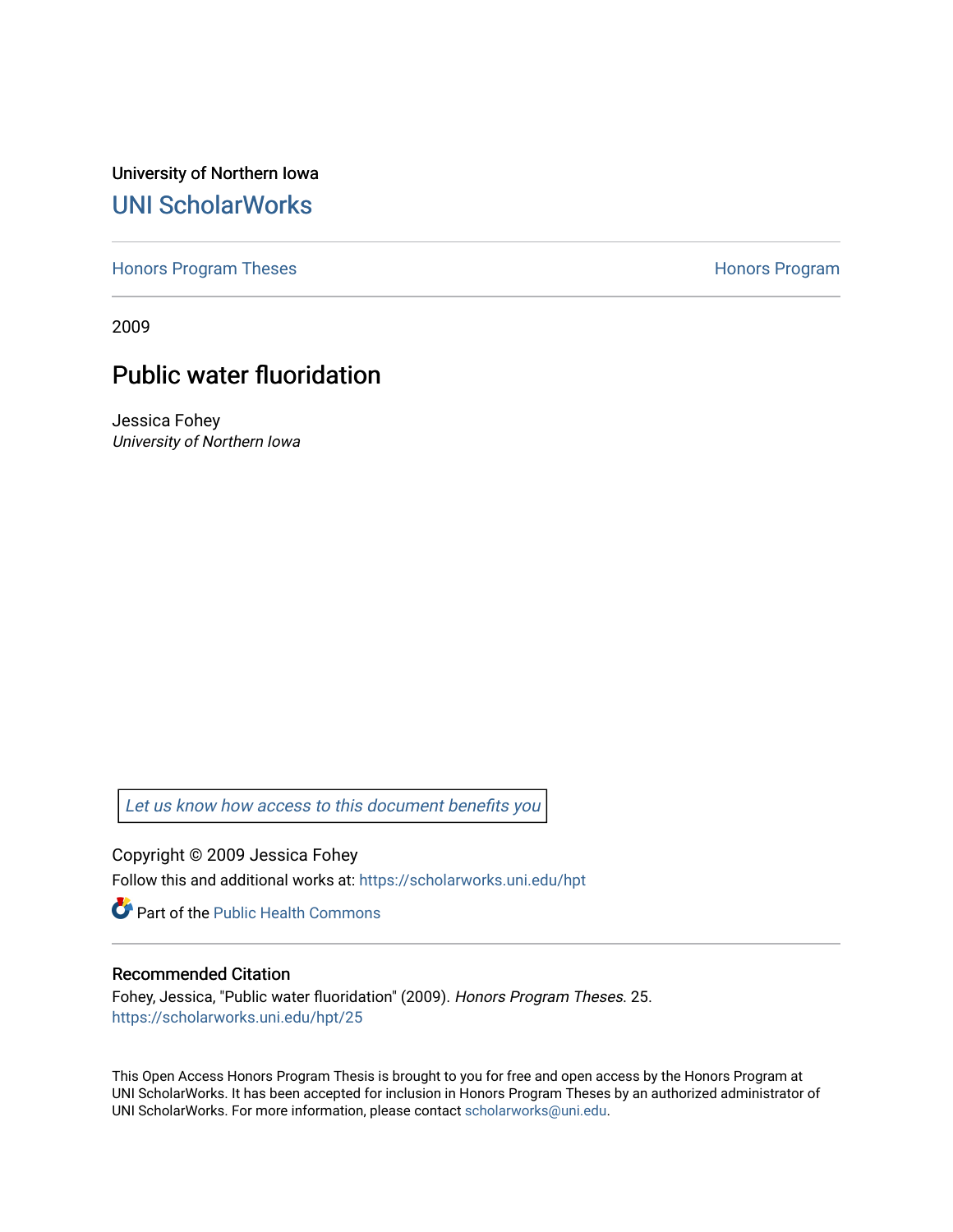## PUBLIC WATER FLUORIDATION

A Thesis or Project

Submitted

in Partial Fulfillment

of the Requirements for the Designation

University Honors

Jessica Fohey

University of Northern Iowa

May 2009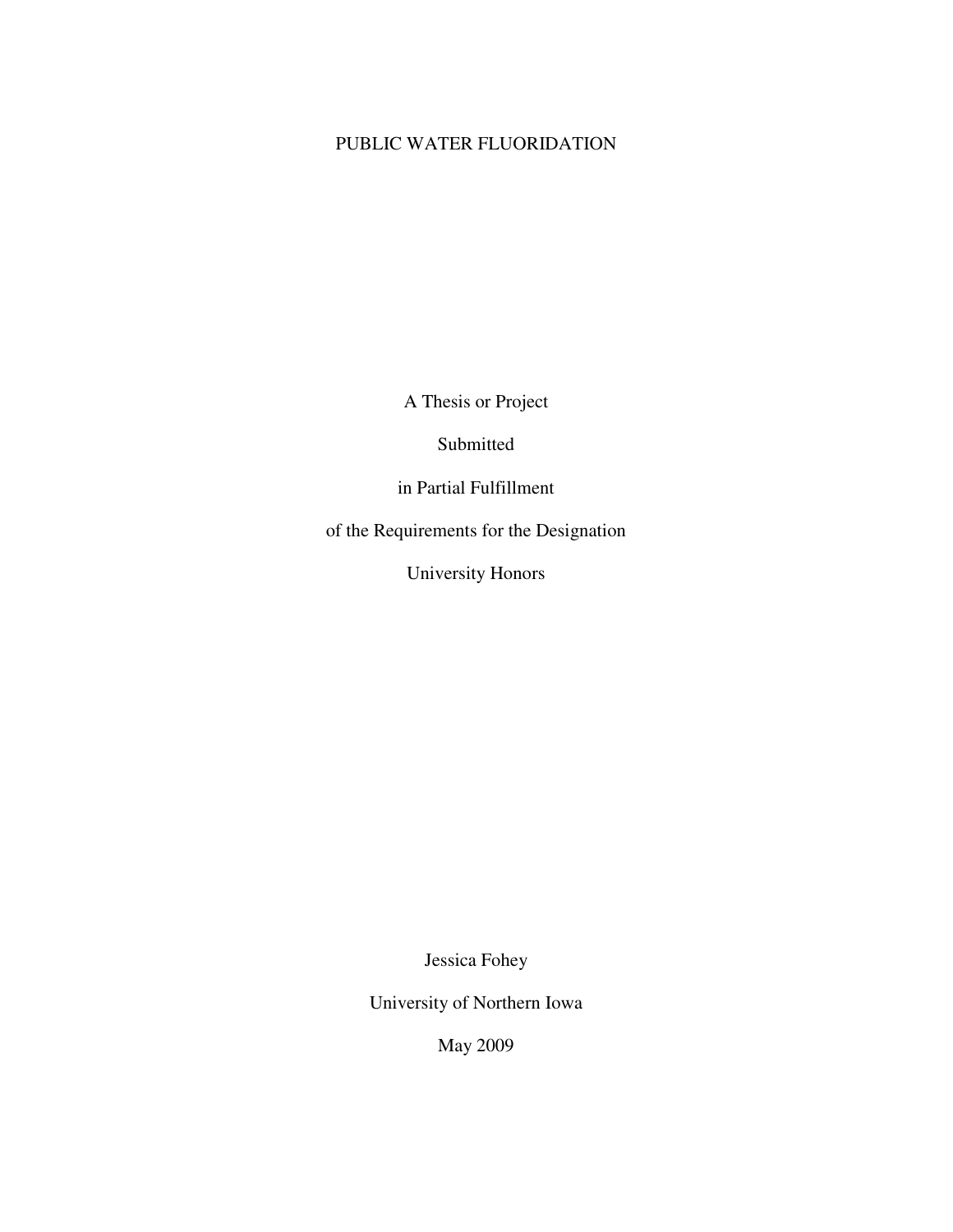## **INTRODUCTION**

 This thesis project addresses the issue of public water fluoridation. There is a debate within the United States as to whether or not public water systems should be fluoridated. Because of the large scale potential health impact, it is critical to determine whether or not this practice is in the best interest of the public. This paper provides an extensive review of scientific literature on the effectiveness, safety, and cost effectiveness of public water fluoridation. Following the review of scientific literature, I will present an overview of pseudo-scientific<sup>1</sup> literature which advocates against public water fluoridation that, although often not scientifically sound, may have a profound impact on public opinion. That section will display both a description of these arguments and an analysis of them which will uncover faulty reasoning, incorrect information, or other inappropriate tactics used to make unsupported claims against water fluoridation. Finally, the paper will feature a small case study of a town with an unfluoridated water supply and the issues it has faced with a recent fluoridation initiative. Considering all factors, I will come to a conclusion as to whether or not cities should fluoridate their public water supplies and offer recommendations that coincide with that decision.

## LITERATURE REVIEW

## *Fluoridation Basics*

Fluoride is a naturally occurring ion derived from the pure element fluorine. Although fluorine is an abundant element in nature, it rarely exists in its free state. Instead, it usually bonds with other elements to form fluoride compounds. Fluoride compounds are widely incorporated into the rocks and soil of the earth. When water flows over rocks and soil, it picks up fluoride compounds from them. Once these compounds are immersed in water, they dissolve

<sup>&</sup>lt;sup>1</sup> "Pseudo-scientific" refers to information and literature which is of doubtful scientific merit or origin.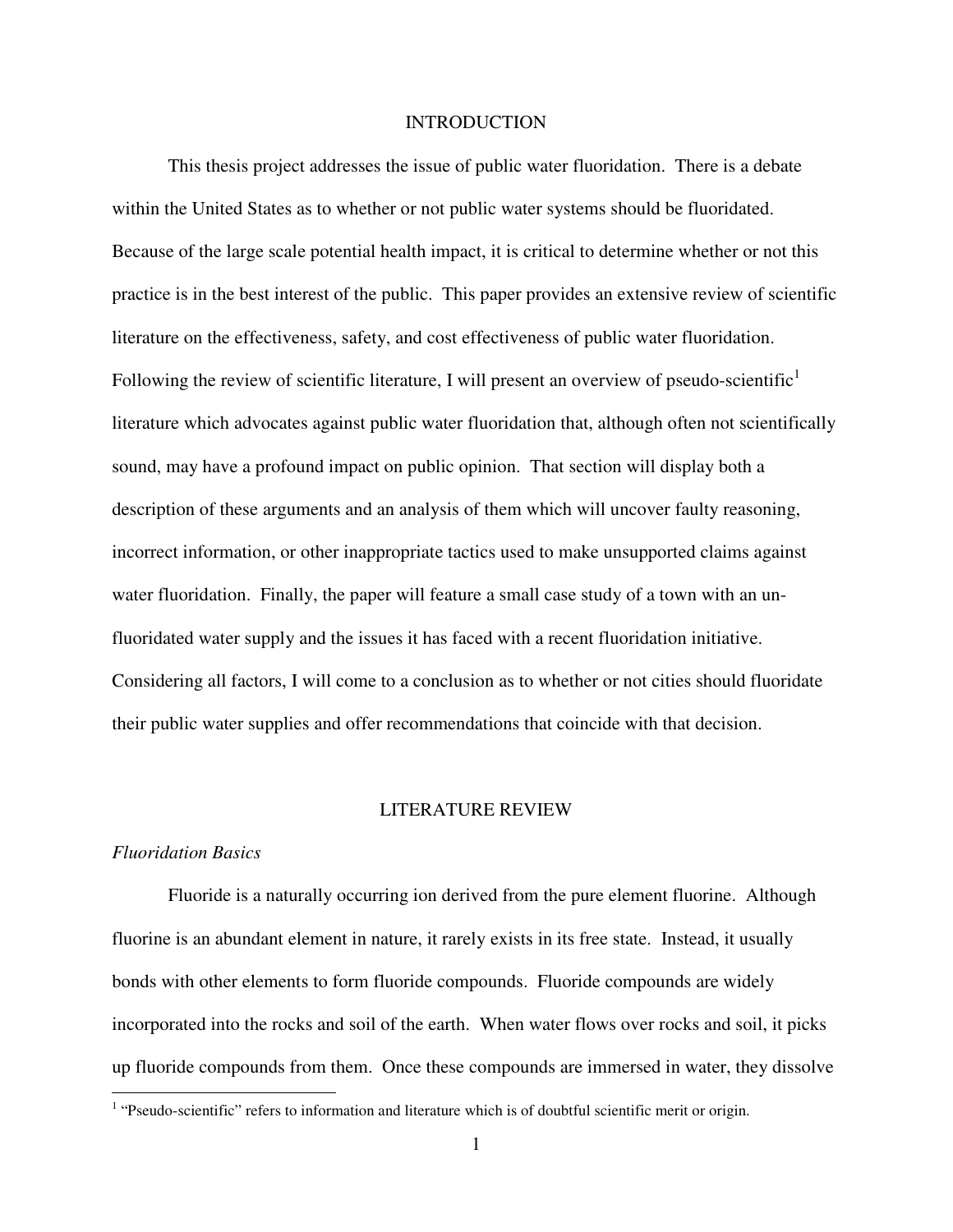to release fluoride ions. Thus, all water sources contain some amount of fluoride (American Dental Association, A, 2005).

 The amount of fluoride present in a particular water sample varies based on the concentration of fluoride-bearing minerals in the area and the depth at which the water is found (US Dept. of Health and Human Services, 1986). Shallow water sources, such as lakes, rivers, and streams, typically have relatively low concentrations of fluoride (City of Chicago, 2008). The natural fluoride concentration of water in the United States ranges from very low levels, such as 0.15 parts per million (ppm) in Lake Michigan, to levels of over 4 ppm in some well water and other sources (City of Chicago, 2008; Thompson & Taylor, 1933).

 Because areas with low natural concentrations of fluoride do not offer the dentally protective effects of higher levels, many cities choose to adjust the natural fluoride concentration of their water supplies to the amount recommended for optimal dental health. The United States Public Health Service has concluded that optimal fluoride concentration in water ranges from 0.7 to 1.2 ppm, depending on the average maximum daily air temperature in the area (US Department of Health, Education and Welfare, 1962). This averages out to be a generally recommended level of 1 ppm, or one part of fluoride diluted in one million parts of water. This is equivalent to one milligram of fluoride per liter of water. To visualize the meaning of one part per million, consider one inch in 16 miles, one minute in two years, or one cent in \$10,000 (American Dental Association, A, 2005). Clearly, one part per million is not a large concentration, but it does have a significant impact on the dental health of those ingesting it.

 In the United States, one of three different fluoride compounds is used to fluoridate a given water supply. These three compounds are 1) sodium fluoride, a white, odorless powder or crystalline material; 2) sodium fluorosilicate, a white or yellow, odorless crystal; and 3)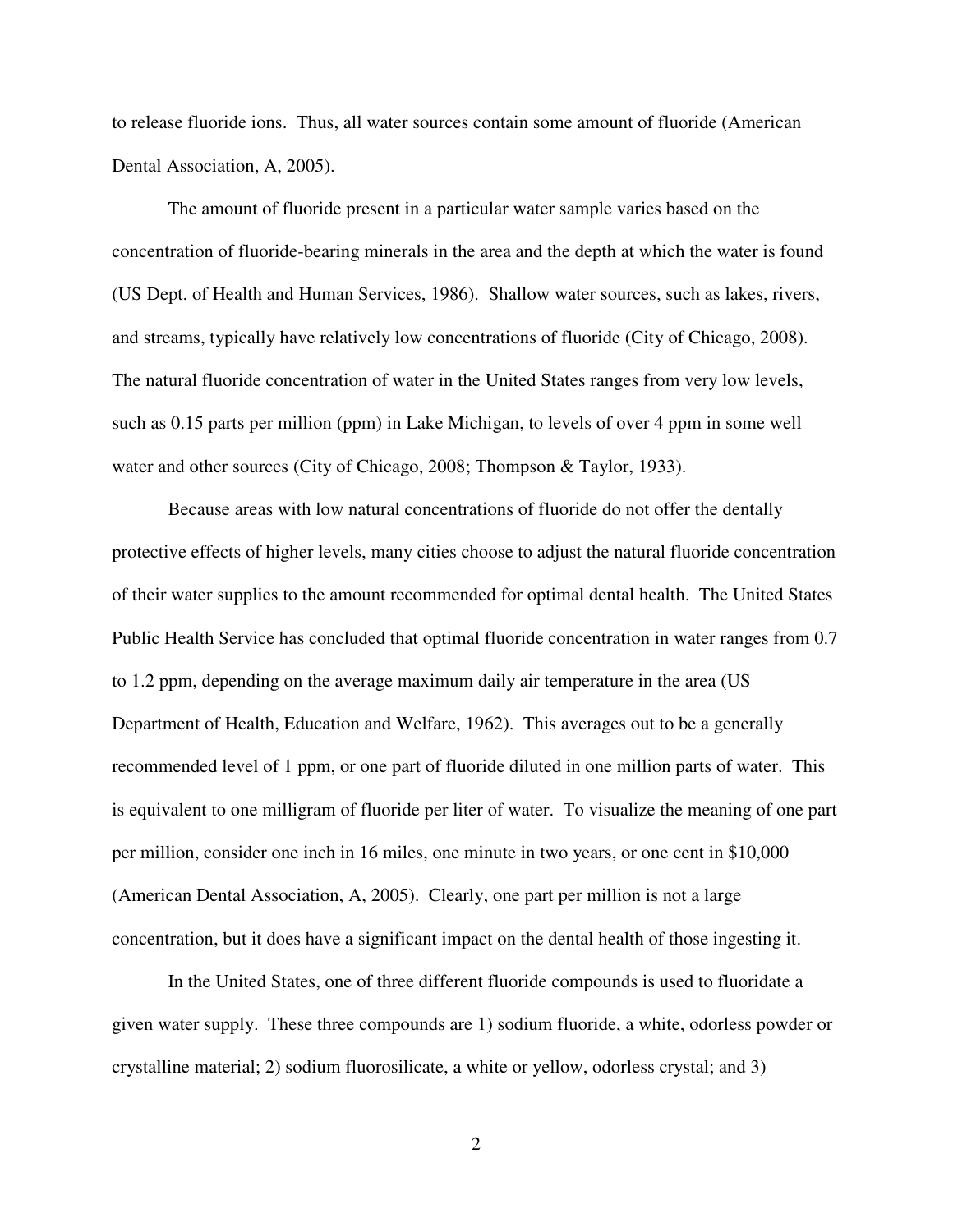fluorosilicic acid, a white or straw-colored liquid (US Department of Health and Human Services, 1986; AWWA, 2000). Sodium fluoride was used at the onset of fluoridation in 1945. Sodium fluorosilicate and fluorosilicic acid were introduced in the late 1940s and had surpassed sodium fluoride in usage by 1951. Today, fluorosilicic acid is the most widely used compound to fluoridate water supplies in the United States (US Department of Health and Human Services, 1986; Maier, 1963). All three additives are derived from the mineral apatite, a type of limestone deposit containing 3-7% fluoride (US Department of Health and Human Services, 1986). The compounds meet health and safety standards of the American Water Works Association and NSF International (American Dental Association, A, 2005). Additionally, the additives are regulated by the Environmental Protection Agency, which is charged under the Safe Drinking Water Act to monitor the safety of public drinking water (44 Fed.Reg., 1979).

## *History of Water Fluoridation*

 In the early 1900's, Dr. Frederick McKay moved to Colorado Springs, Colorado to open a dental practice. When he began seeing patients, he noted that, interestingly, many of the local residents had brown stains on their permanent teeth. Dr. McKay began working with Dr. G.V. Black, dean of the Northwestern University Dental School in Chicago, to investigate the condition. The dentists discovered that the mottled enamel, as they referred to it, was caused by developmental imperfections. In the 1920's, Dr. McKay proposed the idea that something in the drinking water was causing the mottled enamel<sup>2</sup>. He noted that these symptoms had been identified in Colorado, New Mexico, Arizona, California, Idaho, South Dakota, Texas, and

<sup>&</sup>lt;sup>2</sup> "Mottled enamel" is no longer an accepted medical term. The condition is now called "dental fluorosis" and will be discussed in a later section.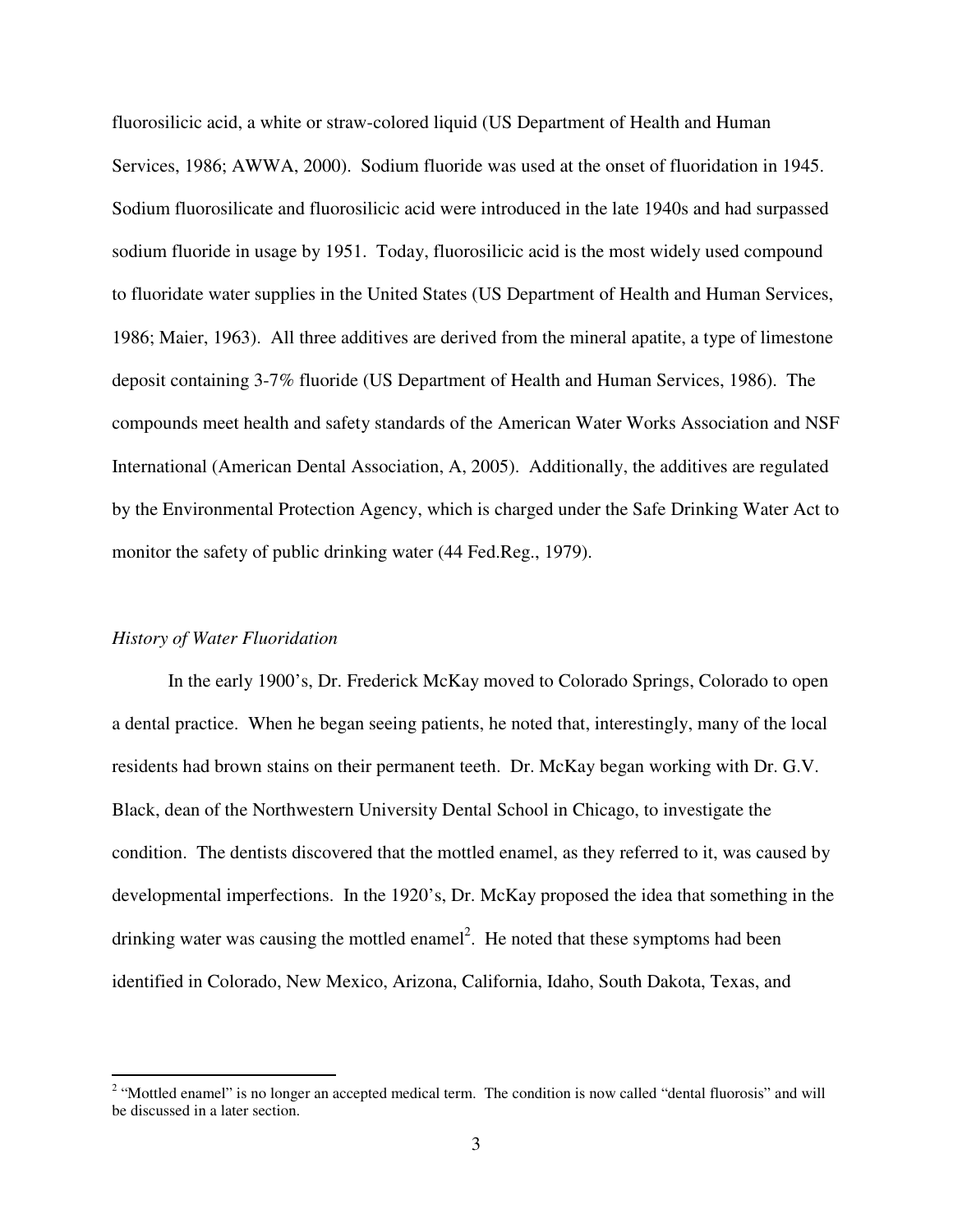Virginia. Additionally, Dr. McKay realized that the stained teeth were incredibly resistant to decay (McKay, 1933; McClure, 1970).

 Additional studies were conducted in St. David, Arizona and Bauxite, Arkansas in the 1930's, which determined that naturally high levels of fluoride in the drinking water were causing the stained teeth. The fluoride levels in the water supplies of these two towns were abnormally high – 3.8 to 7.15 ppm in St. David and 13.7 ppm in Bauxite (McClure, 1970). Since these levels were clearly extreme, researchers began to wonder how high fluoride levels could be before visible, severe dental fluorosis would occur (Dean, 1936). During the 1930's, Dr. H. Trendley Dean, a dental officer at the U.S. Public Health Service, completed epidemiological studies on the geographical distribution and severity of fluorosis in the United States (Dean, 1938). Dr. Dean and his associates found that fluoride levels of up to 1 ppm in the drinking water did not cause visible dental fluorosis. Instead, they found a positive correlation between fluoride levels in the water and decreased incidence of dental caries (Dean, 1938; Dean et al., 1942).

 In 1939, Dr. Gerald J. Cox and his staff at the Mellon Institute conducted independent laboratory experiments which reinforced the findings of Dr. Dean. Additionally, they published a paper in which they proposed adding fluoride to water in areas where it is naturally deficient to prevent tooth decay (Cox et al., 1939). In the 1940's, this idea was carried out with the addition of sodium fluoride to four city water supplies that exhibited fluoride deficiency, beginning in Grand Rapids, Michigan, in January, 1945. The definitive success of these trials demonstrated that fluoridation is a safe and effective means of preventing dental caries (Cox et al., 1939; Dean et al., 1950). Throughout the next several years, multitudes of other communities began fluoridating their public water supplies as well (American Dental Association, A, 2005).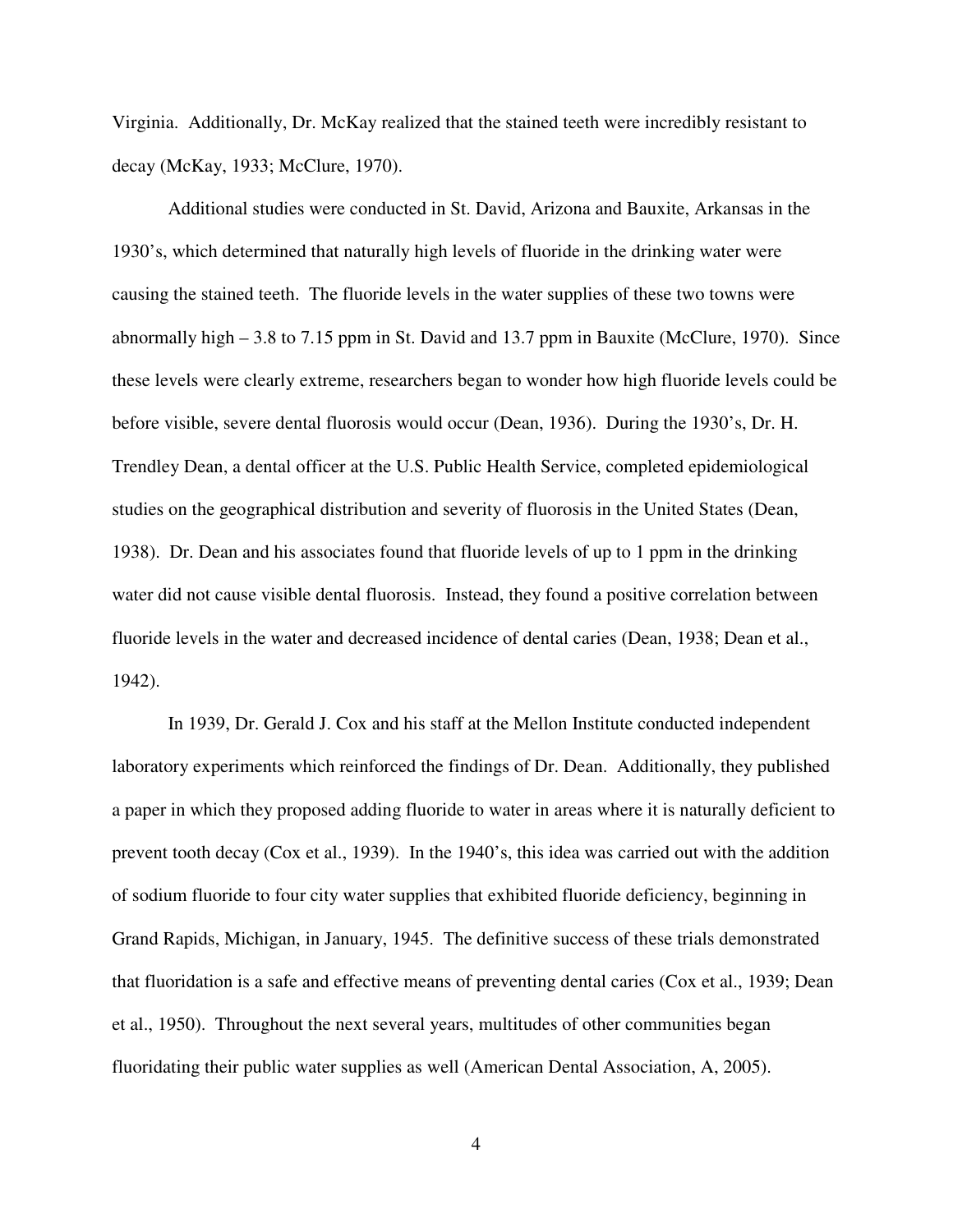## *Support for Water Fluoridation*

 Public water fluoridation is widely supported by major health authorities. In 2005, the American Dental Association (ADA) celebrated 60 years of public water fluoridation. In a statement released for the occasion, ADA President Dr. Richard Haught highlighted the effectiveness of community water fluoridation in reducing dental decay and stressed its continued importance, even where other resources, such as fluoridated toothpaste, are available. He also lamented the fact that a large number of communities have not adopted water fluoridation and emphasized the fact that water fluoridation benefits everyone, even those who lack professional dental care (American Dental Association, B, 2005). In the same release, U.S. Surgeon General Dr. Richard H. Carmona stated, "Community water fluoridation is the single most effective public health measure to prevent dental decay and improve oral health over a lifetime for both children and adults" (American Dental Association, B, 2005).

 Furthermore, public water fluoridation is supported by the American Medical Association, the World Health Organization, the U.S. Public Health Service (American Dental Assocation, A, 2005), and the Centers for Disease Control and Prevention (CDC), which named fluoridation of public water systems one of the ten great public health achievements of the  $20<sup>th</sup>$ century (Centers for Disease Control and Prevention, 1999). The CDC and the Surgeon General have also noted the importance of water fluoridation in reducing discrepancies in the dental health of people from different education or income levels (American Dental Association, B, 2005; US Department of Health and Human Services, 2001).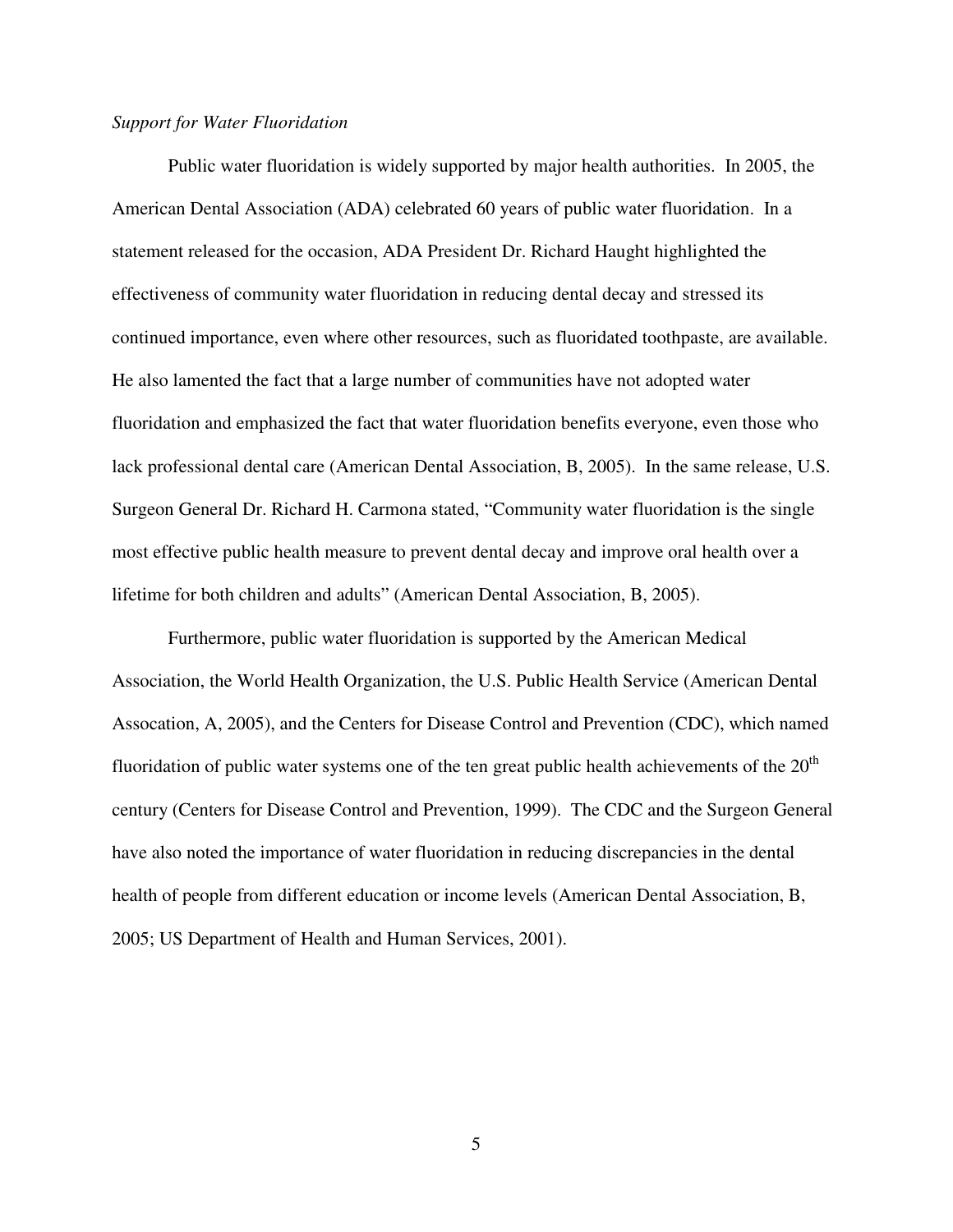## *Effectiveness of Water Fluoridation*

 Despite the prominent advances in healthcare over the last several years, dental decay, also known as tooth decay or dental caries, is a common infectious disease that continues to cause serious problems. It is without a doubt the most common and costly oral health problem across the population. Dental decay has a significant effect on those suffering from it, as it interferes with the ability to eat certain foods, causes pain and discomfort, and can detract from appearance (US Department of Health and Human Services, 1993). Risk factors for developing tooth decay include inadequate exposure to fluoride, irregular dental visits, pits or fissures in the chewing surfaces of teeth, inadequate saliva flow, high sugar intake, and above normal oral bacteria levels (American Dental Association, A, 2005).

Tooth decay is one of the most common childhood diseases, occurring five times as often as asthma and seven times as often as hay fever in the five to 17 year old age group. Fifty-one million school hours are lost per year in the United States due to dental illness, and this number would be much higher without the protective effects of water fluoridation (Gift, 1997). Decay continues to be a problem for adults, especially for older adults, as gum recession in old age can contribute to root decay (Griffin et al., 2004).

Adequate fluoride exposure is necessary to decrease an individual's risk for dental caries. Although there are other fluoride sources available, such as toothpastes and rinses, ingesting fluoride through water provides optimal benefits. While toothpastes and rinses provide topical protection, fluoride obtained through the water supply protects teeth both topically and systemically (American Dental Association, A, 2005). Maximum protection against dental caries will occur when fluoride is present both systemically, prior to tooth eruption, to allow assimilation during tooth development, and topically, after tooth eruption, at the tooth surface.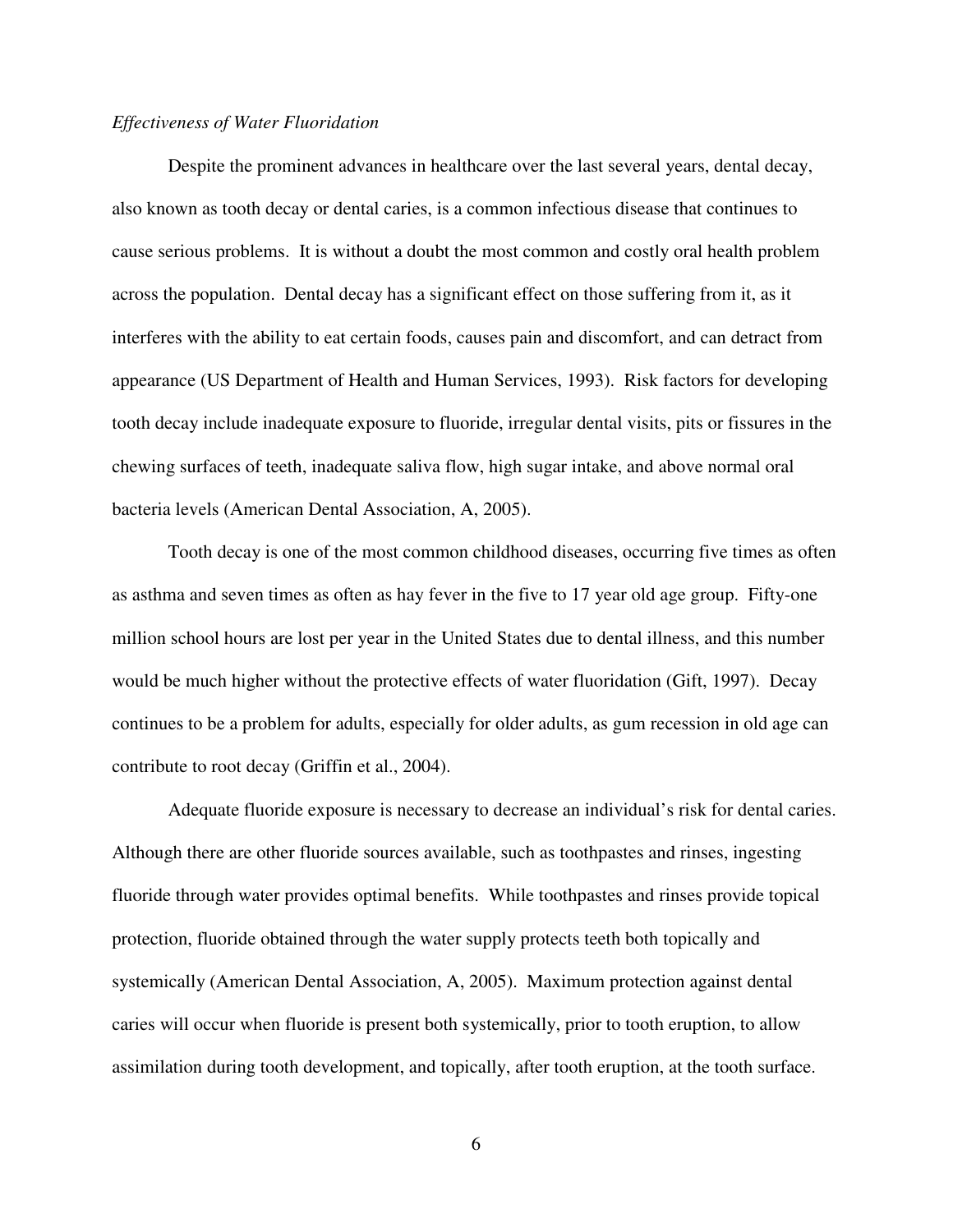Water fluoridation maximizes both types of exposure (Newbrun, 2004; Hargreaves, 1992; Singh et al., 2003; Singh & Spencer, 2004).

Systemic substances are those ingested through water and incorporated into the body. Early in life, during tooth formation, systemic fluorides become integrated into the teeth. Because fluoride actually becomes part of the teeth, it provides more sustainable protection than the application of topical fluoride alone (Newbrun, 1986). In addition, since systemic fluoride is incorporated into the body, it is present in saliva. Saliva continually washes over the teeth, providing further fluoride protection to the surface of the teeth and even allowing fluoride to become ingrained in plaque that forms on the teeth, aiding in remineralization (Lambrou et al., 1981).

In addition to providing systemic benefits, fluoride taken in through water provides topical benefits, strengthening teeth that have already erupted. Topical fluoride provides additional protection to the surfaces of teeth, further increasing their resistance to decay. Topical fluoride also contributes to fluoride levels in saliva and plaque, which help to prevent and reverse the progression of tooth decay (Featherstone, 2000).

As previously mentioned, fluoride present in the saliva and plaque has a remineralizing effect on the teeth. Decay, chemically a demineralization process, is caused by acids produced by bacteria that break down the minerals in tooth enamel. Fluoride ions, which are incorporated into the enamel or at the enamel surface, are able to reverse that chemical reaction in early dental decay, remineralizing teeth (Newbrun, 1986; Backer-Dirks et al., 1978; Silverstone, 1993; Featherstone, 1987; Fejerskov et al., 1981; Silverstone et al., 1981).

 At the onset of water fluoridation, studies found that water fluoridation reduced the occurrence of cavities in primary teeth by up to 60% and the amount of decay in permanent teeth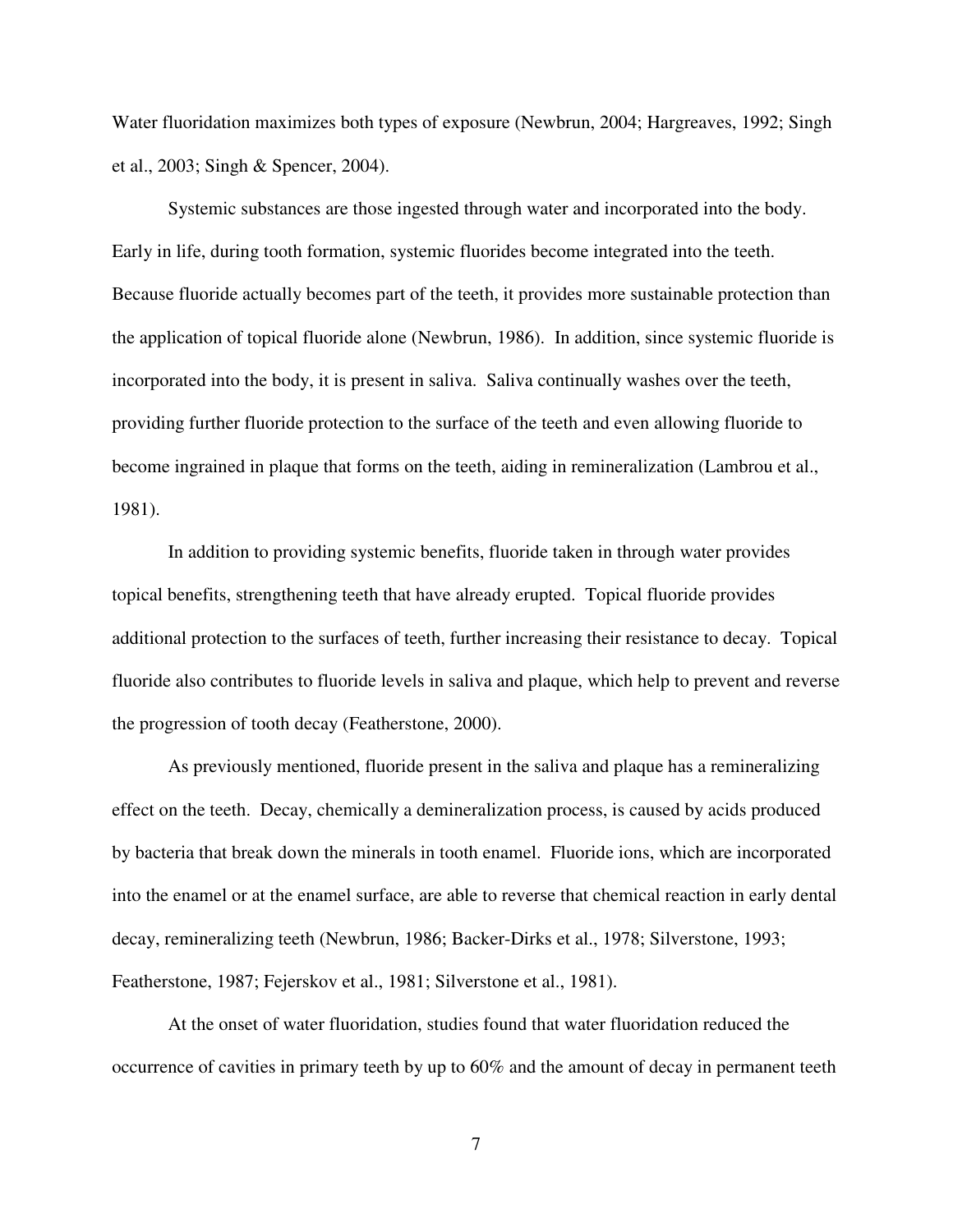by 35%. Studies today show that water fluoridation is still responsible for a 20-40% overall reduction in dental decay (data summarized by American Dental Association, A, 2005). Numerous studies have demonstrated the positive effects of public water fluoridation on caries reduction. In fact, so many studies have been completed that water fluoridation has been one of the most widely studied public health measures in history (Newbrun, 1989; Brunelle & Carlos, 1990).

 The first evidence of the effectiveness of water fluoridation comes from a 15 year study in Grand Rapids, Michigan, the first town in the United States to adjust its water fluoride content. The study showed that children in Grand Rapids who ingested optimally fluoridated water throughout their lifetimes had 50-63% lower dental caries rates than children in nearby non-fluoridated Muskegon, Michigan (Arnold et al., 1962).

 Fluoridated Newburgh, New York and non-fluoridated Kingston, New York, have been studied several times since the onset of water fluoridation to determine the differences in caries prevalence between fluoridated and non-fluoridated areas. After 10 years of fluoridation, six to nine year old children in Newburgh showed 58% less decay than six to nine year old children in Kingston. After 15 years of fluoridation in Newburgh, that same generation of children (now ages 13 to 14) had 70% fewer cavities than those in Kingston (Ast & Fitzgerald, 1962). Similar data was collected in Evanston, Illinois. After 14 years of fluoridation, 14 year old lifetime residents had 57% less decay than children in non-fluoridated Oak Park, Illinois (Blayney & Hill, 1967).

 An epidemiological study was conducted in 1987, surveying 40,000 children across the United States. A similar study in 1980 had shown that 37% of children were cavity-free. During the seven years between the studies, many more towns began to fluoridate public water supplies.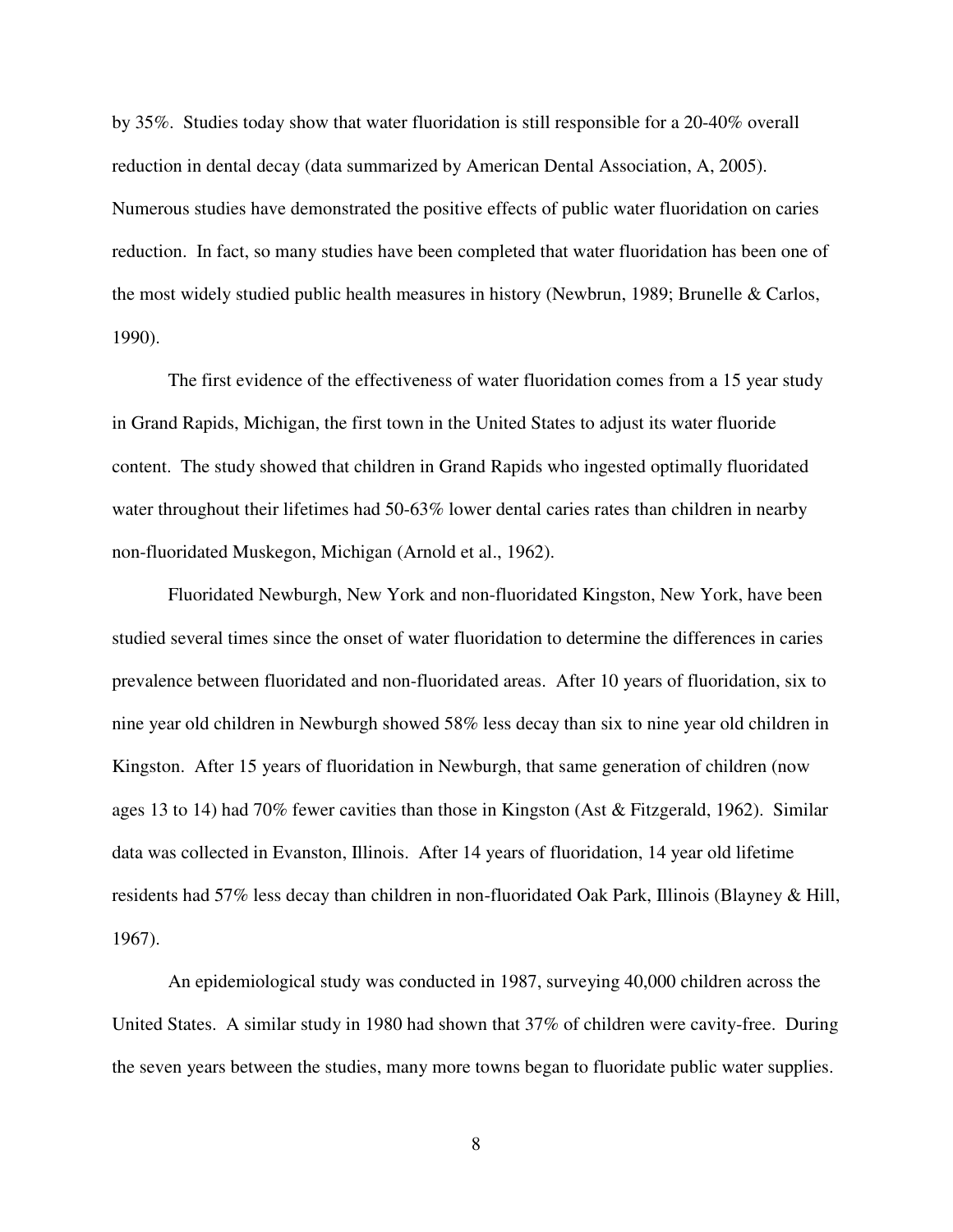Thus, in 1987, 50% of children ages five to 17 had no dental decay. Researchers determined that the primary cause of the striking drop in dental caries incidence was the increased spread of community water fluoridation (Brunelle & Carlos, 1990).

 In 2002, a study was published that detailed a water fluoridation experiment in Scotland, the country documented to have the worst dental health in the United Kingdom. After 13 years of natural fluoridation at 1 ppm in three townships, data showed that five and six year old subjects who were lifetime residents had 96% fewer primary dental caries than residents in nearby non-fluoridated townships. In addition, 86% of children in the optimally fluoridated areas were caries free, as opposed to only 32% of children in the non-fluoridated areas (Stephen et. al, 2002).

A study published in 2007 in Australia further reinforced the idea that water fluoridation is a necessary component of solid oral health. This study looked at exposure to fluoridated water in children from birth to three years of age and followed up by checking the prevalence of caries in these children at age six. The researchers found that the group of children with no exposure to fluoridated water from birth to age three had significantly higher prevalence and severity of dental caries at age six compared to children who had been exposed to fluoridated water. They determined that exposure to fluoridated water from birth to age three prevented 34% of cavities at age six. Based on this data, the researchers expressed the opinion that child oral health would deteriorate significantly if water fluoridation were to cease in Australia (Do & Spencer, 2007).

 Another study was conducted in 2008 in the cities of Newburgh and Kingston, New York to determine whether or not the prevalence of dental decay had changed since the towns were last studied in 1986. Newburgh has been fluoridated to 1 ppm since 1945 with the exception of a three year interruption between 1978 and 1981. Kingston has naturally occurring fluoride levels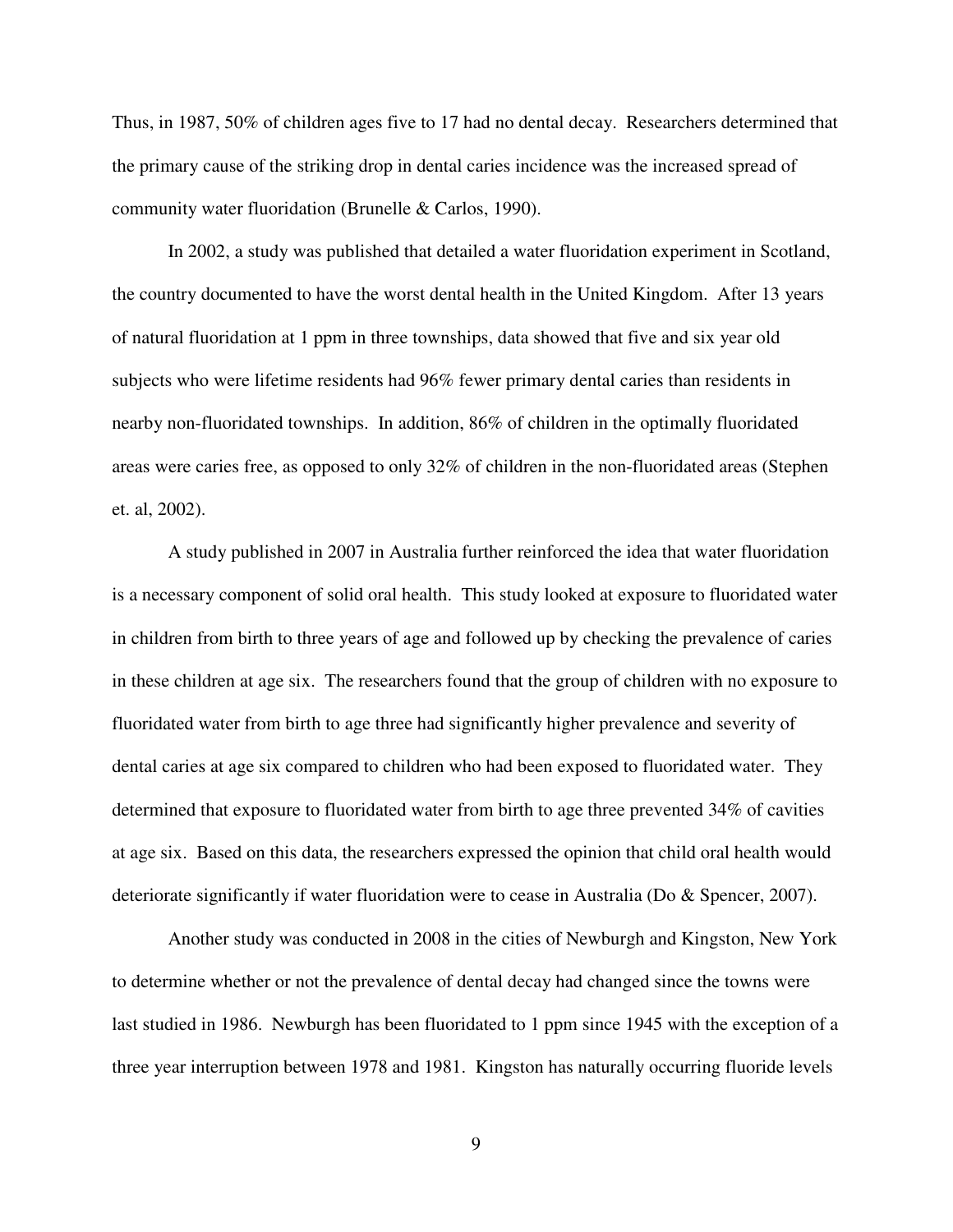of only 0.3 ppm and is not adjusted. This study looked at caries decline both in general and in terms of different socioeconomic groups. The researchers found that not only did dental caries decline more in fluoridated Newburgh than in non-fluoridated Kingston, but there was also a significant difference in caries prevention among different socioeconomic groups. Kingston showed a large disparity in decay rates between poor and non-poor groups, while fluoridated Newburgh did not. This reinforces the idea that water fluoridation allows significant oral health benefits to be attained by all residents, regardless of socioeconomic status (Kumar et al., 1998).

 There has been some debate as to whether or not water fluoridation is still necessary in this age, given the availability of other fluoride sources, such as toothpaste, rinses, and foods grown in fluoridated areas. Risk factors for decay are very high at the present time and include high intake of sugar, poor oral hygiene, exposed root surfaces, and inadequate exposure to fluoride. Because many Americans have one or more risk factors for decay, lots of individuals still experience high caries rates in the absence of water fluoridation (American Dental Association, A, 2005).

A study published in 1995 analyzed lifetime residents of three Indiana communities: Connersville, with a water fluoride concentration of 0.2 ppm, Brownsburg, with an optimal fluoride adjustment to 1.0 ppm, and Lowell, with a naturally high fluoride concentration of 4.0 ppm. Although the towns had differing water fluoride concentrations, all had exposure to other fluoride sources, including fluoridated toothpaste. Using two different scoring methods, the researchers found that decay in optimally fluoridated Brownsburg was 9.2% and 21.2% lower than in non-fluoridated Connersville. In addition, they found that with four times optimally fluoridated water in Lowell, caries rates were 19.8% and 23.1% lower than in the non-fluoridated area (Jackson et al., 1995). This result was reinforced in a 1998 study of fluoridated and non-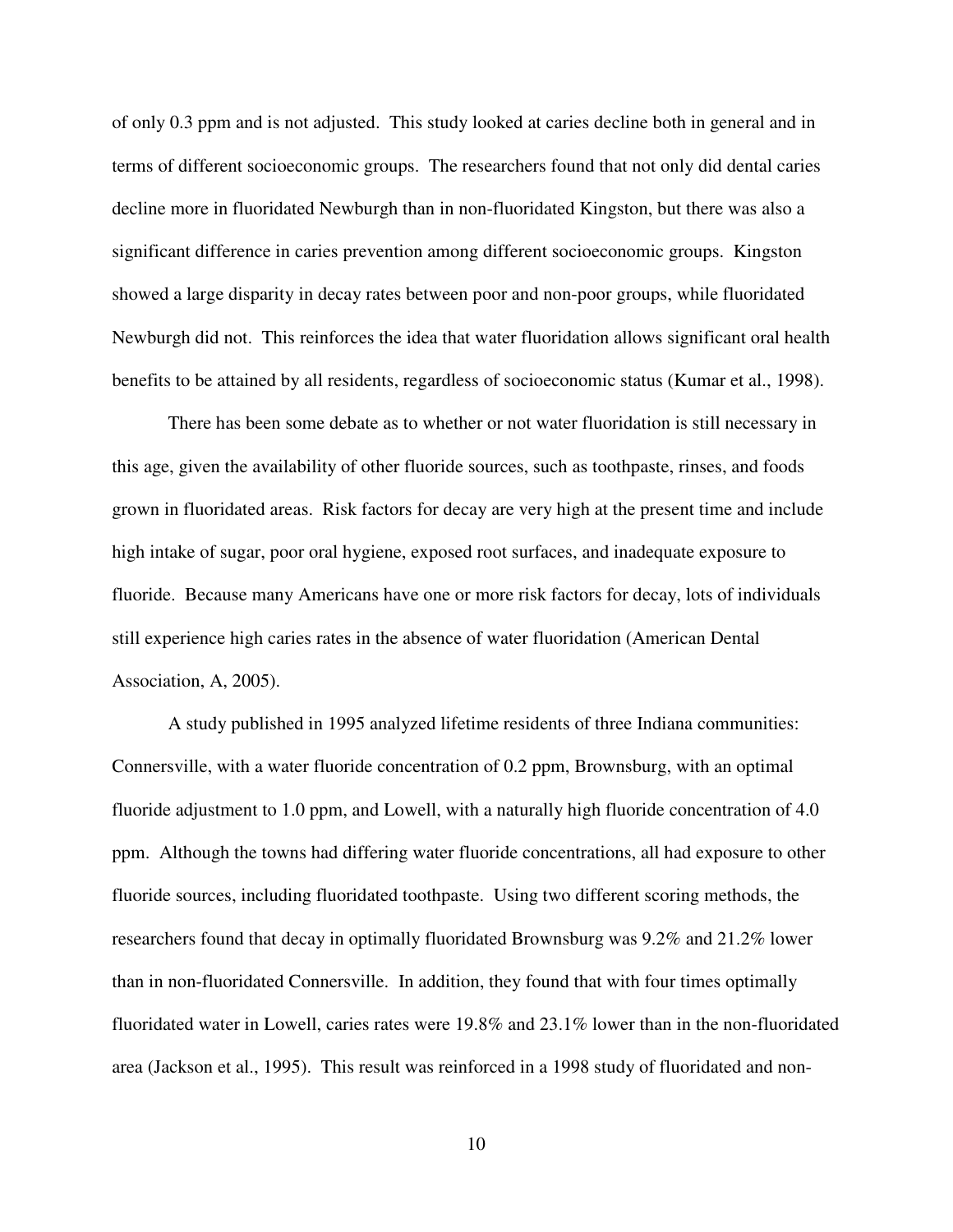fluoridated towns in Illinois. Researchers there found that even with other sources of fluoride available, only 25.2% of children were cavity free in the non-fluoridated town of Broken Bow, while fluoridated Kewanee boasted a 51.9% caries free child population (Selwitz et al., 1998). These considerable differences demonstrate that water fluoridation continues to provide necessary benefits that other fluoride sources cannot provide alone.

In communities where water fluoridation has been discontinued, decay rates haven risen dramatically over time, even with the use of fluoride toothpaste (American Dental Association, A, 2005). After fluoridating its water for 11 years, the town of Antigo, Wisconsin discontinued water fluoridation in 1960. After five years without public water fluoridation, decay data for various age groups was compared to data for those same groups taken before the cessation of water fluoridation. The absence of fluoride resulted in 200% more decay in second graders, 70% more decay in fourth graders, and 91% more decay in sixth graders. Recognizing the drastic deterioration of dental health, Antigo residents began to fluoridate their water supply again in 1965 (Lemke et al., 1970). Though not quite as dramatic, the discontinuation of water fluoridation in Wick, Scotland in 1979 resulted in a 27% decay increase in permanent teeth and a 40% decay increase in primary teeth (Stephen et al., 1987). Additionally, following the termination of water fluoridation in Stanraer, Scotland, residents suffered a 115% increase in the cost of restorative dental treatment to repair decay (Attwood & Blinkhorn, 1991).

There are no observable health differences between people ingesting water with a naturally occurring optimal water fluoride content and those ingesting water adjusted to an optimal fluoride level. Fluoride ions are exactly the same, whether they are picked up by the water naturally as it flows by rocks or added under carefully controlled conditions in a city water plant (American Dental Association, A, 2005). Researchers in Ontario, Canada conducted a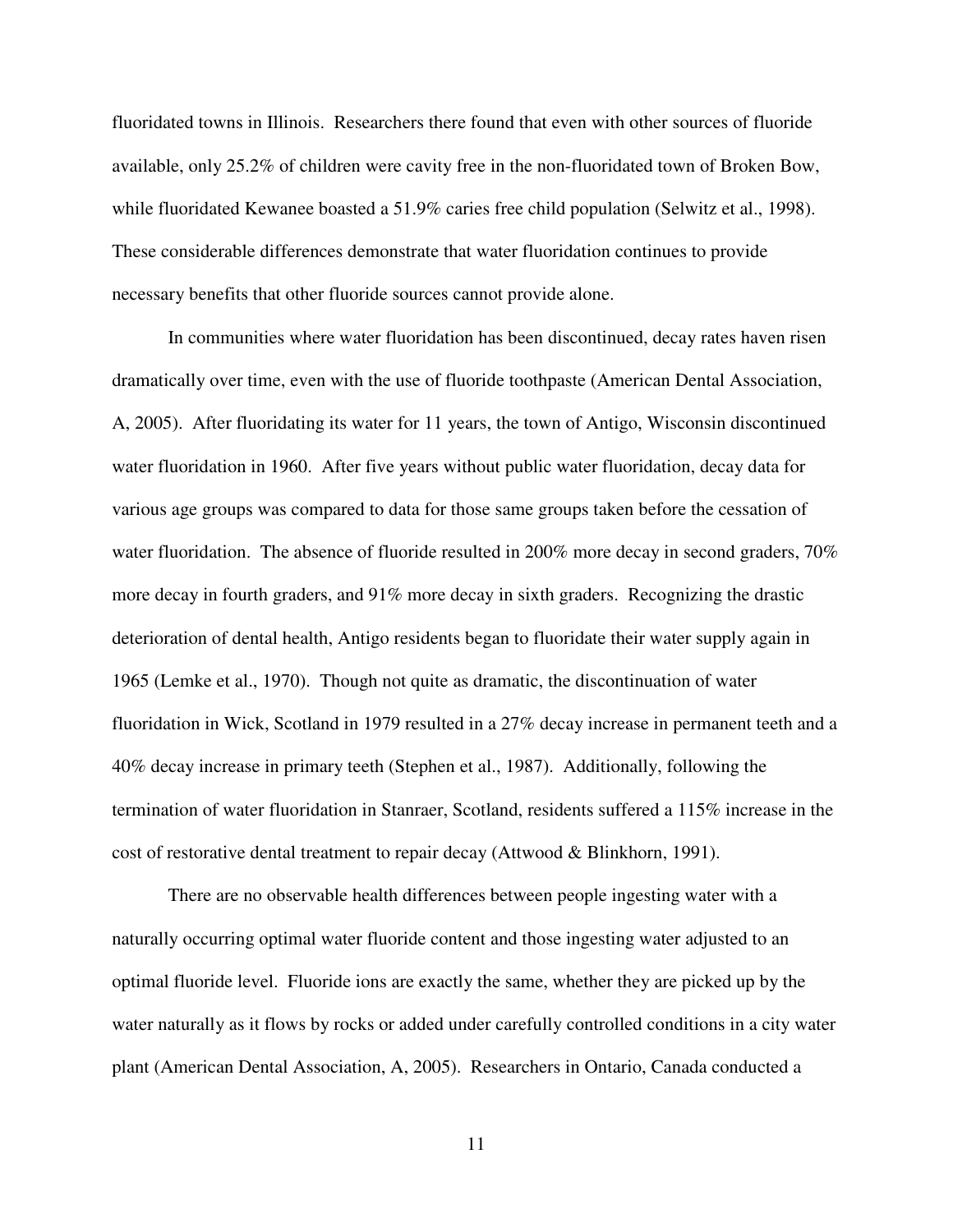study of three different towns: one optimally fluoridated naturally, one optimally fluoridated by adjustment, and one with deficient levels of fluoride. The data revealed significantly lower dental caries incidence in both the naturally and adjusted optimally fluoridated areas compared to the non-fluoridated town. Between the two optimally fluoridated areas, there was no discernible difference in the effects of naturally occurring fluoridated water compared to the adjusted water supply. This study illustrated that the source of fluoride resulted in no discrepancies in dental benefits (Brown & Poplove, 1965).

## *Fluoridation for Infants and Children*

 Given the vast amount of literature which attests to the importance of fluoride in the development of healthy teeth, it is natural to consider at what age fluoride ingestion should commence. Only one prospective, randomized, double blind study has been undertaken to study the effects of prenatal dietary supplementation for pregnant women. Although the study showed no harmful effects from the fluoride on either the mothers or the babies, the authors found that prenatal fluoridation did not have a strong preventative effect on decay of the babies' primary teeth (Leverett et al., 1997). Furthermore, research has shown that permanent teeth do not begin to develop in an infant during pregnancy, so prenatal fluoride supplementation would have no effect on permanent teeth (American Dental Association, 2003). Fluoride supplementation for nursing mothers has also been shown to be unnecessary, as fluoride concentrations in human milk are incredibly low, ranging from 0.007 to 0.011 ppm, and changes in the fluoride concentration of a mother's milk are insensitive to the amount of fluoride ingested by the mother (Institute of Medicine, Food and Nutrition Board, 1997).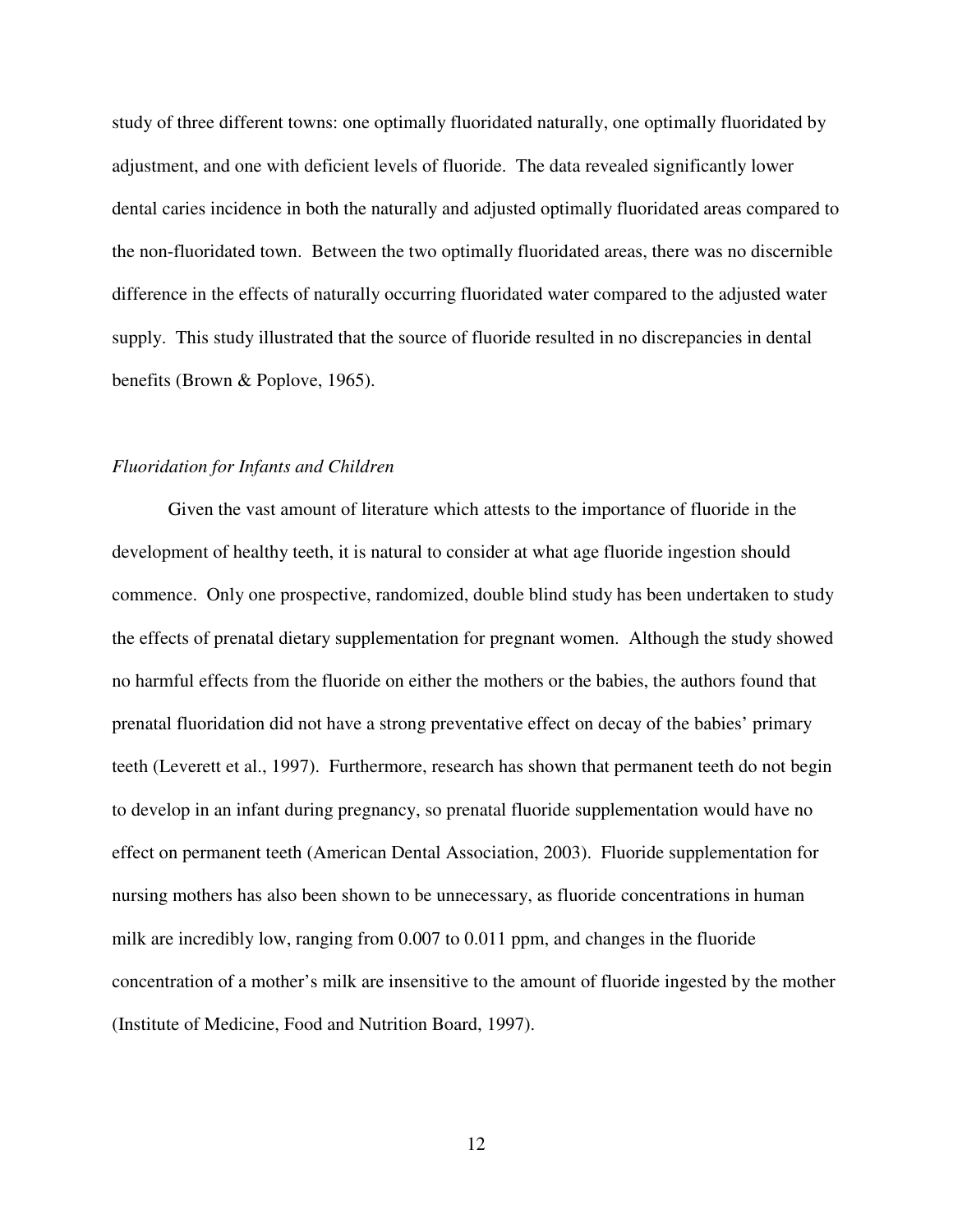On the other hand, babies who are bottle-fed rather than nursed do face a higher risk for primary tooth decay. Known as "baby bottle tooth decay," the condition is a severe type of childhood dental decay that affects many babies and toddlers (Evans et al., 1996). In 1998, a comprehensive review of methods used to prevent baby bottle tooth decay was undertaken, and the ingestion of fluoridated water was found to be the most effective measure of prevention across the population. In addition, water fluoridation was found to be even more effective in children from low socioeconomic groups, because water fluoridation is the only preventative measure that does not require parental motivation or dental visits (Ismail, 1998).

 As previously noted, fluoride ingestion through the water supply is incredibly important in children for the development of optimally resilient teeth. However, in order to strike the correct balance between the attainment of decay prevention and avoiding the development of dental fluorosis (which will be discussed in more detail in a later section), the American Dental Association has recommendations for amount of fluoride intake for each age group. Although water which is optimally fluoridated at around 1 ppm does not pose risks for any age group, the ADA does recommend that children who receive a water supply which is naturally fluoridated to 2 ppm or greater primarily consume an alternative water source, such as bottled or filtered water (American Dental Association, A, 2005).

#### *Bottled Water and Filtering*

 In recent years, Americans have dramatically increased their consumption of bottled water. The majority of bottled waters on the market are not fluoridated to the optimal level for dental health. Because of this, those who consistently consume bottled water as an alternative to tap water risk missing the benefits of optimally fluoridated water (Lindemeyer et al., 1996; Van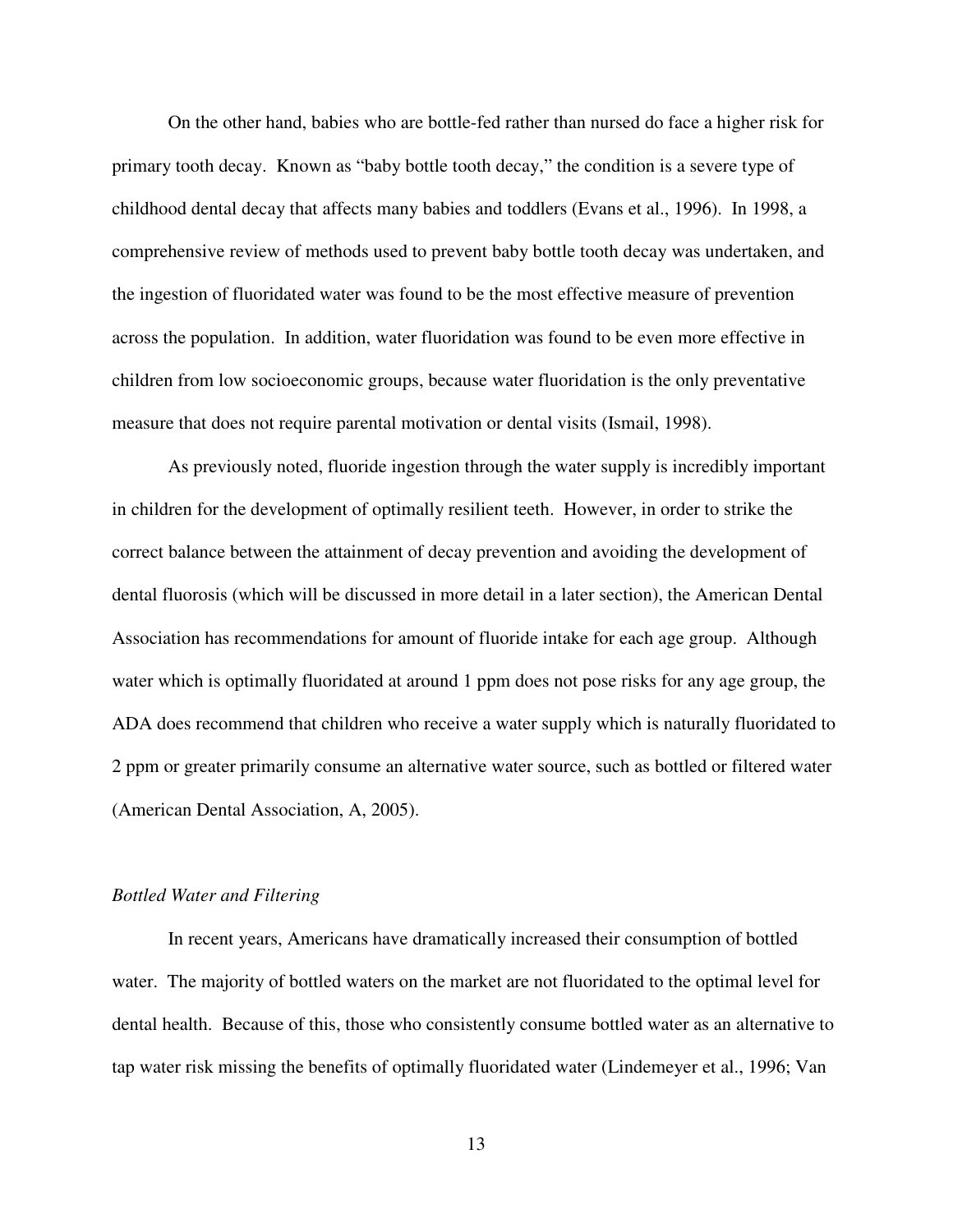Winkle et al., 1995; Wisconsin Department of Agriculture, Trade and Consumer Protection, 1993; Chan et al., 1994; Johnson & DeBiase, 2003).

 Studies have shown significant variation in the fluoride content of different samples of bottled water. A study conducted in 1989 showed that bottled water from nine different sources used by pediatric dental patients ranged in fluoride concentration from 0.04 to 1.4 ppm (Flaitz et al., 1989). A 1991 study of 39 samples of bottled water resulted in 34 of the brands having a fluoride content of less than 0.3 ppm, well below the optimal level for decay prevention (Tate  $\&$ Chan, 1994). Perhaps most striking, a 2000 study of five national bottled water brands demonstrated significant differences in fluoride content not only among the five brands, but within different batches of the same brand (Bartels et al., 2000).

 Although the FDA regulates bottled water, there are no requirements for fluoride content. The FDA has approved the optional addition of fluoride to bottled water, but it does not require fluoride content to be listed on the product label unless it is intentionally added during processing (21 CFR 165; 60 Fed. Reg. 57059, 1995).

 In addition to the widespread use of bottled water, many Americans have some type of water treatment or filtration system in their homes. There are several different types of home water treatment systems, including reverse osmosis systems, distillation units, and water softeners. Research on the topic has shown that most reverse osmosis systems and distillation units remove a considerable amount of fluoride from the incoming water supply (Levy et al., 1995; Maier, 1963; American Dental Association Division of Science, 2003), whereas water softeners generally do not greatly alter the water fluoride content (Full and Wefel, 1983; Robinson et al., 1991). Additionally, filters can vary depending on their type, quality, age, and chemical composition (Jobson et al., 2000).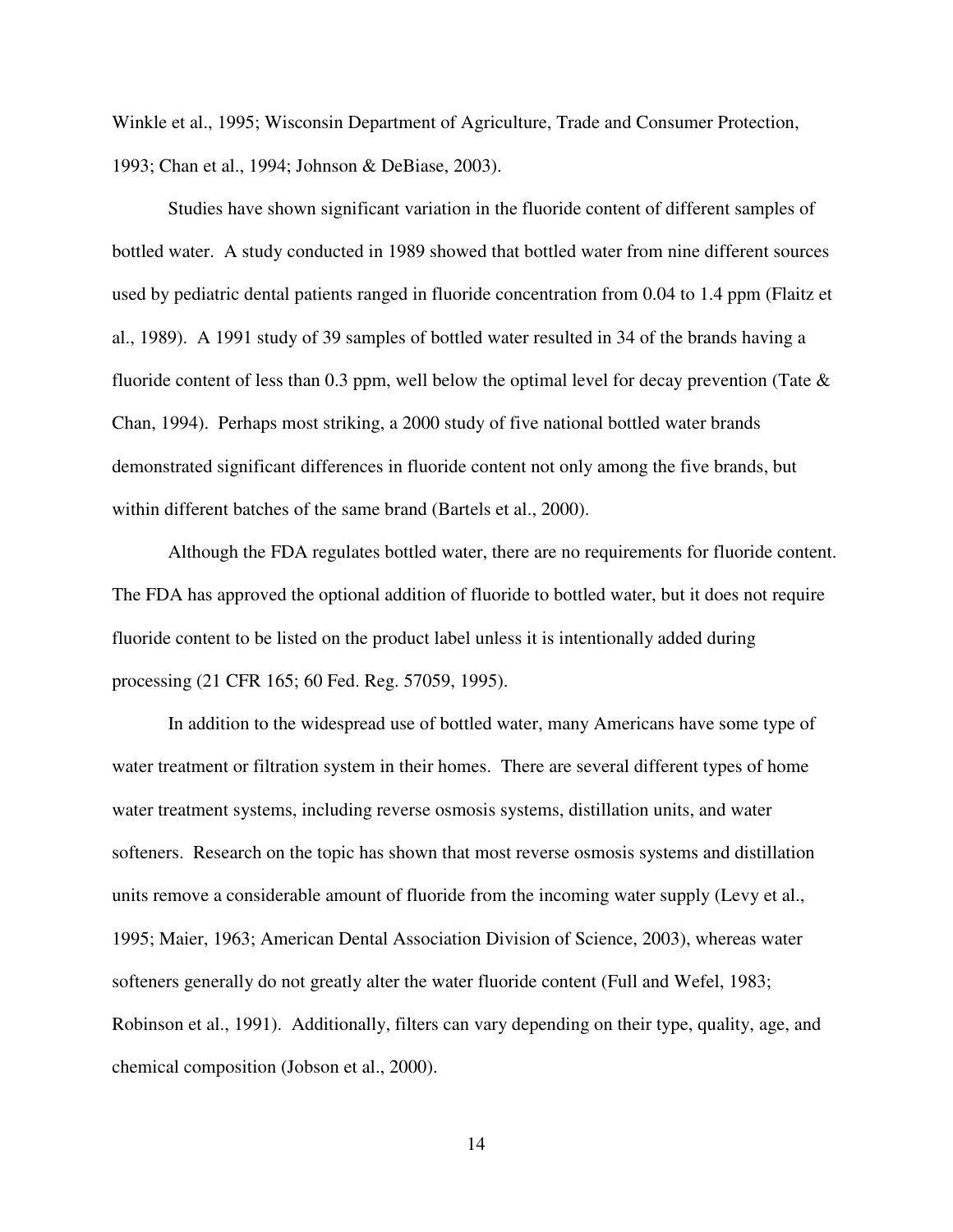*Safety*

 As previously mentioned, community water fluoridation is endorsed by several national and world health associations, including the American Dental Association, the American Medical Association, the Environmental Protection Agency, and the World Health Organization (American Dental Association, A, 2005). This is because an overwhelming wealth of scientific research has shown that, at the recommended levels, not only is community water fluoridation effective at preventing dental decay, it is safe for the entire body and does not pose risks for any health problems (National Research Council, 1993). As with other nutrients, such as chlorine, sodium, and even water, fluoride is safe and effective when consumed in appropriate amounts (US Department of Health and Human Services, Public Health Service, 1998). The EPA has placed a conservative ceiling of 4 ppm on the fluoridation of water supplies, ensuring protection against undesirable effects with a generous margin of safety (58 Fed. Reg. 68826,68827, 1993). At this level, far above the fluoride content of any adjusted water supply, no accusation against the benefits and safety of water fluoridation has ever been validated by generally accepted scientific knowledge (US Department of Health and Human Services, Public Health Service, 1998).

 A ten-year study was conducted on residents of Bartlett, Texas and Cameron, Texas, whose water supplies had fluoride concentrations of 8.0 ppm and 0.4 ppm, respectively. The study examined residents comprehensively, including studying their organs, bones, and other body tissues. Even at a level which is enormously higher than optimal, researchers found no detrimental physiological or functional effects due to fluoride in the Bartlett residents (Leone et al., 1954). In fact, acute fluoride toxicity resulting from the ingestion of fluoridated drinking water is impossible. A human being would have to consume the amount of fluoride present in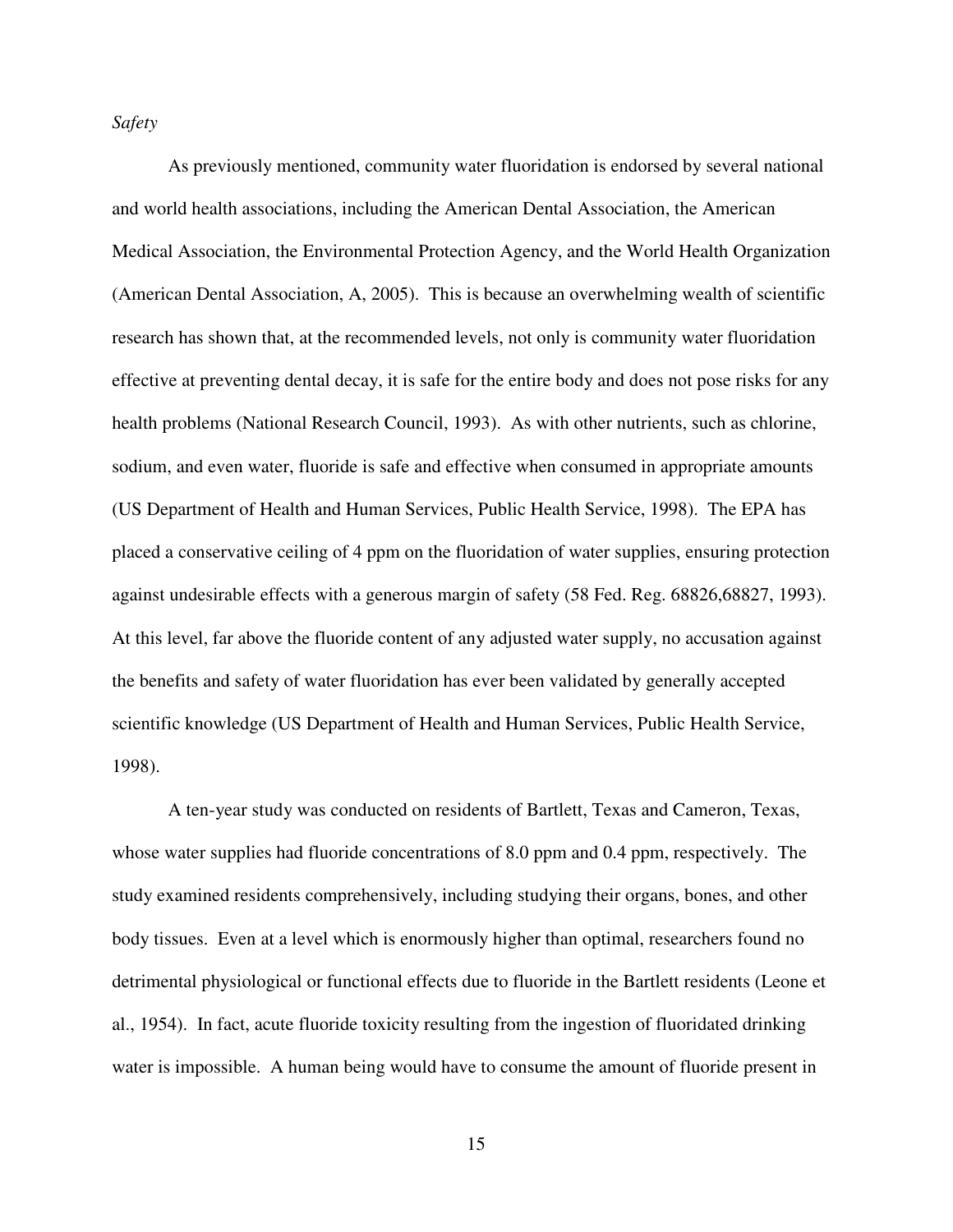10,000 to 20,000 eight ounce glasses of fluoridated water at one time to die of acute fluoride toxicity (American Dental Association, A, 2005).

 When fluoride is ingested, it is initially absorbed from the digestive tract into the blood stream. Blood fluoride levels peak within 20-60 minutes, but the concentration declines rapidly due to removal by kidneys and uptake by calcified tissues. Within 24 hours, around 50% of ingested fluoride becomes incorporated in hard tissues, while the remainder is excreted through the urine (Whitford, 1990). This number varies inversely by age, with higher fluoride retention in the bones of younger people than in older people (Whitford, 1990; Whitford, 1994; Levy et al., 1993).

 Because of the uptake of fluoride into bones, there is some concern about the effects of fluoride on bone health. One issue is skeletal fluorosis, a crippling bone condition. However, studies have shown that skeletal fluorosis was not present in communities where the water supplies contained up to 20 ppm, a nearly unheard of natural level far above the optimal 1 ppm used in most fluoridated water supplies (Institute of Medicine, Food and Nutrition Board, 1997; Hodge, 1979). It has been determined that crippling skeletal fluorosis is not caused by optimally fluoridated water. In fact, the condition is so rare that only five cases have been documented in the United States within the last 35 years (Institute of Medicine, Food and Nutrition Board, 1997).

 Closely related is the concern that fluoridated water causes bone cancer. Since the onset of water fluoridation in 1945, over 50 studies conducted all over the world have failed to show a link between water fluoridation and osteosarcoma (reviewed by US Department of Health and Human Services, Public Health Service, 1991). For example, one study analyzed fluoridated and non-fluoridated populations in New York to determine whether or not data showed any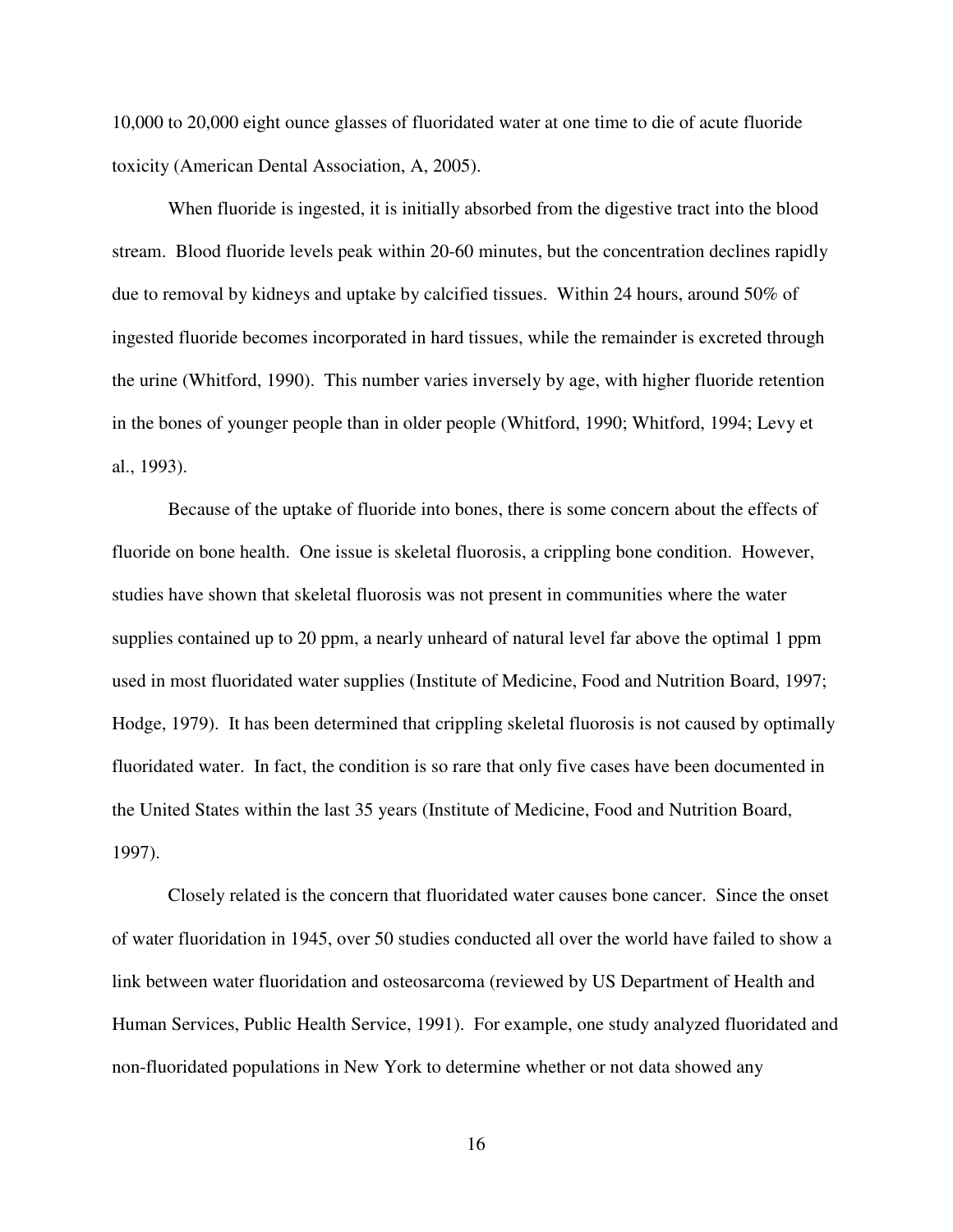differences in osteosarcoma rates between the two populations and found none (Mahoney et al., 1991). A 1995 study again found that fluoride did not cause bone cancer and even showed some evidence of a protective effect in males (Gelberg et al., 1995).

Accusations have been made that fluoride inhibits enzyme activity in humans. According to generally accepted scientific knowledge and summarized in a report by the World Health Organization, no evidence has shown that fluoride ingested through optimally fluoridated drinking water has an effect on the metabolism of food, vitamin utilization, or any other hormonal or enzymatic action (Jenkins et al., 1970). Experiments in which enzymes were inhibited by fluoride in human tissues used concentrations hundreds of times higher than concentrations present in the body (Kaminsky et al., 1990). Because of rapid uptake of fluoride into hard tissues and excretion by the kidneys, it is not possible for humans to maintain a fluoride concentration necessary to affect enzymatic activity (American Dental Association, A, 2005).

 A small study published in the 1950's in which researchers tried to treat hyperthyroid patients with fluoride raised concern about the effect of water fluoridation on the thyroid gland. However, the researchers in that study had injected patients with massive doses of fluoride, rather than allow them to simply drink fluoridated water (Galletti & Joyet, 1958). In order to resolve whether or not fluoride in drinking water has an effect on the thyroid gland, researchers analyzed thyroid function of two groups of people. Over ten years, one group drank water fluoridated at a level of 3.48 ppm, while the other drank water fluoridated at 0.09 ppm. The study showed no differences in thyroid size or function between the two groups (Leone et al., 1964). Furthermore, two other studies have investigated the connection between fluoride and thyroid cancer. Both concluded that optimally fluoridated water did not cause thyroid cancer (Hoover et al., 1976; Kinlen, 1975).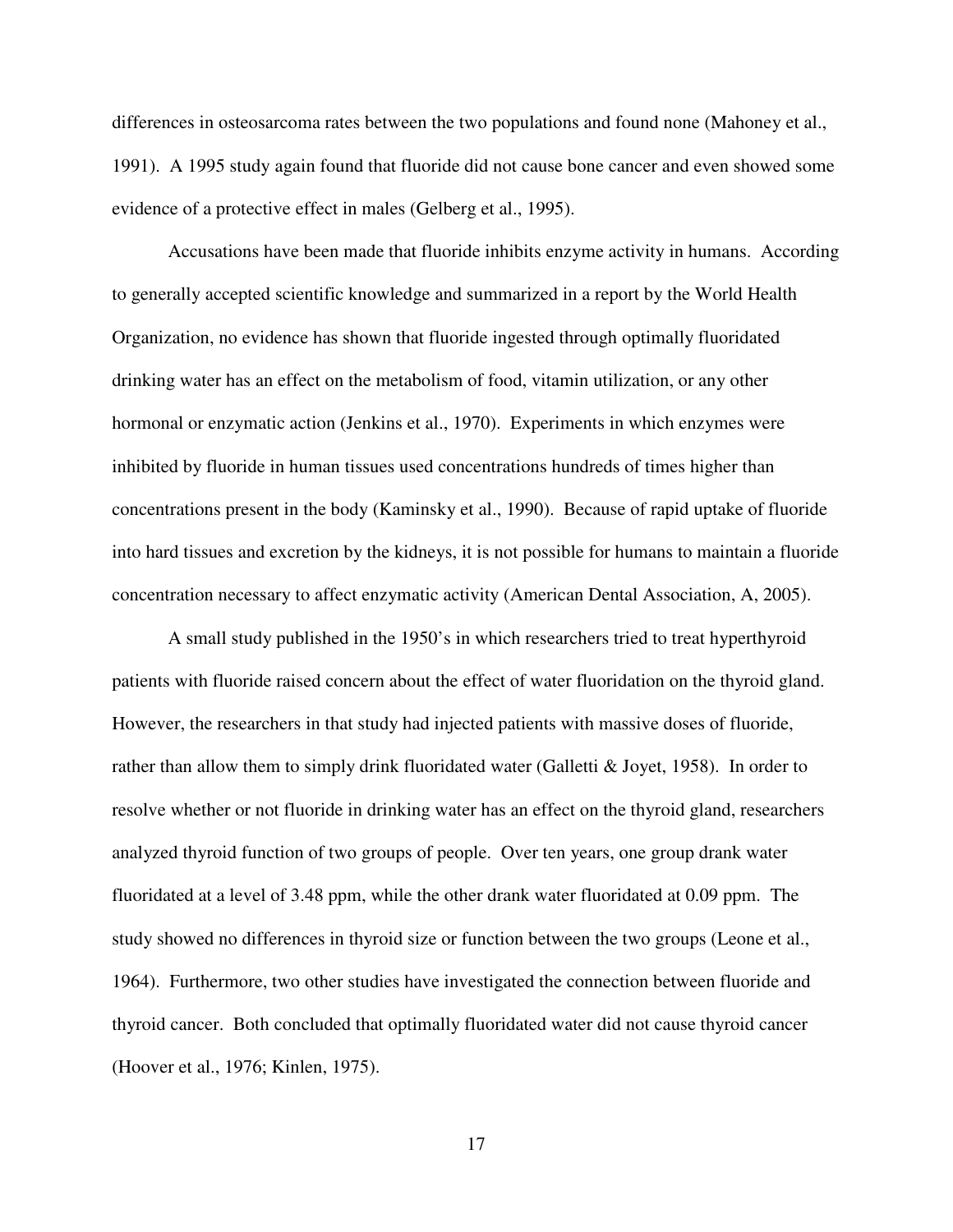Research has also shown that fluoride is not genetically hazardous. Unfortunately, no studies directly testing the genetic effects of fluoride on the entire human body have been published, but several comprehensive studies have been done using mice (National Research Council, 1993). Even at fluoride concentrations 100 times that of optimally fluoridated water, these studies failed to demonstrate chromosomal changes to bone marrow or sperm cells (Kram et al., 1978; Li et al., A, 1987; Li et al., B, 1987; Zeiger et al., 1994; Li et al., C, 1987; Dunipace et al., 1989; Li et al., 1989). Another study tested the effects of fluoride on human white blood cells, which are incredibly susceptible to genetic mutations. Fluoride did not have any adverse effects on the white blood cells and actually protected against the effects of a known mutagen (Obe & Slacik-Erben, 1973; Slacik-Erben & Obe, 1976). The safety of water fluoridation with respect to genetics is supported by the National Research Council of the National Academy of Sciences, which states that fluoride concentrations must be 170 times the concentration found in fluoridated water to have a chromosomal effects on mammalian cells (National Research Council, 1993).

 One specific chromosomal abnormality which has been inappropriately linked to water fluoridation is Down syndrome. Concern arose because of two articles published in 1953 and 1963 by a psychologist who tried to discover if a relationship exists between the two (Rapaport, 1953; Rapaport, 1963). Researchers from the National Institute of Dental Research and the National Institute of Mental Health discredited those studies after finding serious flaws in their designs, procedures, and validity (Hodge & Smith, 1965). Several studies, including a comprehensive study of 44 U.S. cities, have since been conducted. Researchers have found a consistent incidence of Down syndrome across fluoridated and non-fluoridated communities, demonstrating that the ingestion of optimally fluoridated water by a pregnant woman does not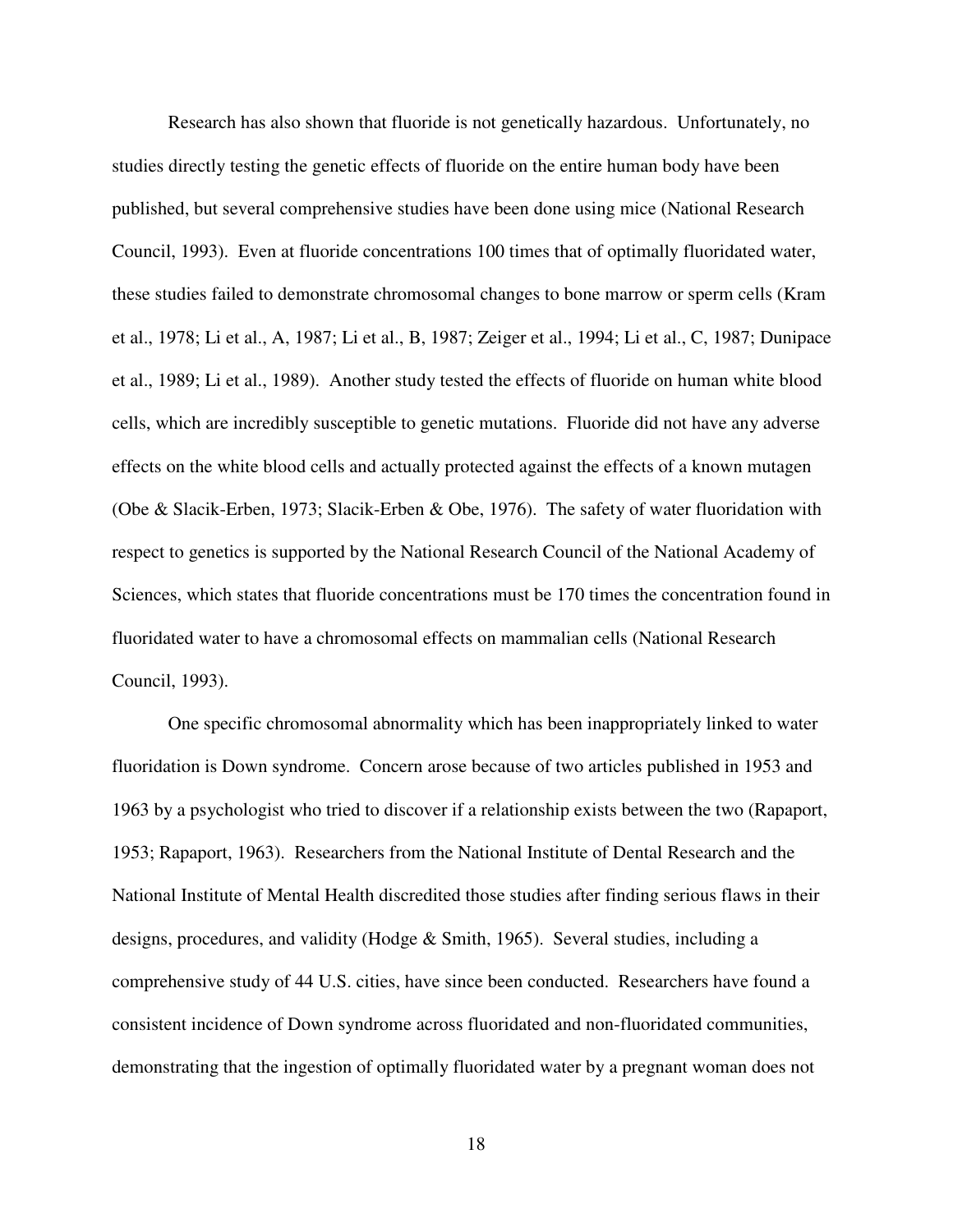cause Down syndrome (Berry, 1958; Needleman et al., 1974; Erickson et al., 1976; Knox et al., 1980; Erickson, 1980).

 A 1995 study caused some apprehension over whether or not fluoridated water causes attention deficit disorder, other central nervous system disorders, or has any detrimental effect on intelligence, claiming that rats who were fed extremely high levels of fluoride showed cognitive impairment (Mullenix et al., 1995). However, scientists who reviewed the study found that faulty experimental design led the researcher to reach invalid conclusions (Ross & Daston, 1995). In a generally accepted study, researchers examined populations of children from both optimally fluoridated communities and fluoride-deficient communities. Physical health and behavioral characteristics of the children were studied from birth to age six, with medical records and reports from parents and teachers being taken into account as well. The results showed no differences in the mental function of the children who drank optimally fluoridated water compared to those who did not (Shannon et al., 1986).

In addition, a link has been suggested between fluoride and Alzheimer's disease. A study published in 1998 (Varner et al., 1998) raised some alarm, but several inconsistencies in the experimental design prevent any conclusive evidence (American Dental Association, 1998). On the other hand, those that believe aluminum may contribute to the development of Alzheimer's propose that fluoride may be beneficial in Alzheimer's prevention as the two compete for absorption in the body (Kraus & Forbes, 1992; Newbrun, 1986). However, because the cause of Alzheimer's is not fully known, no definitive link can be shown between optimally fluoridated water and Alzheimer's disease at this time.

 One group of researchers has claimed that silicofluoride, one of the additives used to fluoridate community water supplies, causes the water to corrode lead pipes and results in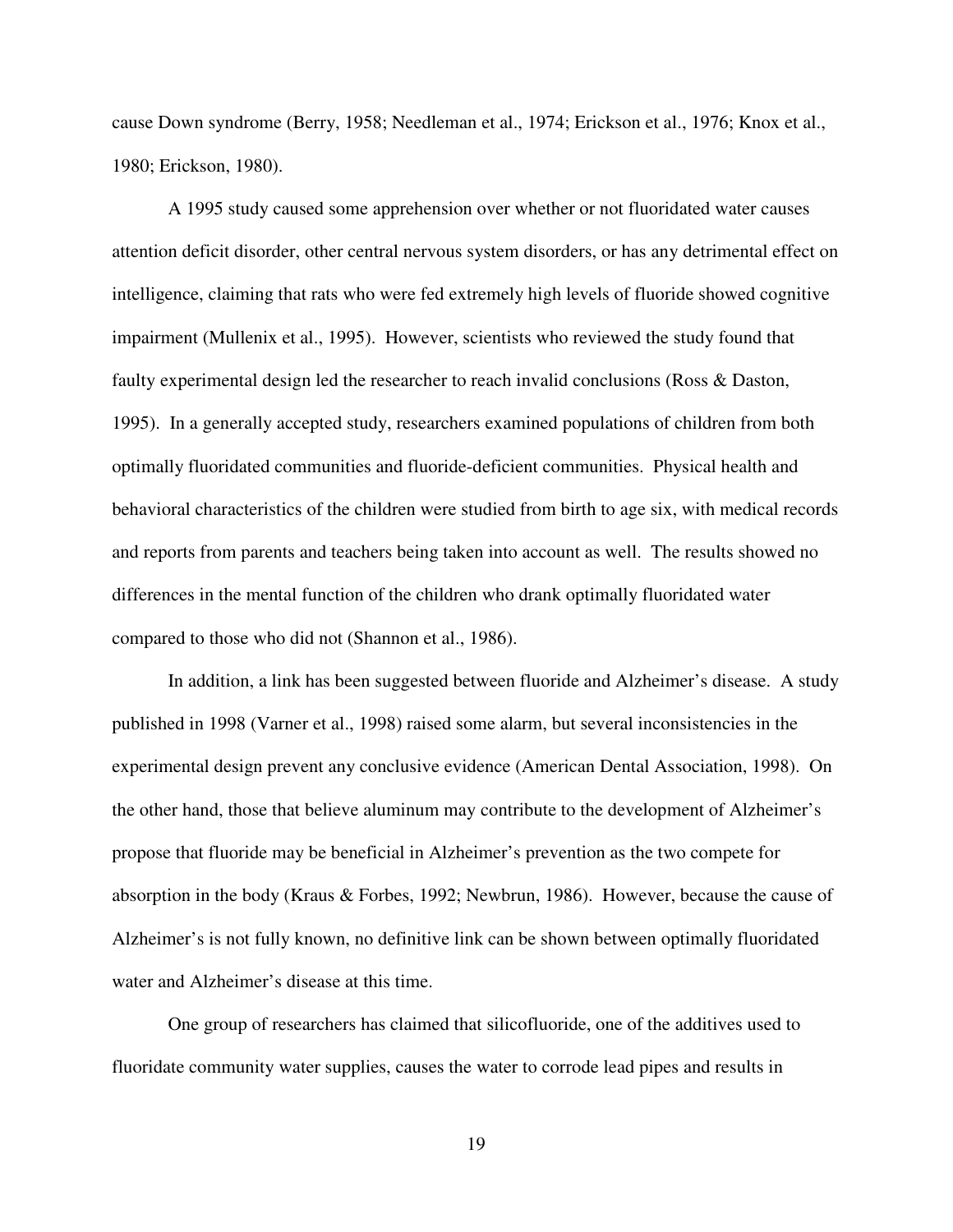increased blood lead levels for those who drink it (Masters, 2003). Scientists from the Environmental Protection Agency (EPA) have reviewed the studies and found that the methods used were scientifically unjustified. The EPA deduced that "no credible evidence exists to show that water fluoridation has any quantitatable effects on the solubility, bioavailability, bioaccumulation, or reactivity of lead (0) or lead (II) compounds" (Urbansky & Schock, 2000). In actuality, any corrosion of pipes is related to one or more of the following: dissolved oxygen concentration, pH, water temperature, alkalinity, hardness, salt concentration, hydrogen sulfide content, and certain bacteria (US Department of Health and Human Services, 1986). Additionally, the Centers for Disease Control and Prevention have reported that blood lead levels of U.S. children have decreased in recent years due to the discontinuation of leaded gasoline and lead paint (Centers for Disease Control and Prevention, 2003).

 Research clearly shows that water fluoridation is not a risk factor for heart disease. One study looked at mortality rates in 473 cities in the United States over 20 years and found no increase in heart disease-related deaths in the fluoridated cities versus the non-fluoridated cities (Rogot et al., 1978). Another study compared the populations of 24 fluoridated cities with the populations of 22 non-fluoridated cities. Those researchers found no evidence of heart disease or any other harmful health effects that could be attributed to water fluoridation (Erickson, 1978). The National Heart and Lung and Blood Institute of the National Institutes of Health and the American Heart Association have both released statements solidifying the safety of public water fluoridation with regard to the cardiovascular system (US Department of Health, Education and Welfare, 1972; American Heart Association, 2005).

 The accusation that water fluoridation has a negative effect on kidney function is perhaps one of the most well-known arguments against water fluoridation. This is a sensible idea, since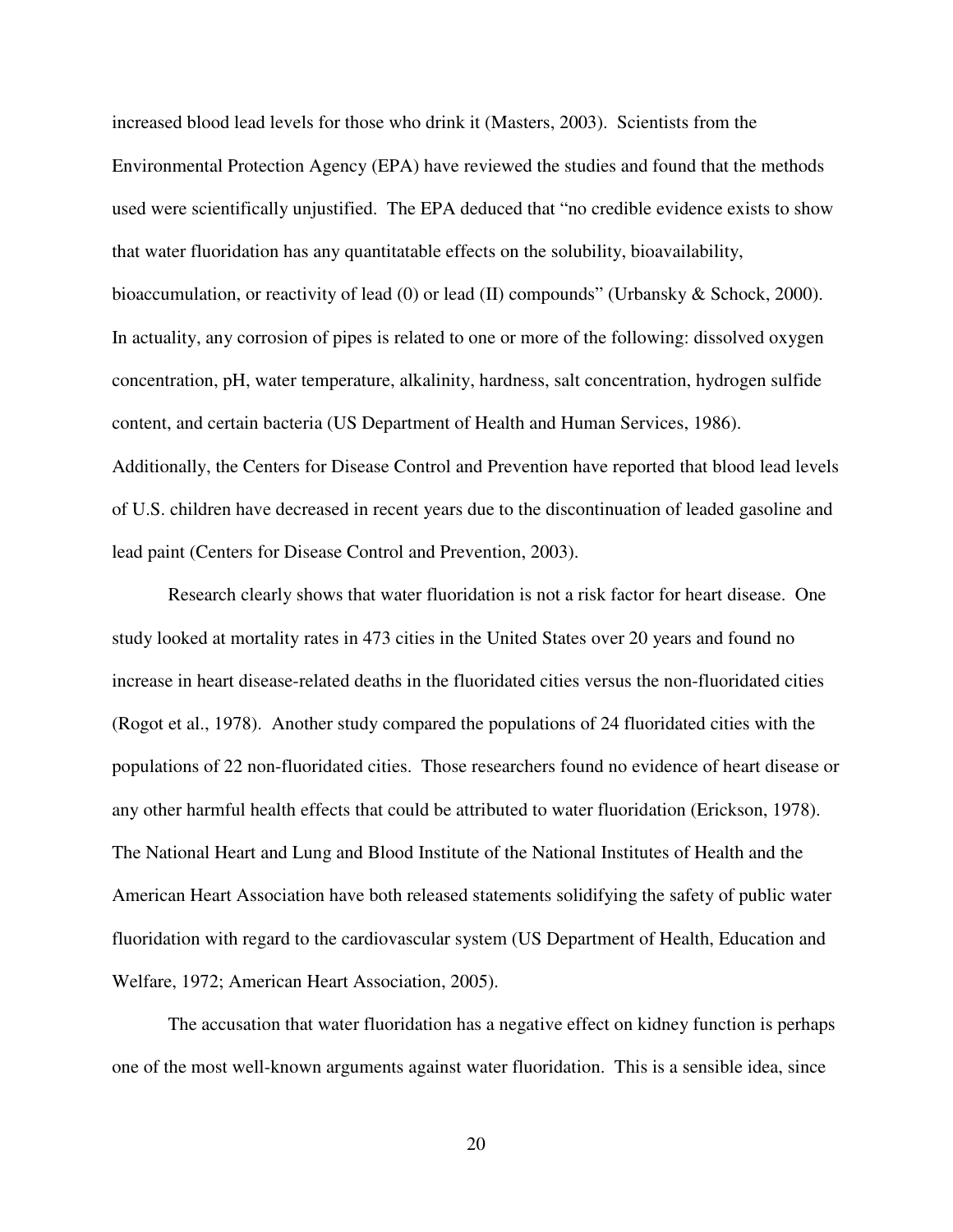the kidneys are exposed to more fluoride than most other body tissues because they are responsible for removing excess fluoride from the body. Several large studies have been conducted on this issue, and findings show that long-term exposure to water fluoride concentrations of up to 8 ppm, far above the level water supplies are adjusted to, produce no detrimental effects on kidney function (Leone et al., 1954; Schlesinger et al., 1956; Geever et al., 1958). A 1993 report issued by the Subcommittee on Health Effects of Ingested Fluoride of the National Research Council declared that the threshold fluoridation level which could possibly start to cause impaired kidney function is around 50 ppm. As this level is more than 12 times higher than the maximum level allowed by the EPA, there is a large margin of safety against human kidney toxicity (National Research Council, 1993). The only valid concern is with kidney failure patients on hemodialysis, as that procedure exposes a patient to large amounts of water in a small amount of time. For this procedure, hospitals are directed by the U.S. Public Health Service to use de-ionized water (US Department of Health and Human Services, Public Health Service, 1980; Centers for Disease Control, 1980).

 Aside from concern that water fluoridation causes adverse health effects, there are some who raise questions concerning its effect on the environment. Studies have found that optimal levels of fluoride in drinking water cause no adverse effects on the environment and are safe for animals, plants, gardens, and lawns (Tacoma-Pierce County Health Department, 2002; Pollick, 2004). In 1990, a comprehensive literature review was conducted on the impact of fluoride on the environment, and no negative effects were discovered (Osterman, 1990).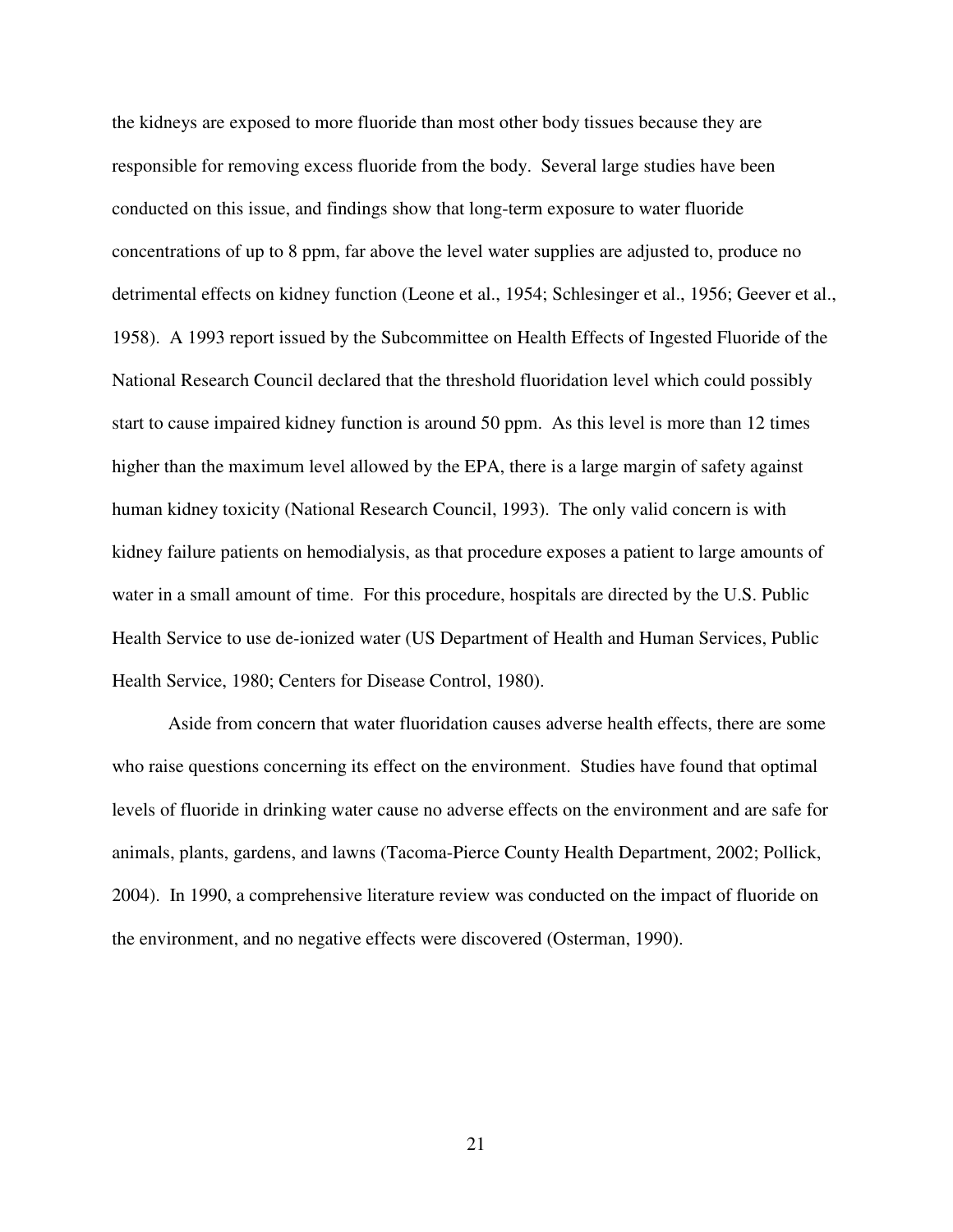## *Dental Fluorosis*

 The only justifiable concern with water fluoridation is the fact that a higher than optimal fluoride intake can cause a condition called dental fluorosis. According to the ADA, "dental fluorosis is a change in the appearance of teeth and is caused when higher than optimal amounts of fluoride are ingested in early childhood while tooth enamel is forming." (American Dental Association, A, 2005, p. 28). Enamel formation of all permanent teeth except for wisdom teeth happens between birth and age five. After tooth enamel finishes formation, fluorosis cannot develop, so older children and adults have no risk of dental fluorosis. Additionally, fluorosis occurs only while teeth are forming below the gum line, so teeth that have already erupted are not at risk for dental fluorosis (American Dental Association, A, 2005).

Although mild cases are not detectable by general perception, severe cases can result in color changes and surface irregularities to the teeth which are typically more obvious. Dental fluorosis is regarded as an aesthetic concern and is not a functional issue. It is also worthwhile to note that several other developmental conditions which are not due to fluoride ingestion can affect the appearance of tooth enamel (American Dental Association, A, 2005). The most recent National Health and Nutrition Examination Survey found that only 2% of school children in the United States have aesthetically displeasing tooth markings which could be attributed to dental fluorosis, and even fewer than that have such markings on the more aesthetically important front teeth (Griffin et al., 2002).

At the recommended level of water fluoridation, studies have shown that only a small number of very mild cases of dental fluorosis have developed, and patients and onlookers are usually not even able to see any differences in tooth appearance (Stephen et al., 2002; Selwitz et al., 1997). The majority of cases can be attributed to consuming a level of fluoride above the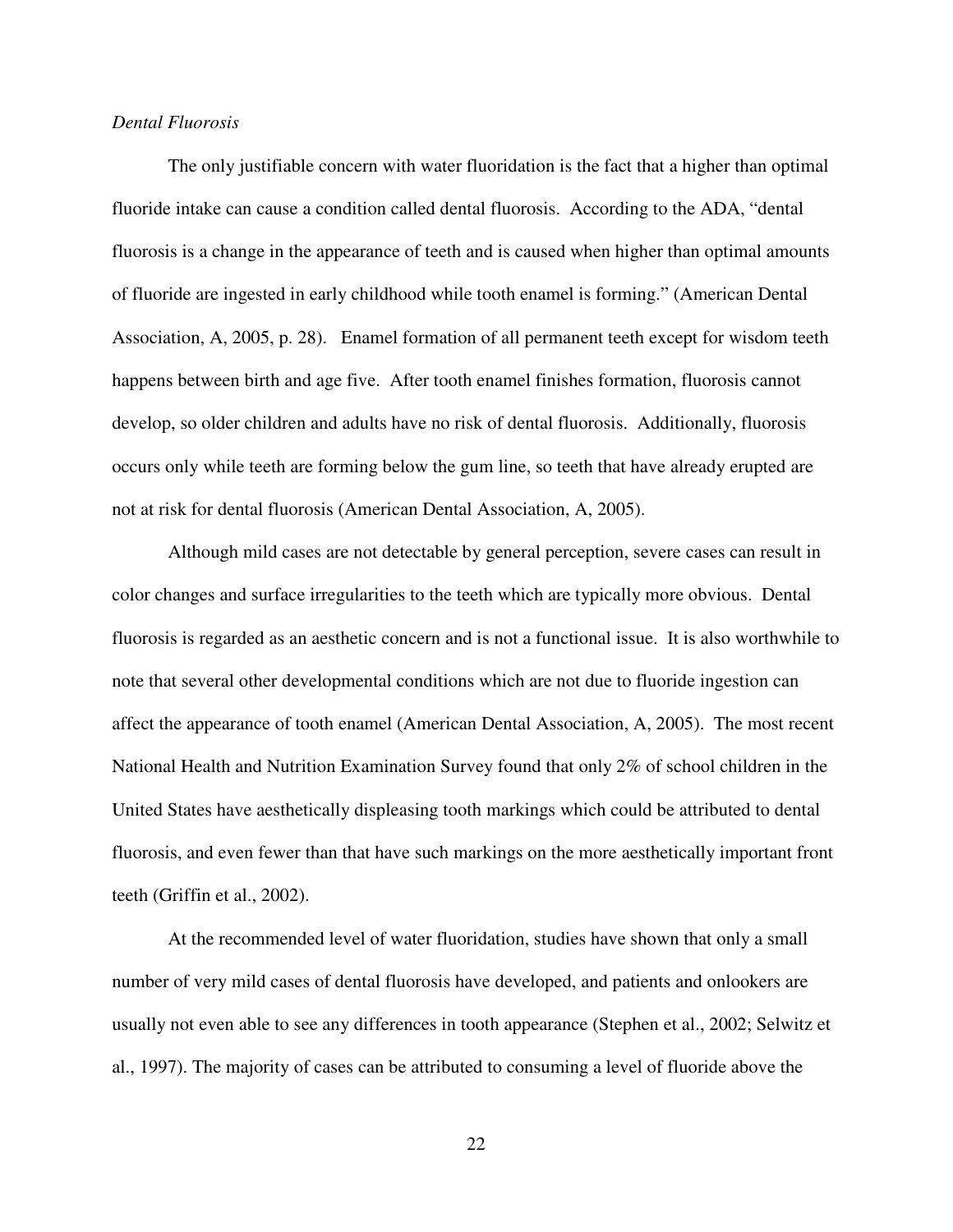recommended levels (American Dental Association, A, 2005). Studies indicate that fluoride intake from foods, beverages, and water has remained relatively consistent over the last 50 years. Since this is the case, it is highly unlikely that these factors contribute to recent cases of dental fluorosis (Pendrys & Stamm, 1990; Jackson et al., 2002; Whitford et al., 1996). In fact, nearly all cases of dental fluorosis could be prevented by restricting the ingestion of topical fluoride products, like fluoride toothpaste, and avoiding unnecessary supplementation without removing the decay protecting benefits of optimally fluoridated water (American Dental Association, A, 2005).

Since 1992, the ADA has required that toothpaste manufacturers include a warning on their labels cautioning that children under six years of age should only use a pea-sized amount of toothpaste. Before this age, the swallowing reflex is not fully developed, so children are more likely to swallow toothpaste while brushing. In addition, enamel formation is generally complete by age six, so the development of dental fluorosis is not a risk after this age (American Dental Association, A, 2005). Several studies have shown a link between the inadvertent swallowing of toothpaste in young children and the development of dental fluorosis in both fluoridated and nonfluoridated communities (Levy, 1993; Stookey, 1994; Pendrys et al., 1996).

Before 1994, strict protocol was not established for appropriate fluoride supplementation for children. Unfortunately, this led to children taking fluoride supplements inappropriately, which in some cases caused dental fluorosis (Pendrys, 2000). In 1994, the ADA, the American Academy of Pediatrics, and the American Academy of Pediatric Dentistry approved a dietary fluoride supplementation schedule for children living in non-fluoridated areas. These guidelines take into account additional fluoride sources from food and beverages in order to strike the proper balance between the protective effects of fluoride and the development of dental fluorosis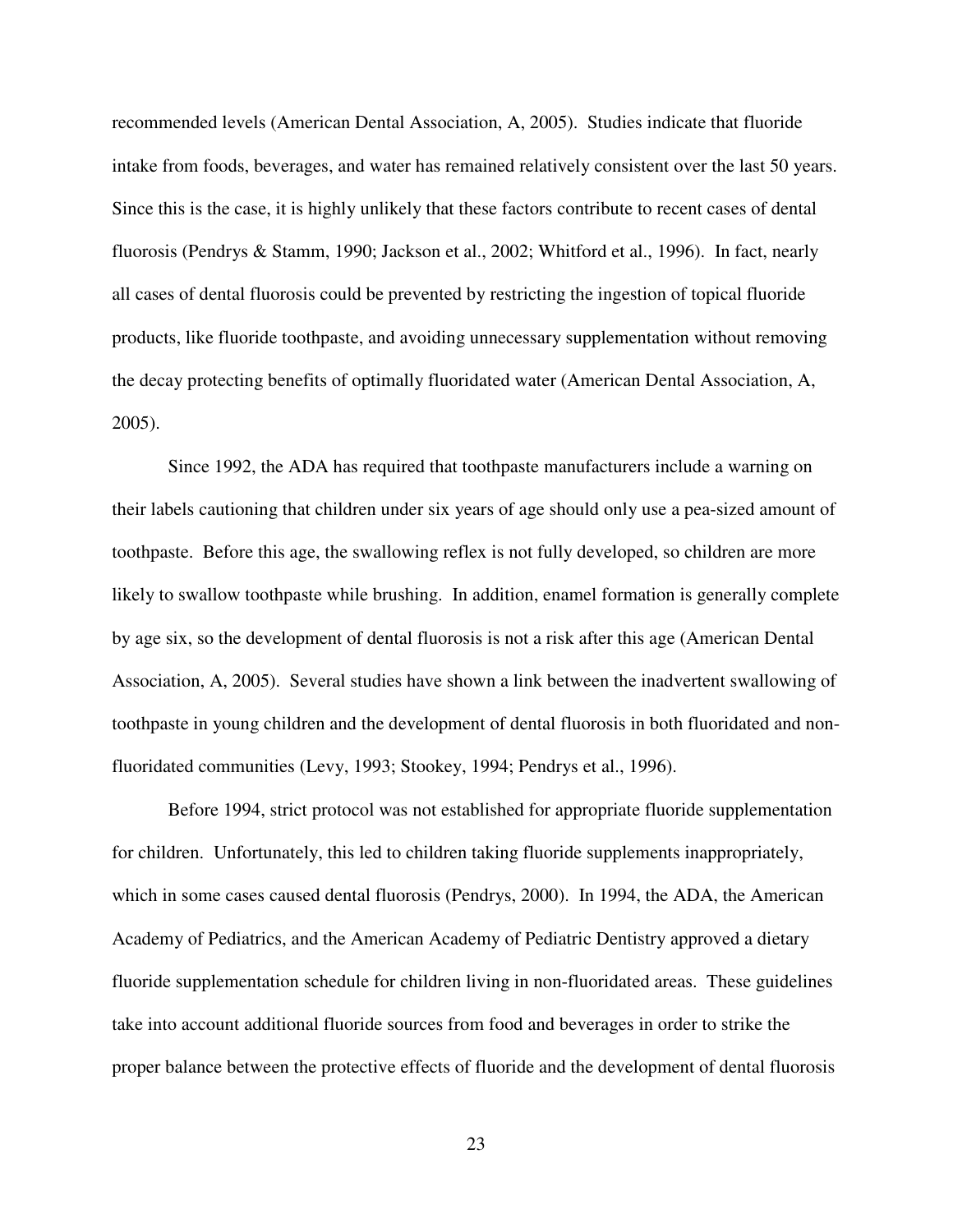(Preface: Dosage Schedule for Dietary Fluoride Supplements, 1999). Additionally, the Food and Nutrition Board of the Institute of Medicine has approved a table of dietary reference intakes of fluoride per day based on age, weight, and gender (Institute of Medicine, Food and Nutrition Board, 1997). Because of the differences in individual diets and lifestyles, dentists and hygienists should carefully evaluate a child's fluoride history before prescribing fluoride supplements (Margolis et al., 1975; Pendrys, 1995).

It is important to maintain the proper risk-benefit balance in the use of fluoride in order to maximize decay prevention and minimize dental fluorosis. Dental fluorosis causes enamel discoloration, an aesthetic condition, while dental decay is an oral disease which can destroy teeth and impair function (Lennon, 2006). Since proper use of fluoride products combined with the optimal level of water fluoridation clearly produces protective effects against dental caries and zero to very few cases of mild dental fluorosis, the benefits of water fluoridation outweigh the risks (Lennon, 2006; Do and Spencer, 2007; Jackson et al., 1995). That being understood, the situation does require constant monitoring. Recommended dosage levels have been changed in the past when new information has become available. The ADA persistently reviews the latest scientific information in order to determine if its fluoride guidelines are correct and modifies its recommendations as needed (American Dental Association, A, 2005).

#### *Cost Effectiveness*

 Community water fluoridation has been cited as "one of the very few public health procedures that actually saves more money than it costs." (Burt, 1989). The cost of fluoridating a public water supply differs slightly among communities based on population and water usage, the number of points where fluoride is added to the water system, the amount and type of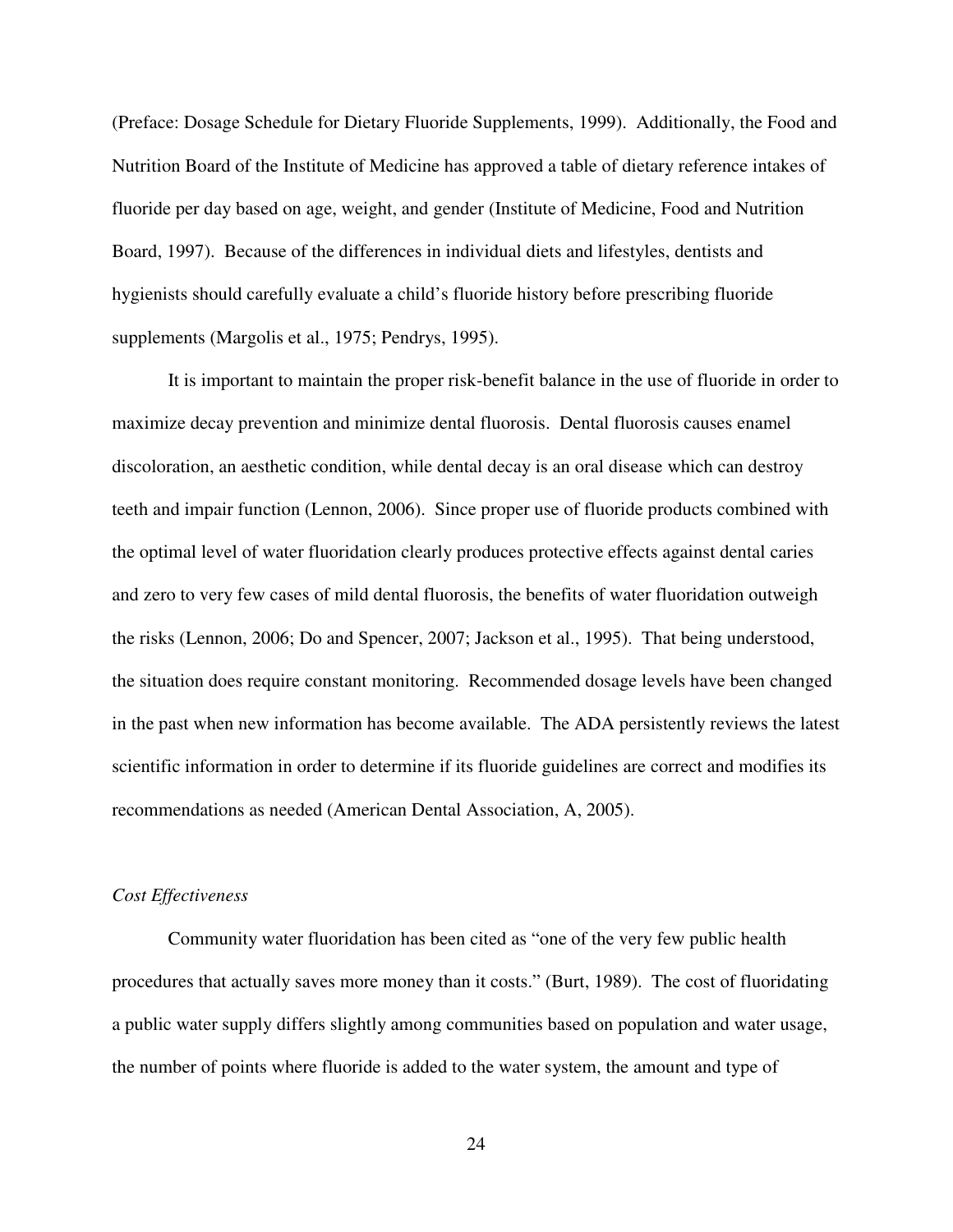equipment used to add and monitor fluoride, cost of the fluoride additive used, and expertise of the water plant workforce. However, the annual costs to fluoridate a community water supply range from around \$0.50 per person in large cities to \$3 per person in smaller towns. For each person, the cost to fluoridate the water is remarkably less than even one dental filling per year. Treatment of dental disease hurts those directly paying for it and the population as a whole because increased treatment costs result in higher health insurance premiums and increased taxes. For the average U.S. city, every \$1 spent on water fluoridation saves \$38 in dental treatment costs (Griffin et al., 2001).

 A 2005 study conducted in Colorado looked specifically at cost savings associated with community water fluoridation programs. After gathering data across the state, the researchers calculated that water fluoridation in Colorado resulted in a \$148.9 million total savings, an average of \$60.78 per person, in 2003. At the time of the study, 52 water systems in Colorado still lacked water fluoridation programs. The researchers estimated that if these remaining cities implemented community water fluoridation as well, the state would save another \$46.6 million per year (O'Connell et al., 2005).

 Some opponents of community water fluoridation suggest that we use fluoride supplementation on an individual basis, but that method is not nearly as cost effective. Prescription fluoride supplements cost considerably more than public water fluoridation. That knowledge, combined with the fact that supplements require a high level of compliance over a long time period, results in significant economic and procedural problems for individual fluoride supplementation as opposed to community water fluoridation (American Dental Association, A, 2005).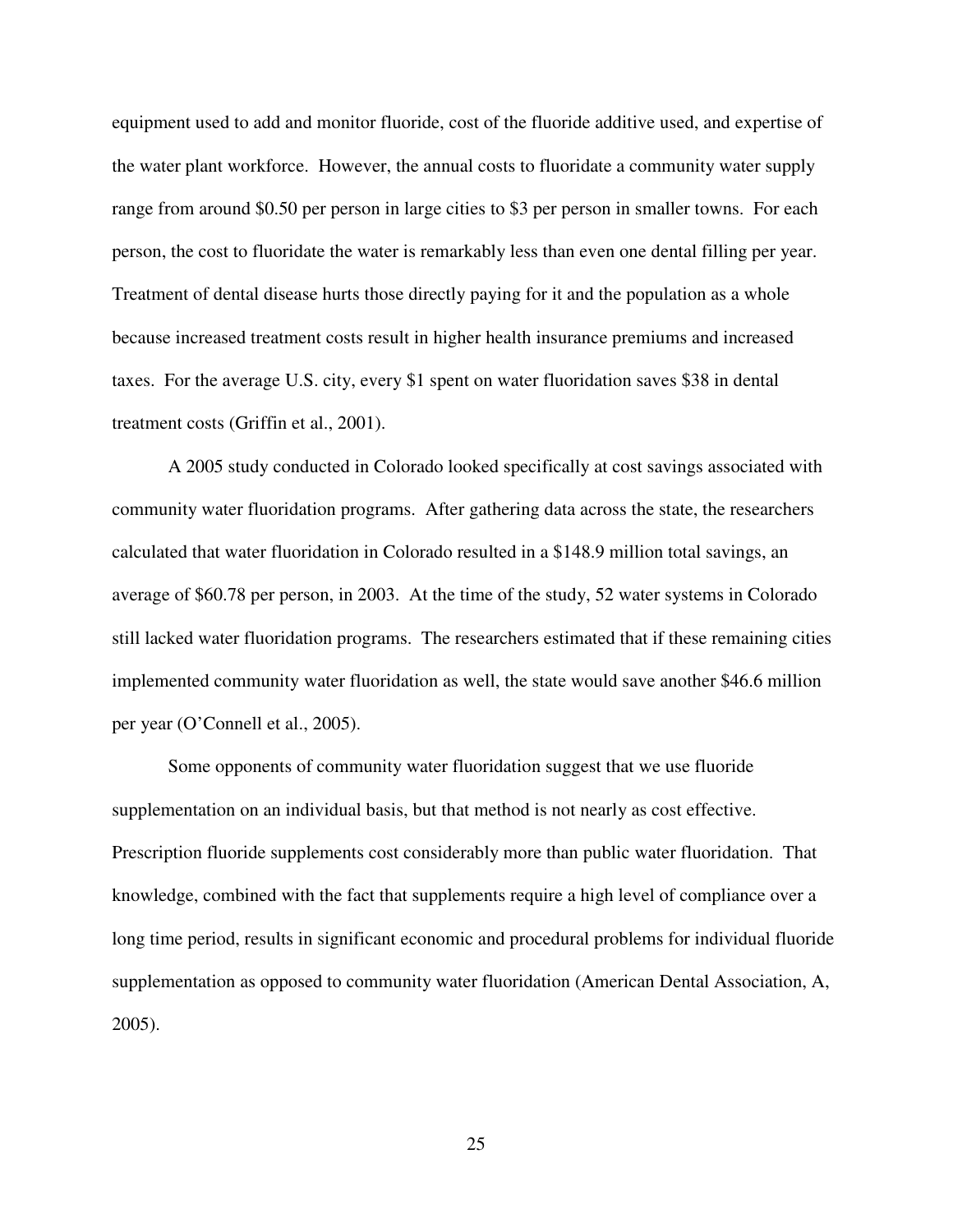## CENTRAL THEMES TO BE ADDRESSED

*Primary Research Question*: Should cities fluoridate their public water systems? *Sub-Questions*: Because the scientific literature is so strongly in favor of public water fluoridation, I need to answer a few sub-questions in order to fully understand the topic and make the best possible conclusion.

1. Given the support of the scientific literature in favor of water fluoridation, what information is circulating that is causing negative public opinion?

2. Although negative public opinion may not be based on scientific research, is it strong enough to overwhelm the scientific research in favor of public water fluoridation?

## METHODOLOGY

#### *Collection of Pseudo-Scientific Literature*

 There is a lot of literature in circulation that argues against water fluoridation. Critics make a number of claims, ranging from declarations that water fluoridation causes adverse health affects to allegations that it is a means of mind control by the government. This information is not found in reputable scientific journals, but it circulates widely on the Internet. Although the literature may not be based on fact, it is nonetheless in circulation and may therefore be affecting the opinions of Americans on the topic of water fluoridation.

Though there is a wealth of this pseudo-scientific literature in circulation, the main arguments against water fluoridation are fairly consistent. In this section of my methodology, I will present an overview of the arguments against water fluoridation. Many of these arguments have already been refuted by the scientific information presented in my Literature Review.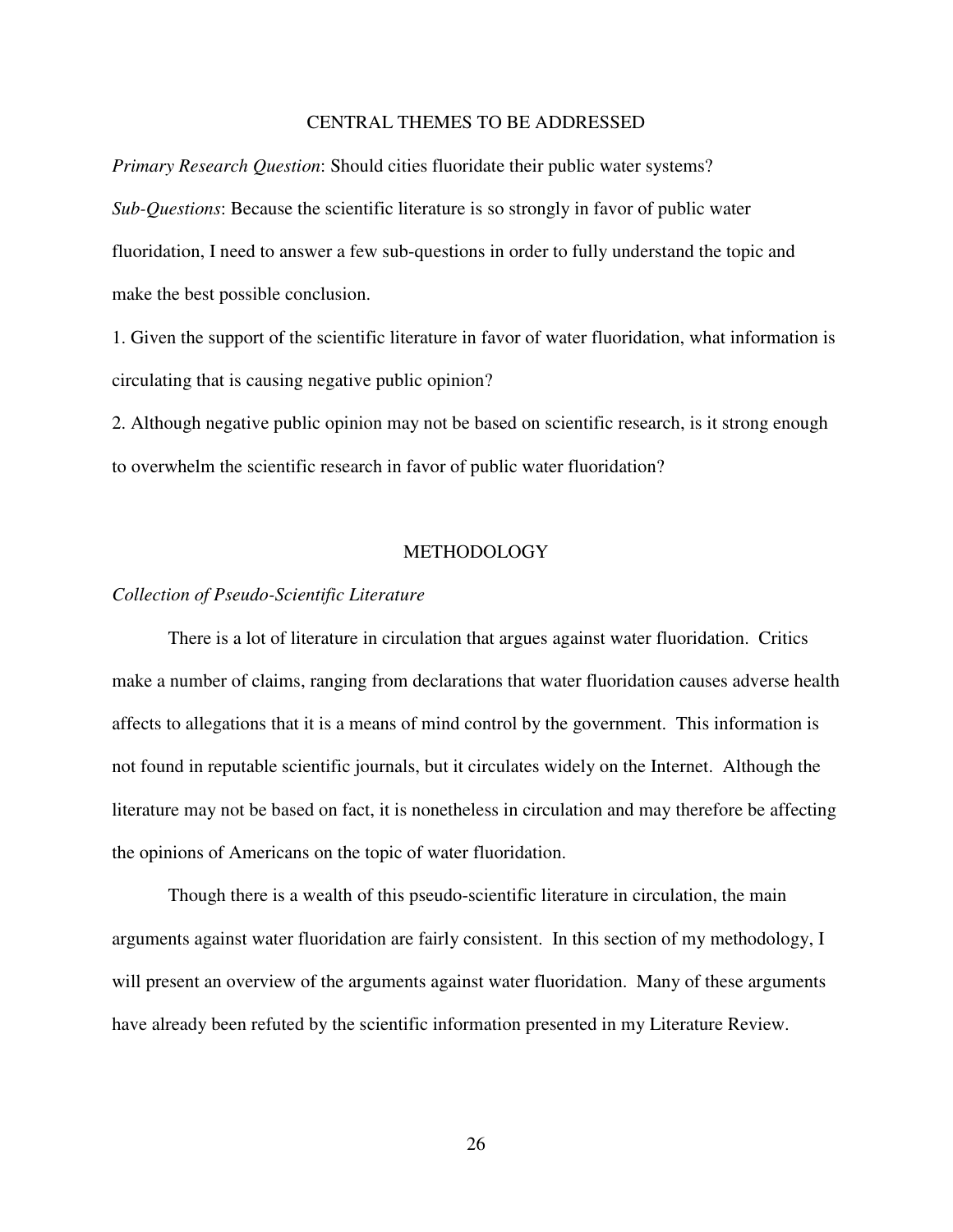However, I will also look further into a few examples of each argument and examine the reasoning and tactics used to present each argument.

## *Claim: Fluoride is not good for teeth.*

 Perhaps the most startling pseudo-scientific claim against water fluoridation is the allegation that fluoride is not good for teeth. Since benefitting teeth is the purpose of water fluoridation, this is clearly a very serious accusation. Though this claim exists across much of the body of pseudo-scientific literature against water fluoridation, I will analyze a few examples to determine some sources of faulty reasoning.

 According to a web page created by Action Pennsylvania, an anti-fluoridation group, "many studies…have shown that the alleged benefits of fluoride are topical and that ingesting fluoride does not help fight cavities." The group goes on to compare water fluoridation to swallowing suntan lotion (Action Pennsylvania, 2007). The problem with this argument is that although the group claims "many studies" support their allegations, they fail to cite a single one. On the contrary, my literature review does cite several studies that demonstrate the protective effects of fluoride both topically and systemically (Newbrun, 2004; Hargreaves, 1992; Singh et al., 2003; Singh & Spencer, 2004). According to the American Dental Association and reinforced by the cited studies, water fluoridation provides maximum protection against dental decay because it is absorbed systemically prior to tooth eruption to allow incorporation into the teeth during development, and it exposes teeth to topical protection after tooth eruption (American Dental Association, A, 2005).

 The only information Action Pennsylvania uses to support their claim is the fact that Pittsburgh and Philadelphia, both of which have had fluoridated water supplies since the 1950's,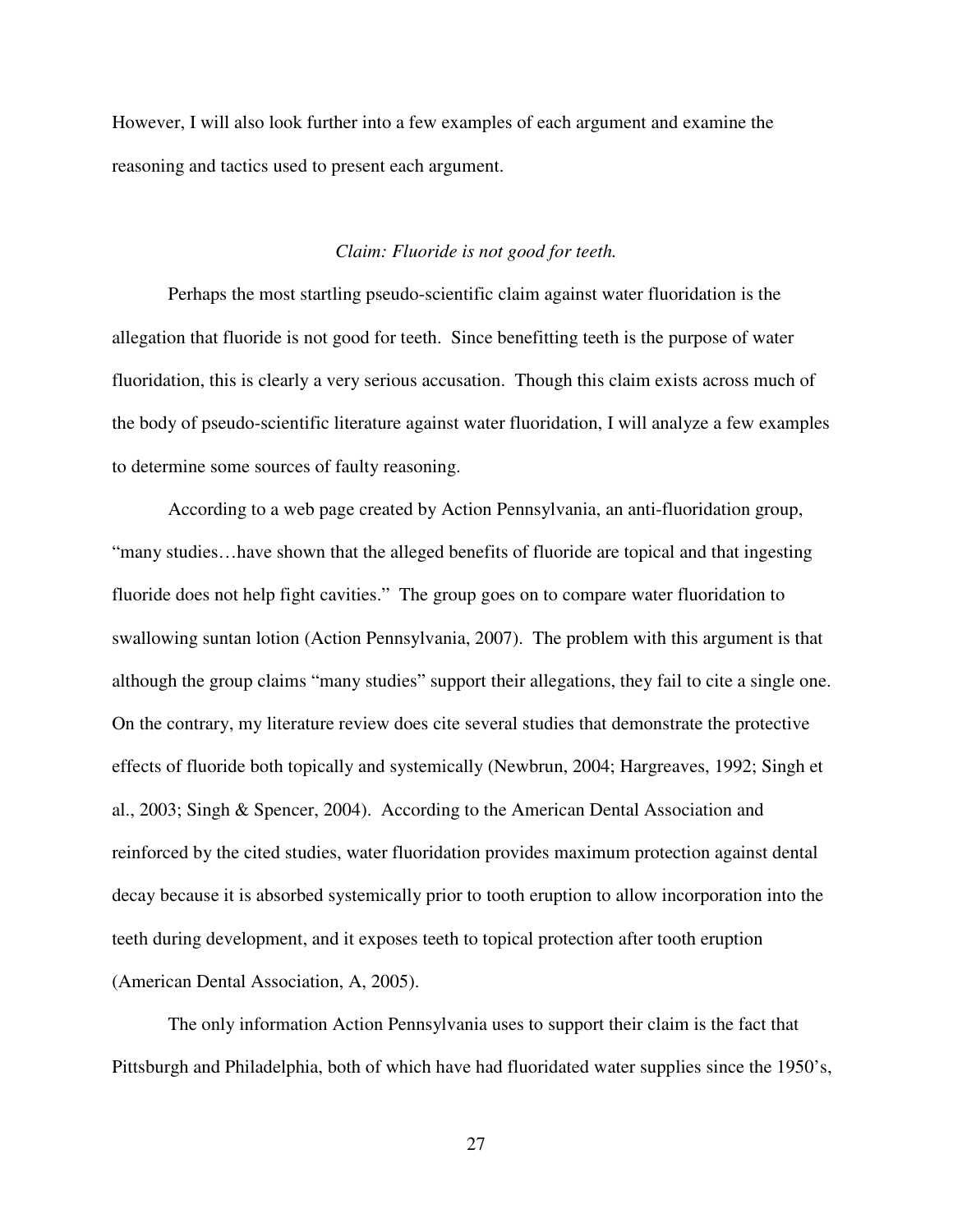have tooth decay rates above the state average (Law, 2005; Action Pennsylvania, 2007). The group is using a *post hoc* fallacy, which assumes that because A occurs before B, A must be the cause of B. This is incorrect because correlation does not ensure causation (The Nikzor Project, 2009). The group believes that since Pittsburgh and Philadelphia have established water fluoridation programs and high tooth decay, fluoride must be causing tooth decay. Action Pennsylvania does not cite other factors which could be contributing to tooth decay, including the fact that Pittsburgh and Philadelphia have poverty rates far above the state average (Boston, 2008), which may be resulting in inadequate dental care for residents and therefore increasing the level of dental decay.

 Similar arguments are made by Paul Connett. Dr. Connett also claims that fluoride is ineffective because fluoride's benefits are more topical than systemic and even cites a few studies in his reasoning (Connett, 2002). However, the studies Dr. Connett cites show that fluoride is beneficial in reducing tooth decay (Featherstone, 2000; Fejerskov et al., 1981). Dr. Connett also claims that fluoride makes only "a minute difference in tooth decay," (Connett, 2002) but studies show that water fluoridation continues to reduce tooth decay by 20-40% (Newbrun, 1989; Brunelle & Carlos, 1990).

Comparable to Action Pennsylvania, Dr. Connett makes a fundamental reasoning error by claiming that because fluoride is not a primary component in breast milk, it must not be necessary for strong teeth. It is worthwhile to note that breast milk also does not contain vitamin D, which is necessary for calcium uptake into the bones. In fact, the University of Michigan's C.S. Mott Children's Hospital recommends both vitamin D and fluoride supplements beginning at two and six months, respectively, for babies who are breastfed (Schmitt, 2006). It is incorrect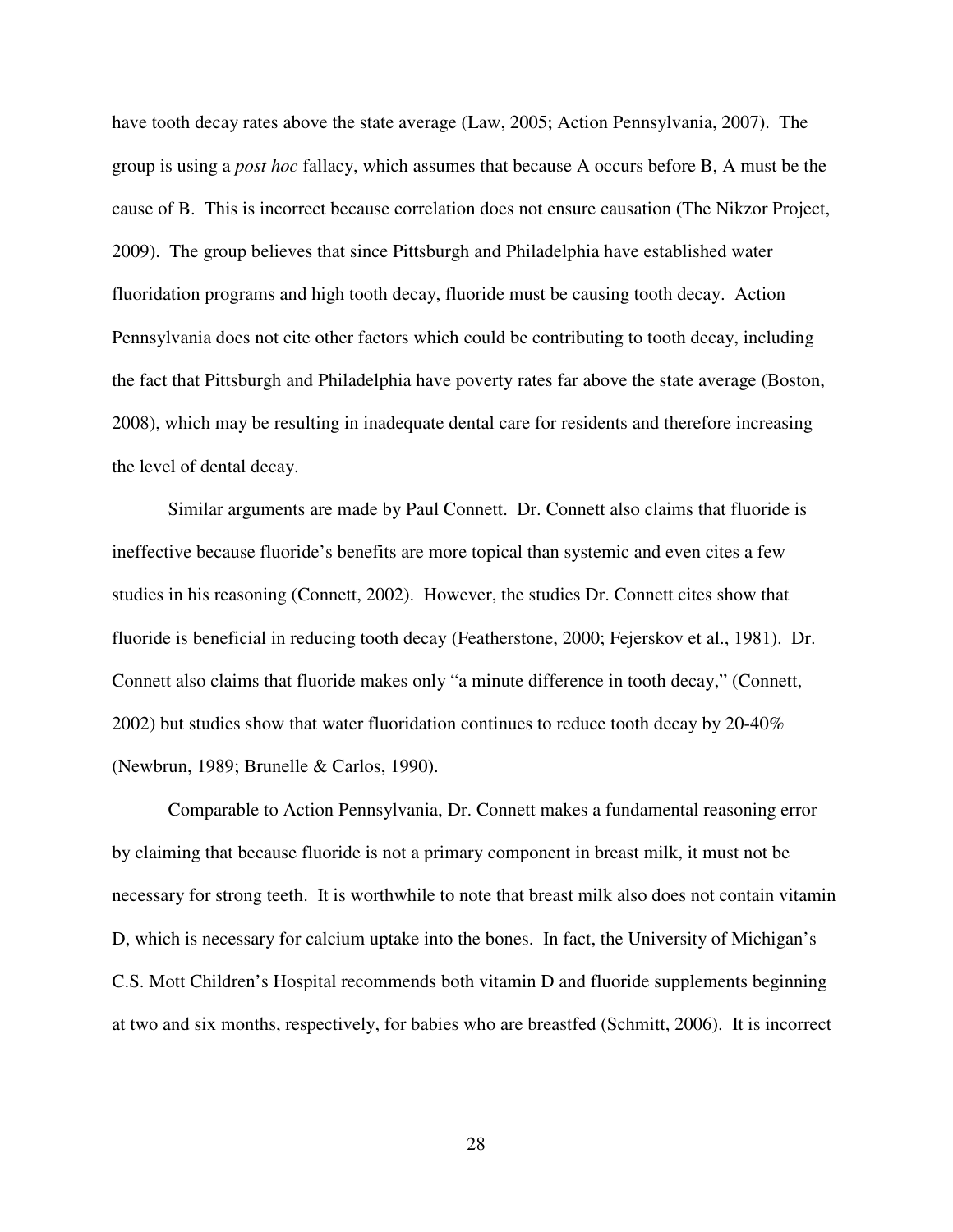for Dr. Connett to assume that just because something is not in breast milk does not mean it is not an important component of good health.

I have discovered countless other web sites making claims similar to those asserted by Dr. Connett and Action Pennsylvania, all of which have either made some type of fundamental reasoning error or have inappropriately used studies to back up their claims. In one rant on a petition web site, a blogger claims he or she has not seen any studies that link fluoride to healthy teeth (True, 2000). In reality, the number of studies demonstrating the protective effects of fluoride against tooth decay is overwhelming (Newbrun, 2004; Hargreaves, 1992; Singh et al., 2003; Singh & Spencer, 2004; Newbrun, 1986; Lambrou et al., 1981; Featherstone, 2000; Backer-Dirks et al., 1978; Silverstone, 1993; Featherstone, 1987; Fejerskov et al., 1981; Silverstone et al., 1981; Newbrun, 1989; Brunelle & Carlos, 1990; Arnold et al., 1962; Ast & Fitzgerald, 1962; Blayney & Hill, 1967; Stephen et. al, 2002; Do & Spencer, 2007; Kumar et al., 1998; Jackson et al., 1995; Selwitz et al., 1998; Lemke et al., 1970; Stephen et al., 1987; Attwood & Blinkhorn, 1991; Brown & Poplove, 1965).

#### *Claim: Fluoride causes adverse health effects.*

 One of the largest pseudo-scientific claims against water fluoridation is that it has a number of detrimental effects on several aspects of the human physiology. My literature review features extensive research on fluoride's effects on the entire body. I will present a number of these pseudo-scientific claims in this section and assess the use of questionable studies and the reliability of reasoning and highlight peer-reviewed, generally accepted research which refutes these claims.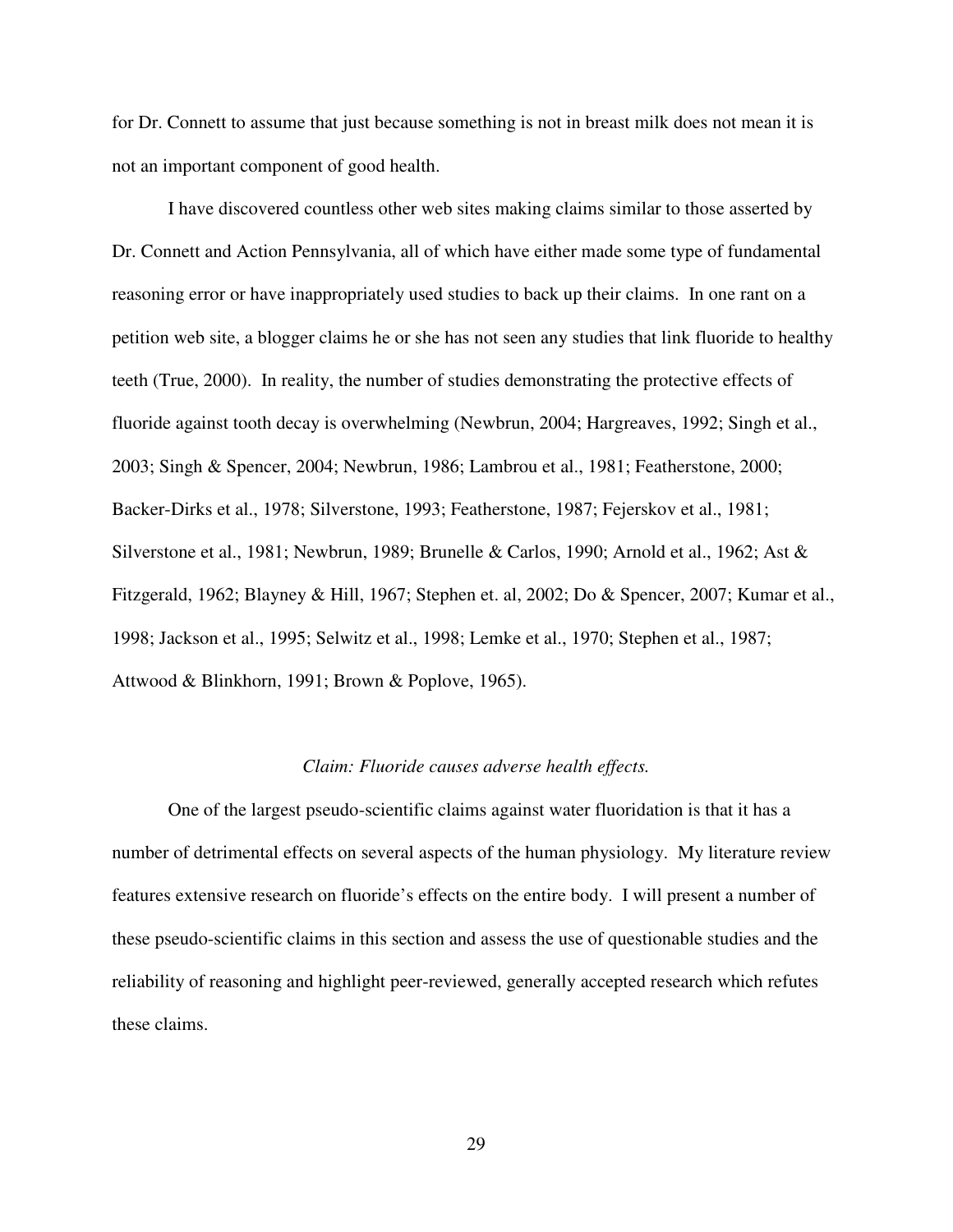One claim against water fluoridation is that fluoride is neurotoxic and has detrimental effects on IQ and other brain function. One web page states that a study shows fluoride causes both hyperactivity and hypoactivity in animals (Holistic Medicine Resource Center, n.d.). First of all, a claim that suggests a single substance produces polar opposite effects should raise some concern about its validity. Secondly, after further review, I found that the web site uses the 1995 study by Mullenix to support its claim. As stated in my literature review, that study has been discredited due to faulty experimental design and invalid conclusions (Ross & Daston, 1995).

 Noting a specific neurological disorder, multiple sources claim that fluoride causes Alzheimer's disease (Holistic Medicine Resource Center, n.d.; True, 2000), and some suggest that fluoride's affinity to bond with aluminum, which some believe contributes to Alzheimer's, is the problem (True, 2000; Connett, 2002). Both Connett and the Holistic Medicine Resource Center cite a 1998 study by Varner et al., but several inconsistencies in experimental design have been uncovered in that study, resulting in a lack of conclusive evidence (American Dental Association, 1998). On the contrary, generally accepted studies show that fluoride actually competes with aluminum for absorption in the body and does not bond with it, therefore having a potentially preventative effect against aluminum absorption (Kraus & Forbes, 1992; Newbrun, 1986).

 Among the most popular claims against water fluoridation is that it has a detrimental effect on bone health (Wikipedia, A, 2009; Connett, 2002; Holistic Medicine Resource Center, n.d.; Action Pennsylvania, 2007). One of the most serious of these claims is that water fluoridation causes bone cancer. Authors of pseudo-scientific literature against water fluoridation claim that bone cancer incidence is higher in fluoridated areas, but even Connett, one of the most tireless opponents of water fluoridation, admits that his concerns are "unproven."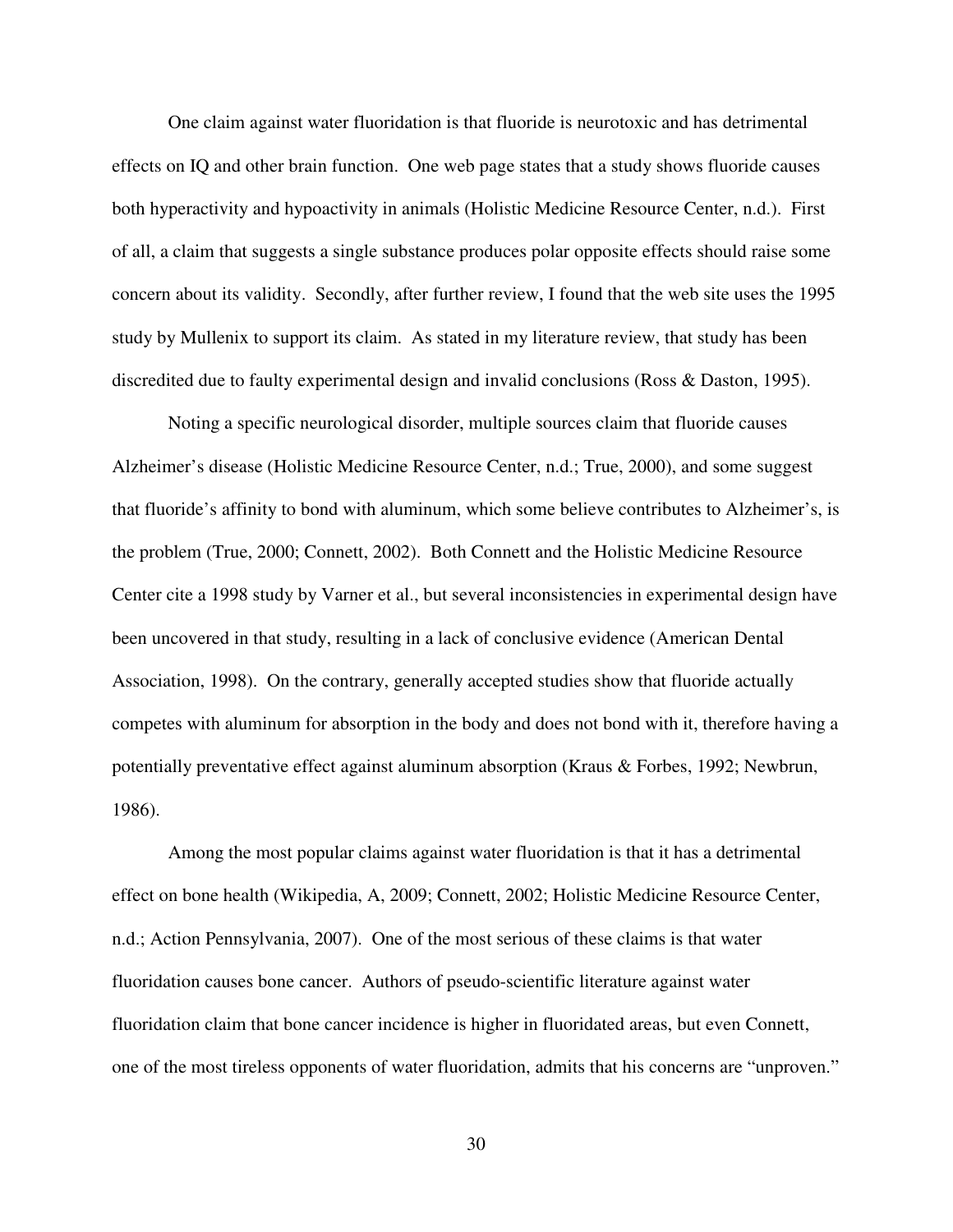(Connett, 2002). In actuality, several researchers have studied the effects of water fluoridation on bone health, and over 50 studies conducted all over the world have failed to show a link between water fluoridation and osteosarcoma (reviewed by US Department of Health and Human Services, Public Health Service, 1991). The Holistic Medicine Resource Center also claims that another serious bone condition, skeletal fluorosis, is caused by water fluoridation and that drinking fluoridated water over several years can be "expected to cause these symptoms in large numbers of people" (Holistic Medicine Resource Center, n.d.). The web page cites no research to back up its claims. In actuality, studies have shown that skeletal fluorosis was not present in communities whose water supplies contained a natural fluoride level 20 times the level used to fluoridate water supplies (Institute of Medicine, Food and Nutrition Board, 1997; Hodge, 1979). In addition, large numbers of people are not developing skeletal fluorosis under any conditions, as only five cases of the rare condition have been documented in the United States within the last 35 years (Institute of Medicine, Food and Nutrition Board, 1997).

 It is clear that the main issue in this category of claims against water fluoridation is using the support of discredited studies. As with the issues already discussed, pseudo-scientific literature asserting that water fluoridation causes Down Syndrome, inhibits enzymatic action in the body, increases lead exposure, and suppresses thyroid function (Holistic Medicine Resource Center, n.d.; Action Pennsylvania, 2007; Wikipedia, 2009; Connett, 2002), are supported by disreputable or inappropriately cited studies (Rapaport, 1953; Rapaport, 1963; Kaminsky et al., 1990; Galletti & Joyet, 1958; Masters, 2003) which used fluoride levels hundreds of times higher than levels present in fluoridated water or which used experimental methods that have been discredited by reviewers and valid studies (Hodge & Smith, 1965; Jenkins et al., 1970; American Dental Association, A, 2005; Leone et al., 1964; Urbansky & Schock, 2000).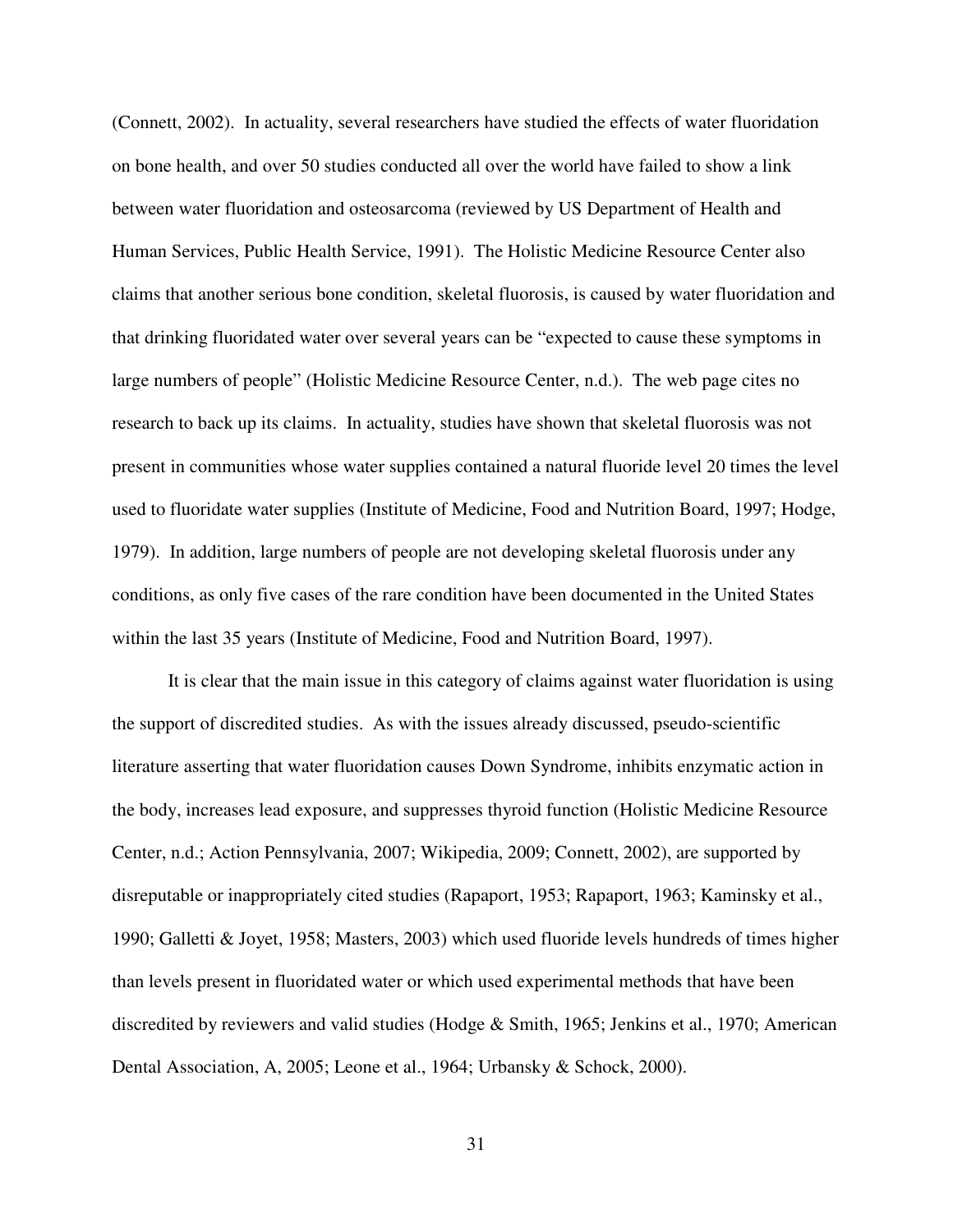As stated in my literature review, an overwhelming wealth of scientific research has shown that, at the recommended levels, fluoride is safe for the entire body and does not pose risks for any health problems (National Research Council, 1993). As with other nutrients, such as chlorine, sodium, and even water, fluoride is safe and effective when consumed in appropriate amounts (US Department of Health and Human Services, Public Health Service, 1998). The EPA has placed a conservative ceiling of 4 ppm on the fluoridation of water supplies, ensuring protection against undesirable effects with a generous margin of safety (58 Fed. Reg. 68826,68827, 1993). At this level, far above the fluoride content of any adjusted water supply, no accusation against the benefits and safety of water fluoridation has ever been validated by the body of generally accepted scientific knowledge (US Department of Health and Human Services, Public Health Service, 1998).

#### *Claim: Water fluoridation programs are costly.*

 Several sources, including Action Pennsylvania and Dr. Connett, claim that water fluoridation programs are too costly (Connett, 2002; Action Pennsylvania, 2007). The problem with these arguments is that the opponents of water fluoridation are looking at the cost of the programs alone and not taking into account how much money water fluoridation saves in dental costs and health insurance premiums. For example, Action Pennsylvania cites that a water fluoridation program implemented in Salt Lake City, UT had a cost of \$2.6 million (Action Pennsylvania, 2007). However, the Salt Lake City area has a population of 1.2 million (Salt Lake City Demographics). This works out to a cost of \$2.17 per resident, a relatively small cost. In fact, Salt Lake City is a more expensive example, as the annual costs to fluoridate a community water supply range from around \$0.50 per person in large cities to \$3 per person in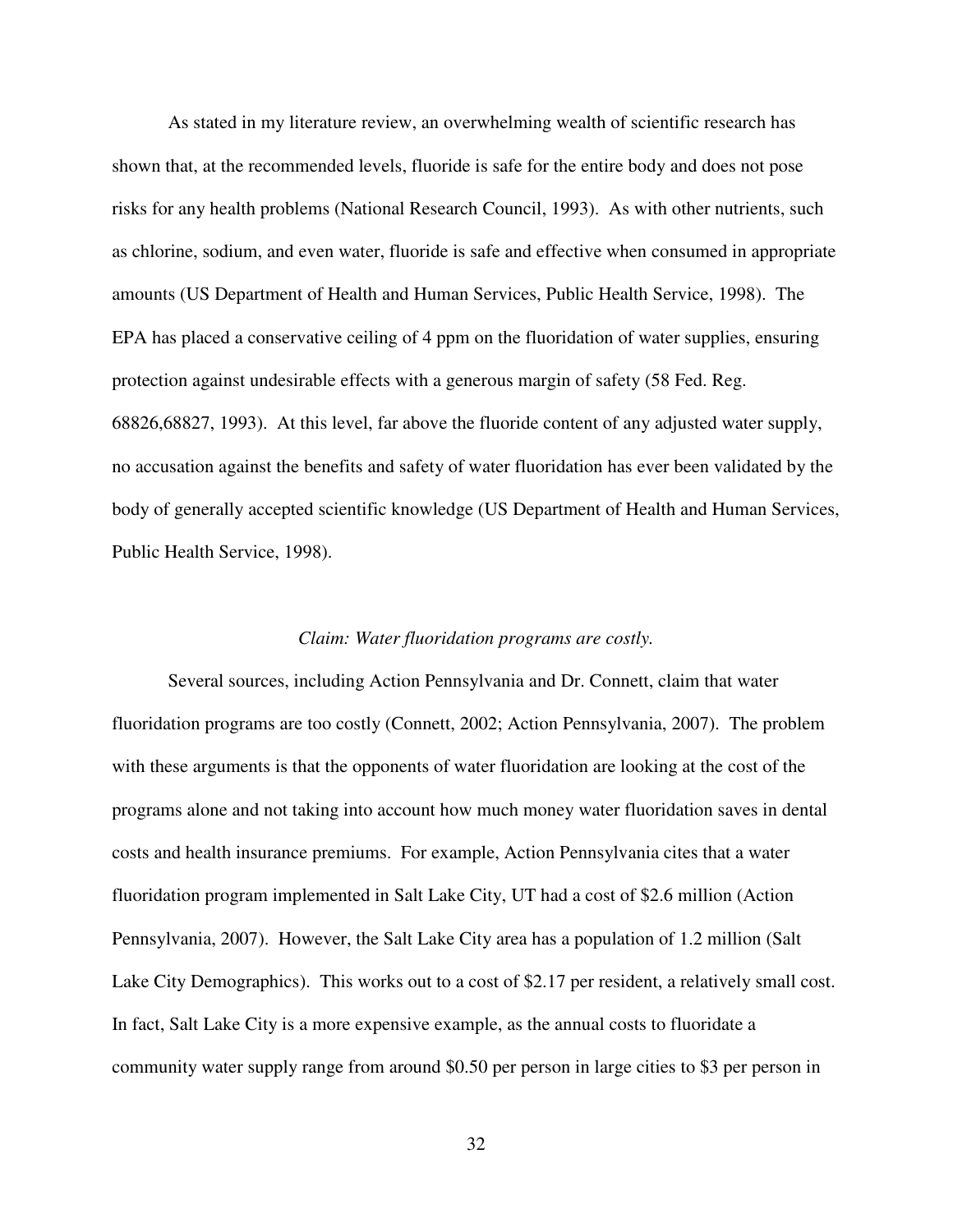smaller towns. For each person, the annual cost to fluoridate the water supply is remarkably less than even one dental filling per year. The average U.S. city saves \$38 in dental treatment costs for every \$1 spent on water fluoridation (Griffin et al., 2001).

 Although community water fluoridation has been cited as "one of the very few public health procedures that actually saves more money than it costs," (Burt, 1989) Dr. Connett suggests that a more cost-effective approach would be to provide fluoridated bottled water free of charge in supermarkets (Connett, 2002). To undertake a measure like that, the provider would not only have to pay for fluoride and to implement a water fluoridation system, just like a city would, but it would also have to pay to bottle the water and distribute it. Not charging for the water would add more costs comparatively, as residents do pay for city water usage. In addition, the extra use of plastic would not be a prudent choice for environmental reasons. Clearly, giving away free bottled water would be much more costly than fluoridating a city's water supply.

#### *Claim: Water fluoridation is a means for the government to exercise mind control.*

 Perhaps the most intriguing claim against water fluoridation is the idea that it is a governmental conspiracy designed to exercise mind control over the masses. Countless Internet web sites make this claim (True, 2000; Rense, 2008; Montgomery, 2000), alleging that fluoride was used in Nazi Germany to make humans "stupid, docile, and subservient" (True, 2000). They fail to provide data or cite studies to back up their claims. The most common evidence provided by these sources are quotes from fellow conspiracy theorists and a letter from a chemist written in the 1950's who toured a German pharmaceutical company and believed the Nazi regime plotted to use fluoride to reduce resistance to their domination (True, 2000; Rense, 2008; Montgomery, 2000). Similarly, during the Red Scare in the 1940's and 1950's, conspiracy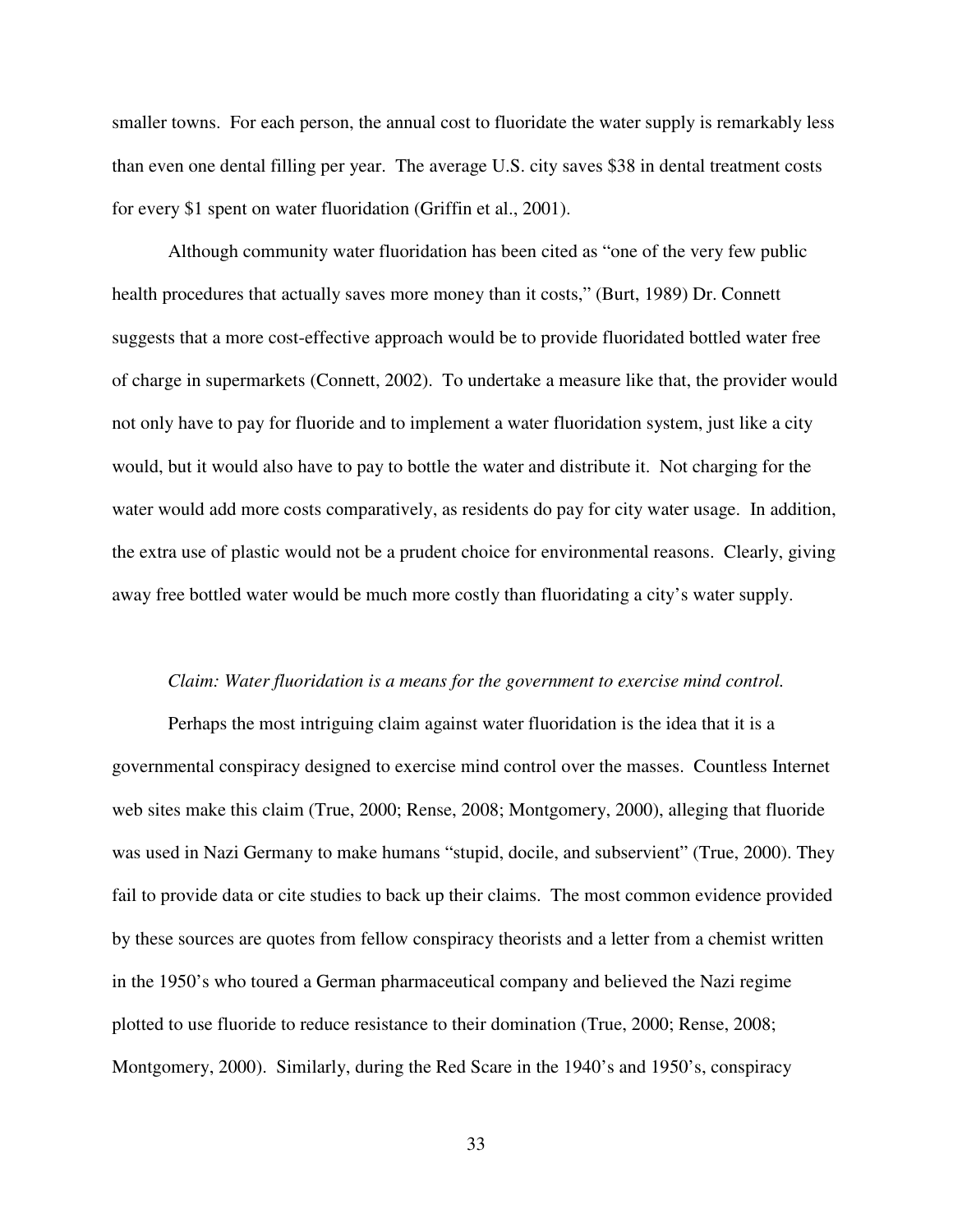theorists declared that fluoridation was a government plot to impose a communist regime on America (Wikipedia, A, 2009).

 After an extensive search of multiple scientific databases, I was unable to find any data or medical records from Nazi Germany to either support or refute the claims that the Nazis used fluoride in concentration camp water. However, even if they did use fluoride, we cannot be certain of the amounts used – they could have been hundreds of times the levels currently used to fluoridate public water supplies. We also cannot assume, if fluoride was used, that it was actually effective in making prisoners submissive or that the current U.S. government is exercising a large-scale mind control plot. As previously stated, fluoride levels used in water fluoridation have not been shown to cause any detrimental effects to intelligence or mental function (Shannon et al., 1986).

#### *Claim: Water fluoridation is not ethical.*

 There are a number of anti-fluoridation advocates who propose that fluoride is unethical, claiming that it is a form of forced mass medication (Action Pennsylvania, 2007; Shattuck, 2001; Connett, 2002; Holistic Medicine Resource Center, n.d.). While I can understand the basis for this assertion, I would argue that there are several reasons why it does not make sense given the scientific support for water fluoridation and the way our country is governed.

 Some sources specifically claim that fluoridation infringes upon a person's right to consent to medication (Connett, 2002; Holistic Medicine Resource Center, n.d.; Shattuck, 2001). First of all, because of the American system of government, we *have* consented to fluoridating water in areas where water is fluoridated. We live in a representative democracy, so policies are being implemented either by people we have elected, or, in many cases, by direct vote. If a city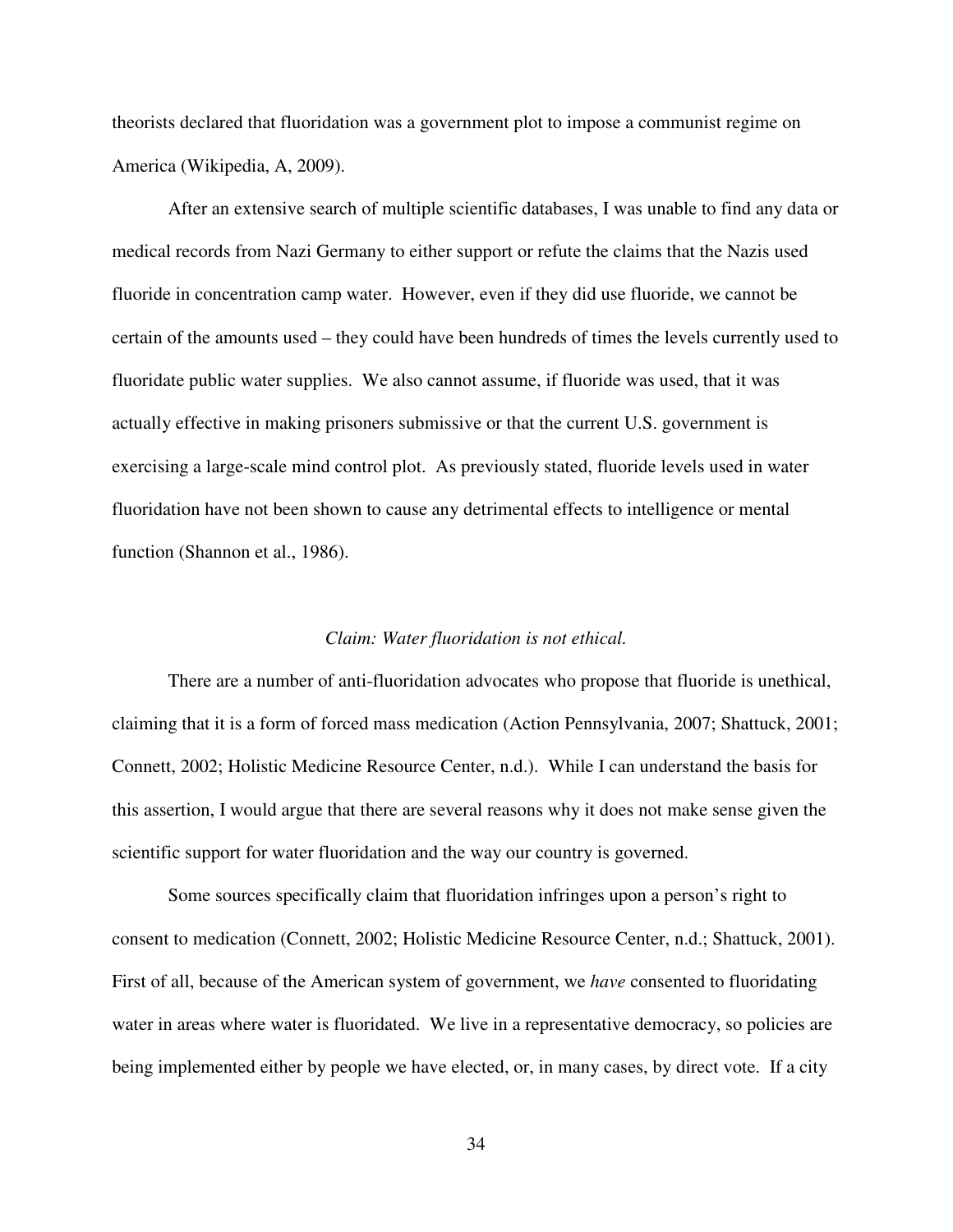votes to fluoridate its water supply, it is giving consent. Second of all, medicine is defined as "any substance or substances used in treating disease or illness; medicament; remedy" (Dictionary.com, 2009). Fluoride does not fit the definition of medicine since it is a preventative measure, not a treatment for existing illness. It is similar to other public policy measures designed to prevent disease, including chlorinating public water systems or pasteurizing milk to kill disease-causing bacteria.

 Another specific argument (Connett, 2002; Cross & Carton, 2003) that challenges the ethics of water fluoridation is the assertion that fluoridating public water supplies is a violation of the Nuremberg Code. The Nuremberg Code is a set of experimental research guidelines developed after the Nuremberg Trials, in which improper experimentation of Nazi doctors on concentration camp prisoners was revealed (U.S. Government Printing Office, 1949; National Institutes of Health Office of Human Subjects Research; Wikipedia, B, 2009). The Nuremberg Code does not even apply to public water fluoridation because fluoridating public water supplies is, in current times, not an experimental procedure. A multitude of studies have been conducted in the past on water fluoridation and have shown it to be safe and effective. At this point in time, water fluoridation is not an experiment – it is a scientifically supported, government approved public health policy.

#### *Case Study of an Un-fluoridated City Water Supply: Prairie du Chien, Wisconsin*

 The science is very clear: water fluoridation is a safe and effective public health measure that provides important dental health benefits. However, there is also a lot of pseudo-scientific literature opposing water fluoridation. In the face of these conflicting messages, cities often have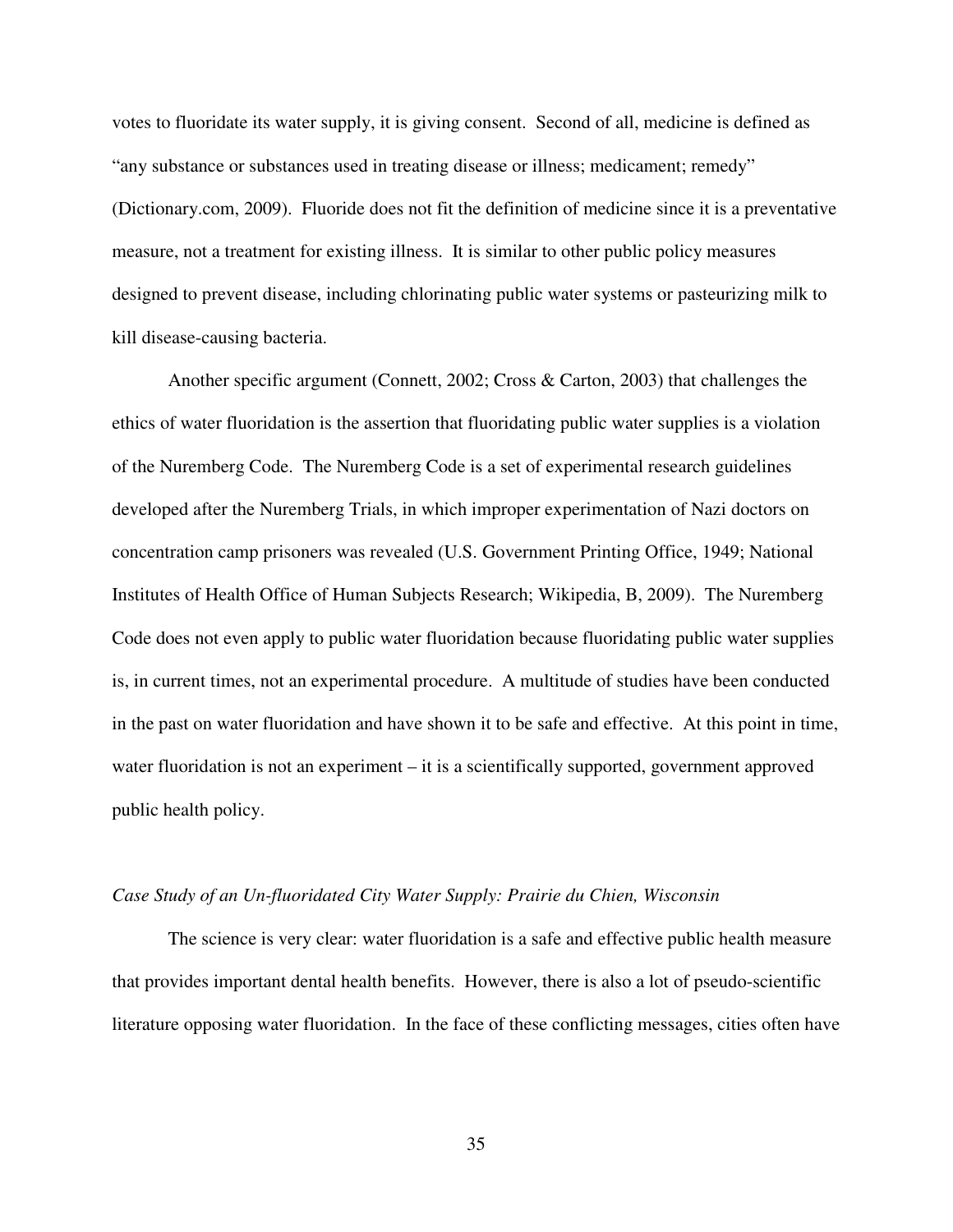a difficult time coming to a conclusion on whether or not their water supply should be fluoridated. One such town is Prairie du Chien, Wisconsin.

 Prairie du Chien is located in Crawford County. Crawford and three proximal counties, La Crosse, Monroe, and Vernon, are served by a social service organization called Couleecap. Couleecap is a nonprofit organization which provides resources and opportunities to allow lowincome people to satisfy their needs, increase self-confidence, and become self-sufficient. Couleecap advocates on issues in order to help accomplish its mission (Couleecap, 2009).

 Couleecap has identified dental care and related cost concerns as one of the top five most serious household issues in the area it serves. Based on the Wisconsin Public Water Supply Fluoridation Census of 2005, only four of the 38 communities in Couleecap's service area have public water supplies. More than 21,000 residents (including 6,500 children) live in poverty and have limited access to regular dental care. Because fluoridation of public water supplies is the most cost-effective oral disease prevention method, implementing the practice would greatly benefit the oral health of residents (McCabe, A, 2009).

 Two grants provided by the Wisconsin Partnership Program allowed Couleecap to hire both a health advocate, Martha McCabe, and an academic partner, Dr. James Terman, who has been involved in past successful water fluoridation initiatives. With the help of Dr. Terman, Ms. McCabe facilitated the formation of committees in both Prairie du Chien and Holmen, another Wisconsin town in Couleecap's region. The committees in both towns organized grassroots campaigns to educate the public, using tools such as local print, television, and radio media, distribution of literature to private homes, yard signs, and local health fairs. After voting took place on November 4, 2008, the citizens of Holmen passed a binding fluoridation referendum by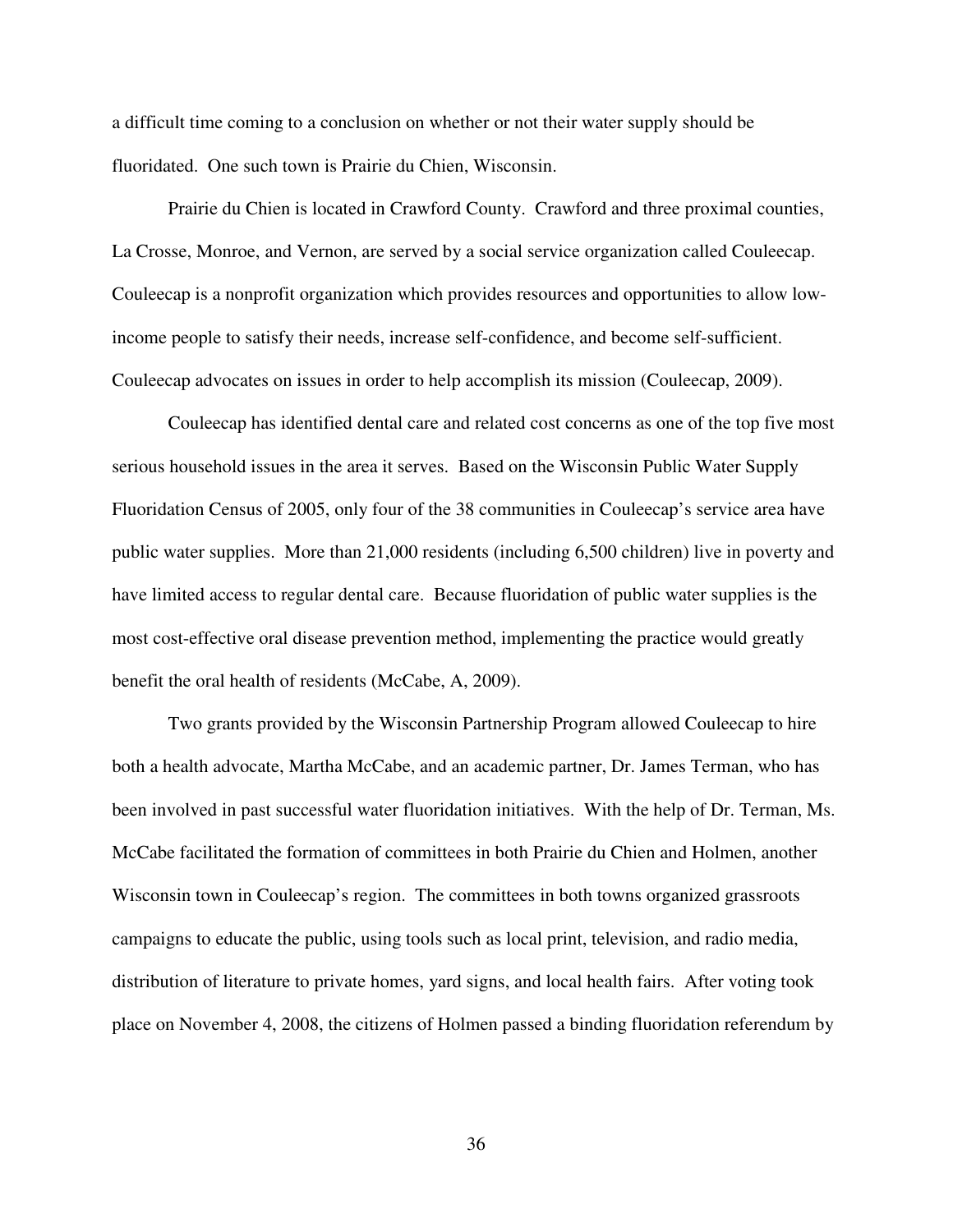a vote of 2,118 to 1,856. The fluoridation initiative was unsuccessful in Prairie du Chien, losing by a vote of 1,542 to 1,014 (McCabe, A, 2009).

 Following the campaign, differences between the two towns were analyzed. The success of the referendum in Holmen is believed to come in large part from more time to educate citizens. For two and a half years prior to the referendum, a dentist in Holmen discussed the safety and effectiveness of water fluoridation with his patients at every visit. His involvement educated the citizens of Holmen far in advance of the referendum. In addition, the communities surrounding Holmen have been fluoridating their water supplies for several years, so many Holmen residents were already familiar with the process (McCabe, A, 2009; McCabe, personal communication, 2009).

 Prairie du Chien had only nine months to prepare for its fluoridation referendum. While the committee had support of the local hospital, medical clinics, and dentists, a few other conditions interfered with the committee's efforts (McCabe, A, 2009). First, Prairie du Chien is located in a more rural area than Holmen. Many towns around Prairie du Chien are unfluoridated as well, so residents are not as familiar with the idea. In addition, the lack of education of many of the residents of Prairie du Chien resulted in higher susceptibility to believing anti-fluoridation propaganda. Second, the local media in Prairie du Chien was largely unsupportive of the fluoridation initiative. Because the local newspaper editor was a fluoridation opponent, there was a bias in newspaper printing with far more coverage of anti-fluoridation pieces than pro-fluoridation pieces, including running two full page anti-fluoridation pieces a few days before the election (McCabe, personal communication, 2009). In addition to the bias of the local newspaper, the local school allowed the school e-mail system to be flooded by antifluoridation messages. Finally, the opposition to the fluoridation initiative did not register as a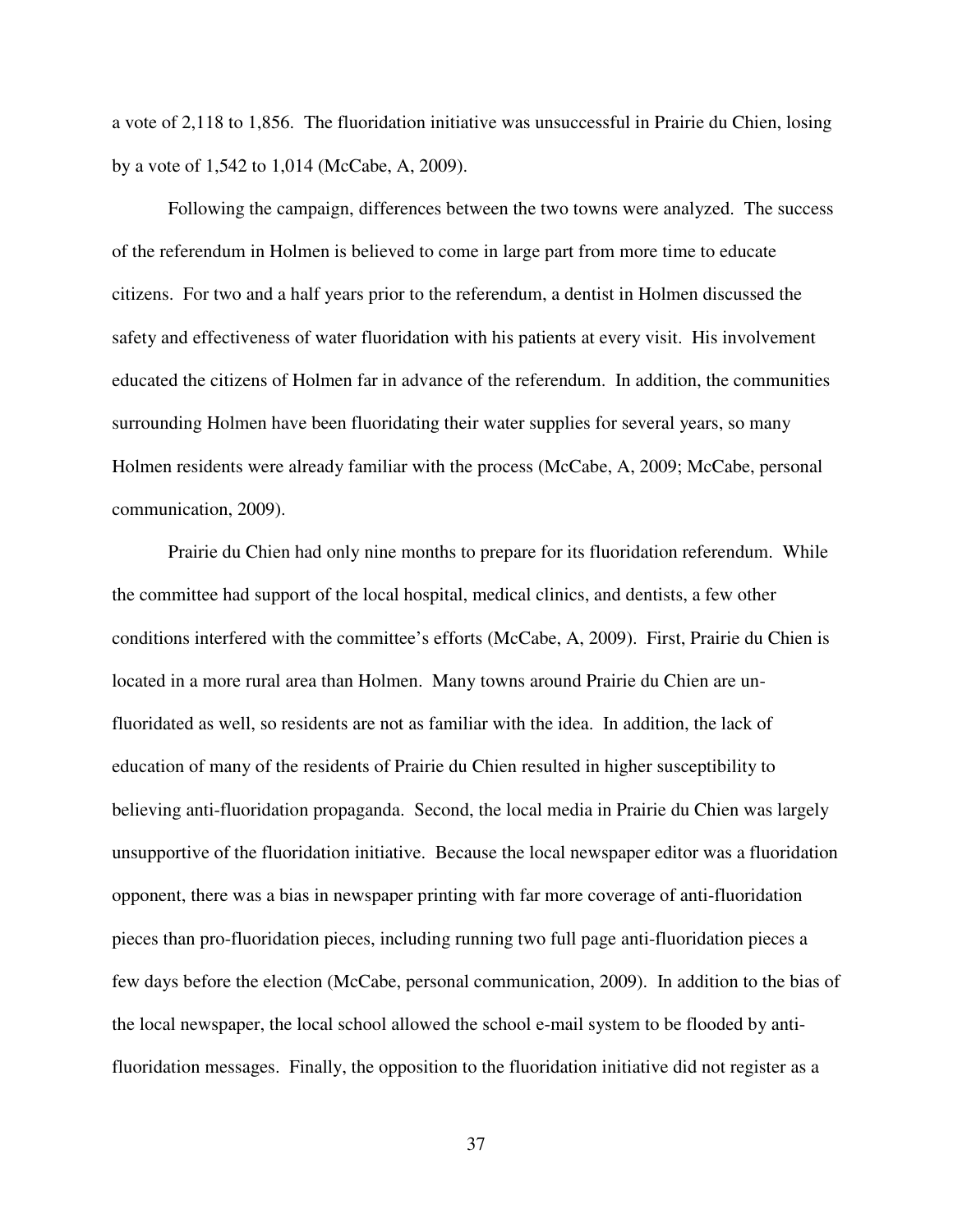referendum group, so there may have been campaign violations on the part of the opposition (McCabe, A, 2009).

 Because of the current state of the economy, grant funding for the fluoridation initiative in Prairie du Chien has been cut<sup>3</sup>. The steering committee in Prairie du Chien has been renamed the Crawford County Oral Health Coalition. The committee will continue to focus on oral health issues, and another fluoridation initiative is still of interest (McCabe, A, 2009; McCabe, personal communication, 2009).

Before attempting another fluoridation initiative, McCabe identified two improvements which should be made on a future campaign. First, the fluoridation committee needs to gain at least fair and adequate support of the local newspaper. McCabe suggests that the committee meet with the editor six months to one year ahead of the vote for the referendum with the aid of health professionals to educate him about the fluoridation process and ask for balance of both sides of the issue in print. Second, the success in Holmen has demonstrated that getting local dentists and physicians to speak with patients at every visit starting one and a half to two years ahead of the referendum is invaluable. One-on-one discussion with a trusted health care professional could be very effective in educating the public and combating the scare tactics of anti-fluoridation propaganda (McCabe, personal communication, 2009).

## CONCLUSIONS AND DISCUSSION

 This paper has provided a comprehensive overview of public water fluoridation and the issues surrounding it. Based on all of my research, I have come to the conclusion that cities should fluoridate their public water systems. The science clearly shows that public water

<sup>&</sup>lt;sup>3</sup> It is worthwhile to note that, under conditions of a normal economy, the committee was successful enough to continue to receive funding. However, the severe economic recession has caused funds to become unavailable.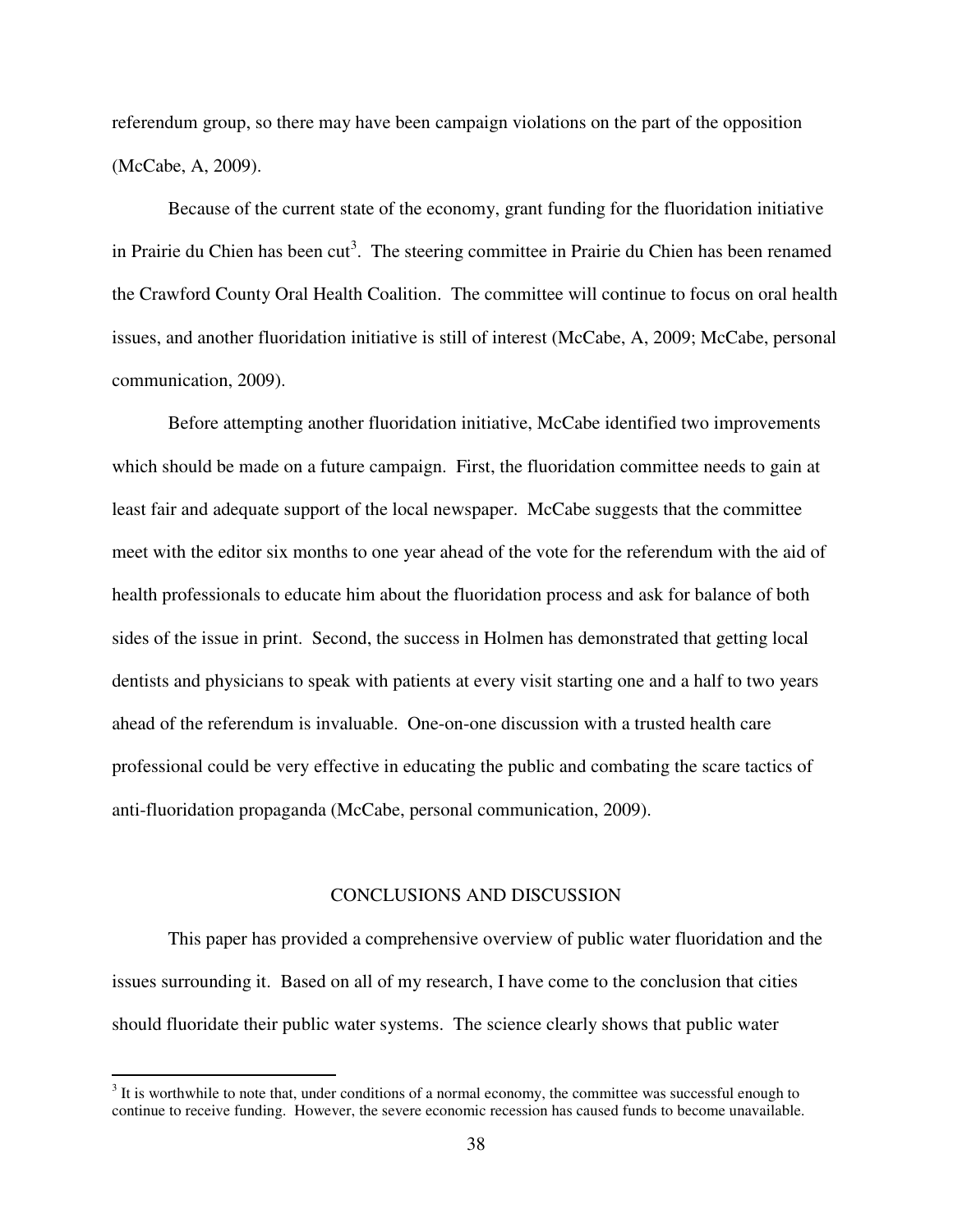fluoridation is safe for all parts of the body and has a significant impact on dental health in the way of cavity protection. Tooth decay is the most common and costly oral health problem across the population. Adequate public water fluoridation is the most cost-effective oral disease prevention strategy, and it benefits the entire population, regardless of age, socioeconomic status, education, or social circumstances. While this measure is cost-effective for all citizens and has an especially positive impact on low-income people who may not have regular access to dental care, it is becoming increasingly important for all citizens in our current state of economic distress.

 As with nearly all public policy measures, there will be some people who do not agree with public water fluoridation. Martha McCabe, the Health Advocate for Couleecap and an instrumental part of the aforementioned recent fluoridation initiatives, explained the issue by comparing it to seat belt laws. Our country feels it is important to protect public health, so laws and policies are put in place to accomplish that mission. If one does not agree, there are ways to avoid compliance – one can pay a ticket to not wear a seat belt or choose to buy un-fluoridated bottled water. However, the fact that some people do not agree should not stop the majority of the population from enjoying the health benefits of any public health policy, including adequately fluoridated water (McCabe, personal communication, 2009).

 Additionally, the disagreement of some segments of the public with public water fluoridation may be mitigated with proper education. Unfortunately, the Internet has the potential to negatively impact movements in favor of water fluoridation. When one simply uses a search engine to attempt to find information about water fluoridation, the majority of the search results are non-scientific anti-fluoridation web sites. Authentic scientific information from peerreviewed journals is not as readily available to the public (McCabe, B, 2009). Since many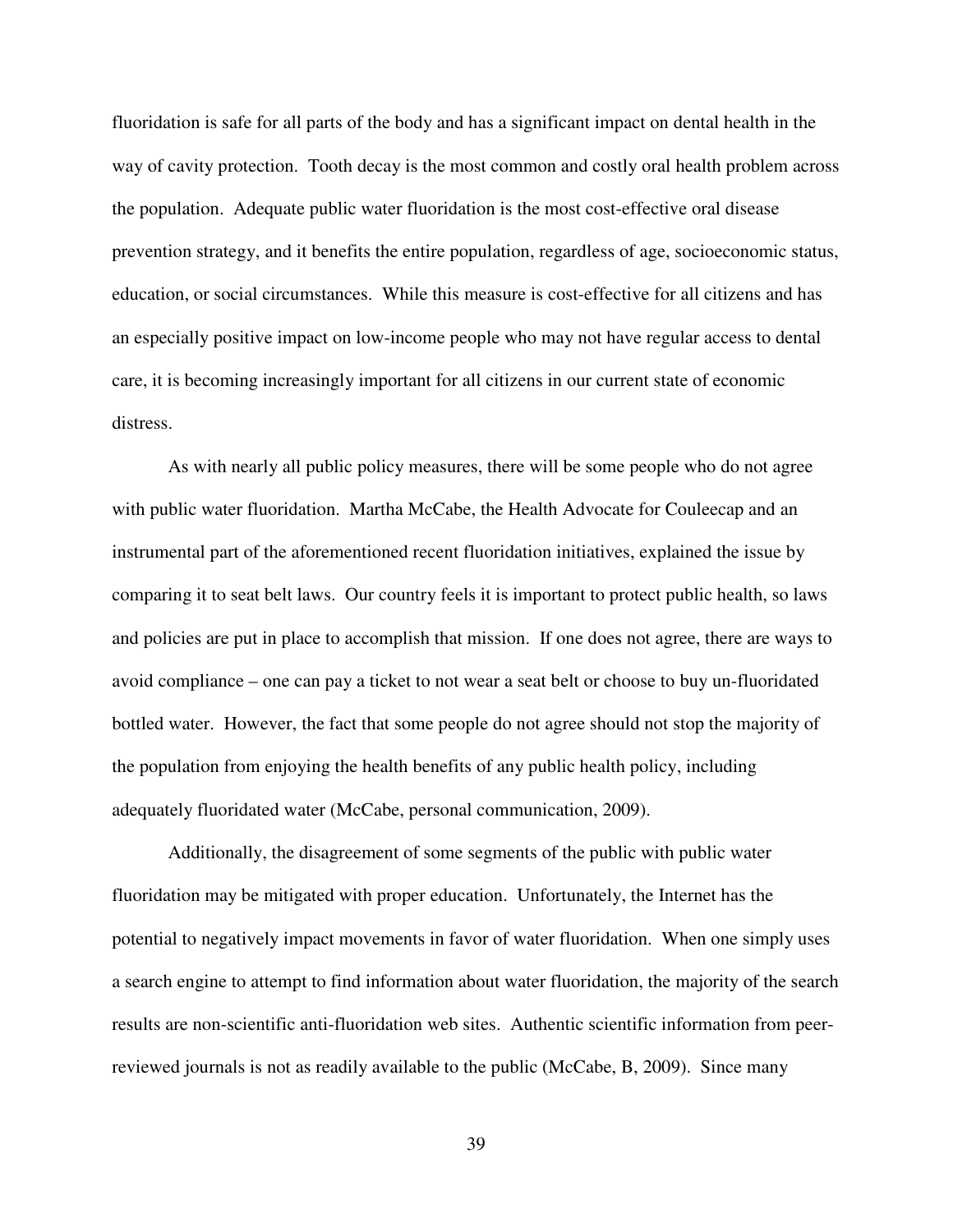people like to use the Internet for research, it is important to give community members specific sites to visit for factual information (Terman, 2009). The efforts in Holmen and Prairie du Chien demonstrated that an effective tactic to combat unsupported negative information is one-on-one education by health care professionals and grassroots neighborhood canvassing by concerned citizens. Positive education on water fluoridation proved to be much more effective in areas where the citizens were more educated, and therefore less likely to be swayed by negative, emotionally-laden propaganda. Fluoridation initiatives are also more successful in areas where surrounding communities have fluoridated water supplies and can serve as an example that they are not suffering any of the dire consequences proposed by anti-fluoridation advocates (McCabe, B, 2009).

 To combat anti-fluoridation propaganda and effectively pass a water fluoridation referendum, Martha McCabe, James W. Terman, M.D., and members of the local committees in Prairie du Chien and Holmen have formulated 13 strategic principles:

- 1. *Begin the process by recruiting a small core group of workers who can learn the facts, are intimately familiar with their community, have patience, good interpersonal skills, and energy to persevere* (McCabe, B, 2009). Most people do not know a lot about water fluoridation, and credibility is not built in. Because fluoride is a chemical, it can be perceived as threatening. It is necessary to utilize credible people who can spread the word steadily and will be trusted by their fellow citizens (Terman, 2009).
- 2. *A leader needs to step forth. This could be a health professional if he or she fills the above criteria* (McCabe, B, 2009). Health professionals are often good candidates because they are more familiar with the science (and therefore do not need to be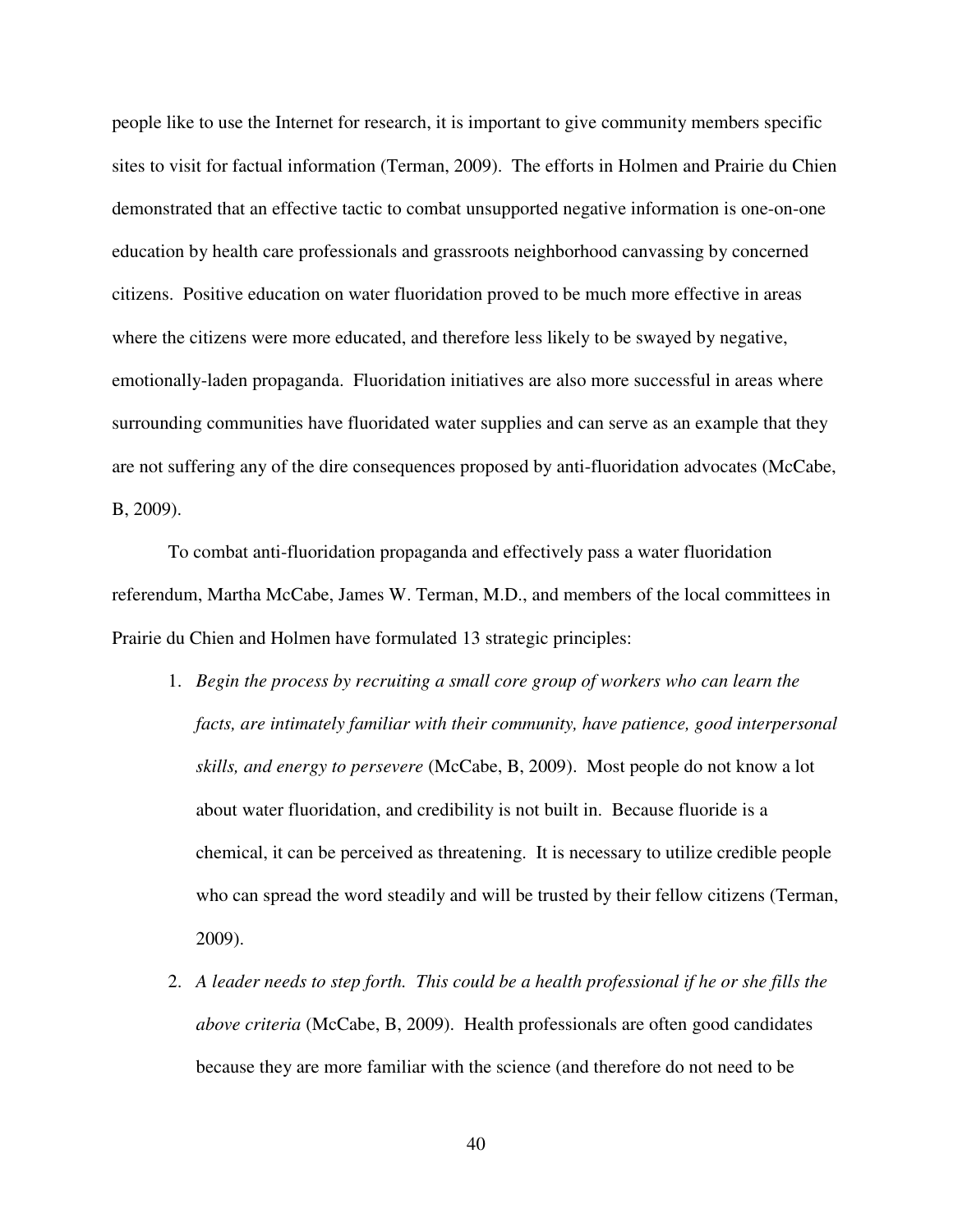educated or convinced) and may be passionate about the issue. However, a dedicated leader who is not a health professional can be just as effective. If the leader is a health professional, the group should not assume people will automatically believe him because of his profession. The leader must be willing to work and expect trials along the way (Terman, 2009).

- 3. *Unless they have excellent grassroots political and public communication skills, dentists and physicians would be better used as resources, consultants, and reviewers* (McCabe, B, 2009). Although dentists and physicians may be experts from a health or science perspective, they may not be familiar with the politics of a referendum. Health professionals can be very effective in educating their patients on the benefits and safety of fluoride, but it is also necessary to involve parties who are able to master the politics of the issue (Terman, 2009).
- 4. *The core group could expand to a full-fledged steering committee with assigned subdivided tasks. Other committees may work as a committee-of-the-whole* (McCabe, B, 2009). Generally, a group will function most effectively by learning work skills of individual members and dividing up the tasks. However, all groups are different, so it is important for each committee to find out how its members work best (Terman, 2009).
- 5. *As much literature as possible should be studied, as every possible issue will be raised and challenged* (McCabe, B, 2009). It is critical to have lots of scientific information to use, and the people speaking to the public should be very well informed. The opposition will bring up anything it can think of, and a committee cannot afford to look ignorant (Terman, 2009).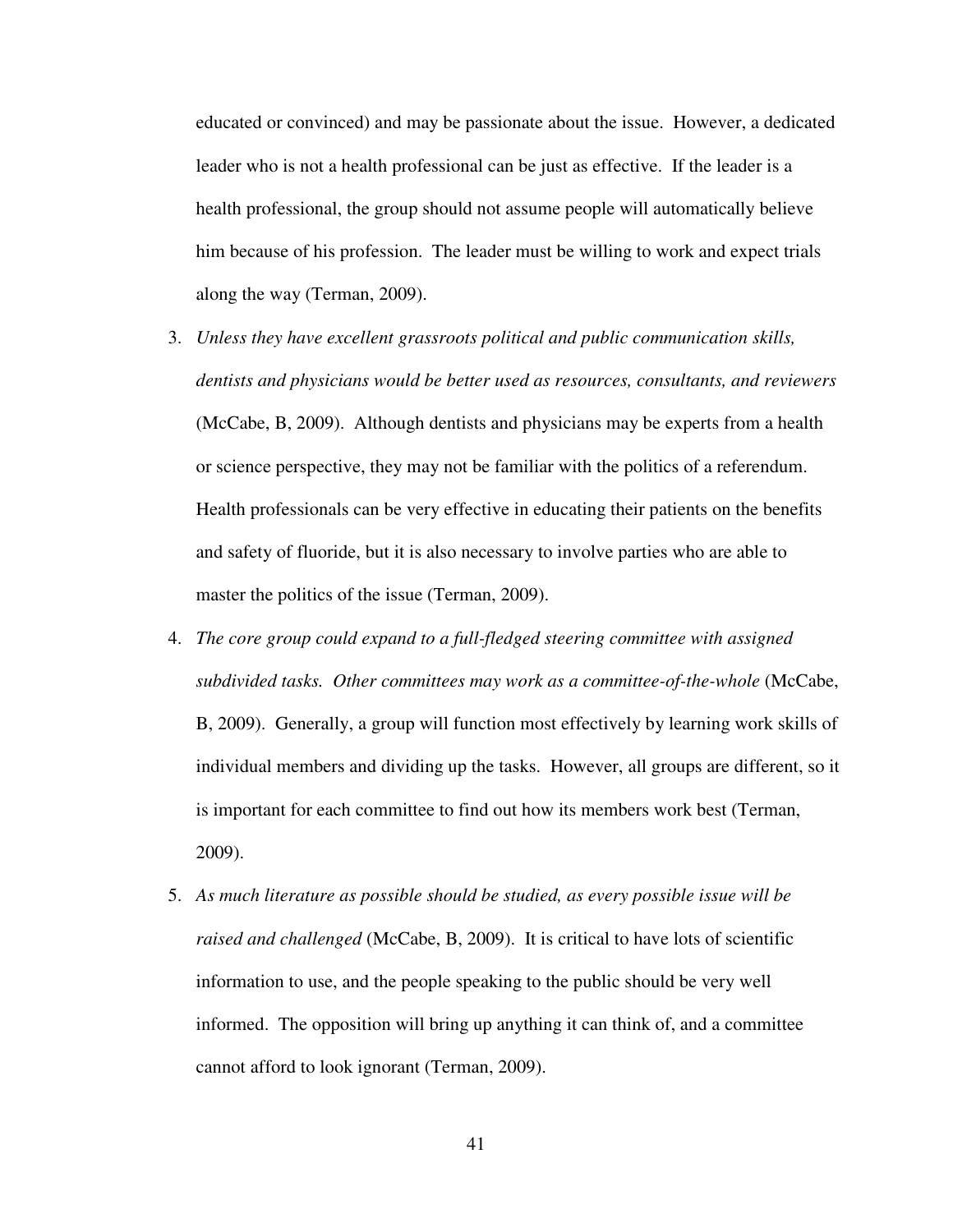- 6. *Someone in the group should be very familiar with the community, its demographics, power structure, history, social issues, and decision making methods* (McCabe, B, 2009). This is a critical component, especially if outside facilitators are running the campaign. Each town has its own thought leaders, issues, meeting styles, and networks. It is important to be aware of a town's practices to be able to use them to the committee's advantage and to avoid unnecessary negativity (Terman, 2009).
- 7. *All preparations should be carried out without publicity until shortly before a public vote. Avoid any links with other contentious issues or politics* (McCabe, B, 2009). Avoid being linked with any other controversial issues. People involved with the water fluoridation initiative should not take a strong, public stance on another hot issue, as this could raise unnecessary controversy for the fluoridation initiative (Terman, 2009).
- 8. *The "holy grail" would be convening an enlightened city council to make a courageous favorable decision* (McCabe, B, 2009).
- 9. *It is much more likely that a referendum will be compelled* (McCabe, B, 2009). Once the opposition has created an aura of controversy, most elected officials will not want to take responsibility for making the decision. A referendum will most likely be the only option. The group must be aware of this and be familiar with the legal elements of referendums. It would be very beneficial to have the assistance of a lawyer or city official to aid in this area (Terman, 2009).
- 10. *Steady, grassroots, neighbor-to-neighbor education must begin, using as many credible thought leaders as possible* (McCabe, 2009). A small percentage of knowledgeable people will be in favor of fluoridation and will not need education.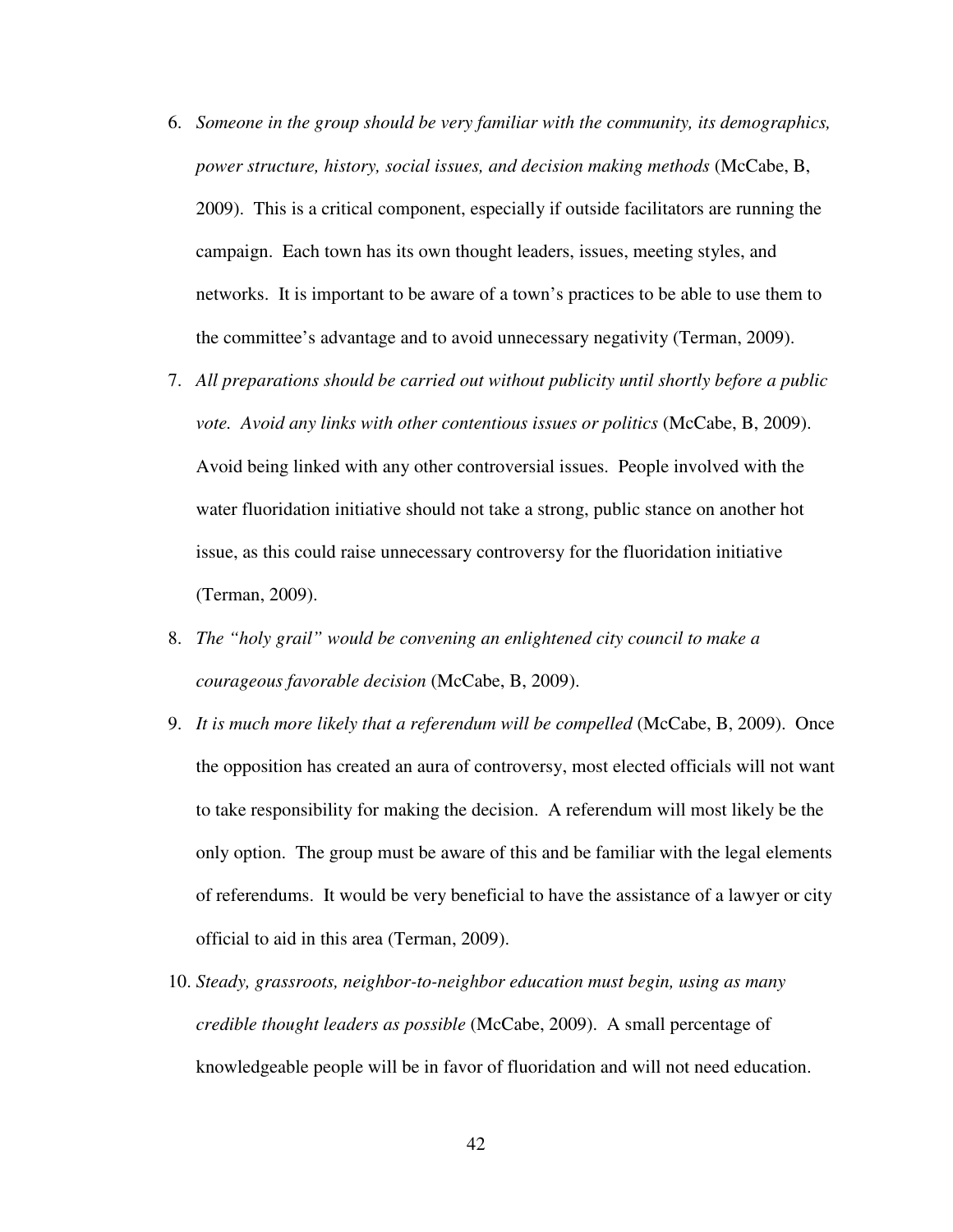Another small percentage will be opposed to the initiative no matter what and will not be receptive to education. Most of the citizens, however, will not feel strongly about the issue and will be willing to listen. It is important to know the community and what they will respond to in order to most effectively educate that middle group (Terman, 2009).

- 11. *Opposition will seek to raise controversy and confrontation. Public pronouncements and letters to the editor should be avoided* (McCabe, B, 2009). Timing is critical! Publicity should not be generated prematurely, or the town may be flooded with antifluoridation propaganda. Stay "under the radar" (Terman, 2009) by using a one-onone or small group approach to educate citizens, and avoid letters to the editor until about two weeks before the vote. This will give the opposition less time to respond and raise controversy (Terman, 2009).
- 12. *Shortly before a public vote, when the citizens' attention span is ready, an outpouring of favorable, cheerful, positive publicity should start* (McCabe, B, 2009). Most people do not think about issues until close to a vote, so a big, public campaign should not be carried out until right before the vote. Speak factually and honestly. Educate to oppose arguments of the anti-fluoridation group, but do not actually bring the arguments up – this would only give the opposition free press (Terman, 2009).
- 13. *It's not over until it's over* (Terman, 2009). Do not disband the group until the fluoridation initiative is passed, executed, and people forget about it. The system should run well with no publicity (Terman, 2009).

As these principles and the information presented in this paper suggest, passing water fluoridation initiatives is often a difficult process because of the existence of anti-fluoridation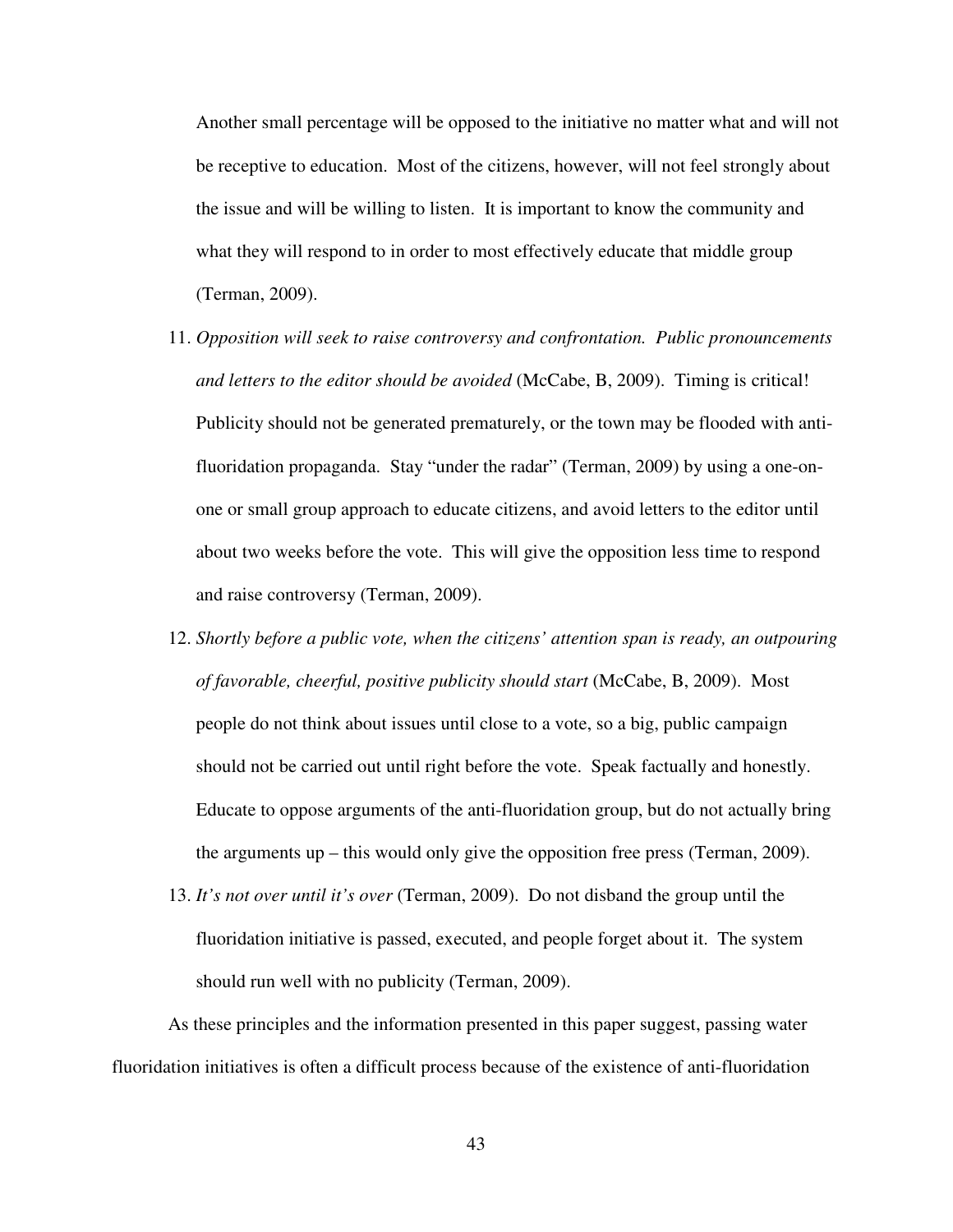propaganda and the tendency for populations to be resistant to change. However, with diligent effort and proper education of the public, it is possible to successfully pass a public water fluoridation referendum. Given the large-scale public health impact of water fluoridation, it is in the best interest of cities to provide their residents with the health care benefits offered by adequate fluoridation of their public water supplies.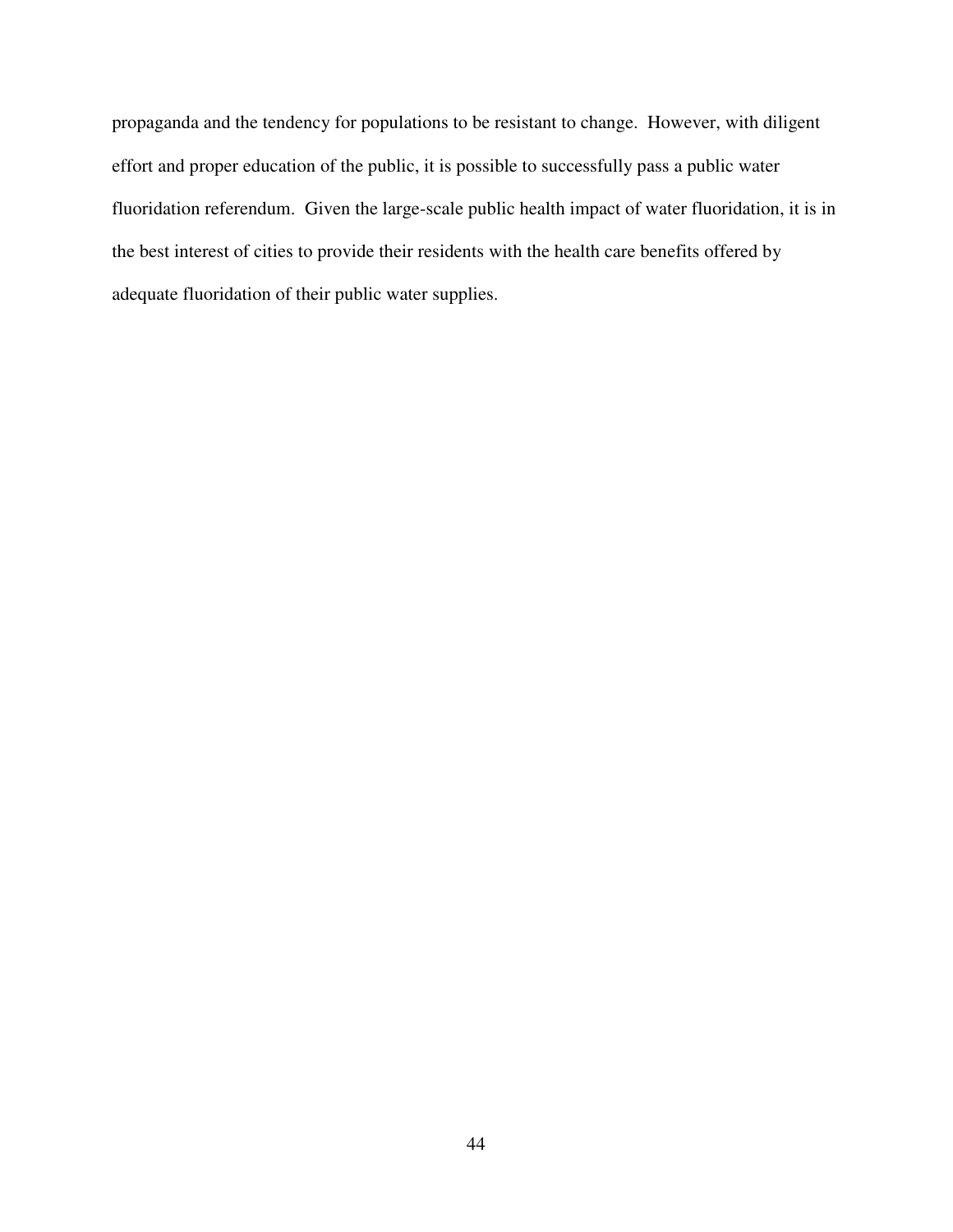#### LITERATURE CITED

- Action Pensylvania (2007). *10 Reasons to Oppose HB 1649/Mandatory Fluoridation*. Retrieved January 24, 2009 from http://www.actionpa.org/fluoride/reasons.html.
- American Dental Association (1998). Health Media Watch: Stud linking fluoride and Alzheimer's under scrutiny. *J Am Dent Assoc, 129*, 1216-8.

American Dental Association (2003). *ADA guide to dental therapeutics.* Third Edition. Chicago.

American Dental Association, A (2005). *Fluoridation Facts*. USA: American Dental Association.

- American Dental Association, B (2005). *After 60 Years of Success in Fighting Dental Decay, Water Fluoridation Still Lacking in Many Communities*. Retrieved October 1, 2008 from http://www.ada.org/public/media/releases/0507\_release02.asp
- American Dental Association Division of Science on behalf of the ADA Council on Scientific Affairs (2003). Tap water filters. *J Am Dent Assoc, 134(2)*, 226-7.
- American Heart Association (2005). Risk factors and coronary heart disease. Available at http://www.americanheart.org/presenter.jhtml?identifier=4726.
- American Water Works Association. AWWA standard for sodium fluoride (ANSI/AWWA B701-99), March 1, 2000: AWWA standard for sodium fluorosilicate (ANSI/AWWA B702-99), March 1, 2000 and AWWA standard for fluorosilicic acid (ANSI/AWWA B703-00), September 1, 2000.
- Arnold Jr., F.A., Likins, R.C., Russell, A.L., & Scott, D.B. (1962). Fifteenth year of the Grand Rapids fluoridation study. *J Am Dent Assoc, 65*, 780-5.
- Ast, D.B. & Fitzgerald, B. (1962). Effectiveness of water fluoridation. *J Am Dent Assoc, 65*, 581- 7.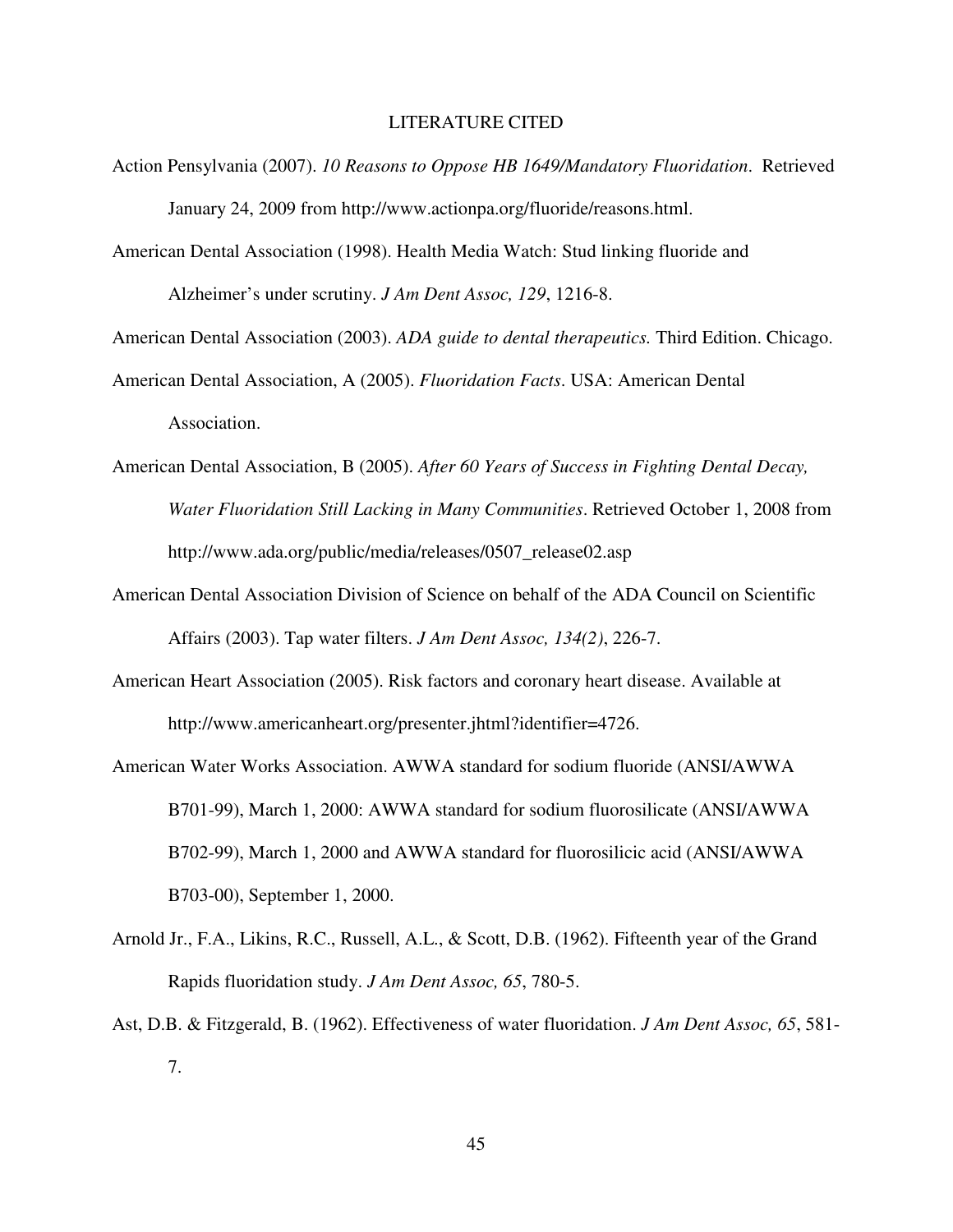- Attwood, D. & Blinkhorn, A.S. (1991). Dental health in schoolchildren 5 years after water fluoridation ceased in south-west Scotland. *Int Dent J, 41(1)*, 43-8.
- Backer-Dirks, O., Kunzel, W., & Carlos, J.P. (1978). Caries-preventive water fluoridation. *Progress in caries prevention, Ericsson Y, ed.* and *Caries Res, 12(suppl 1)*, 7-14.
- Bartels, D., Haney, K. & Khajotia, S.S. (2000). Fluoride concentrations in bottled water. *Oklahoma Dent Assoc J*, 18-22.
- Berry, W.T. (1958). Study of the incidence of mongolism in relation to the fluoride content of water. *Am J Ment Def, 62*, 634-6.
- Blayney, J.R. & Hill, I.N. (1967). Fluorine and dental caries: findings by age group. *J Am Dent Assoc, 74(2)*, 246-52.
- Boston, D. (2008). *Poverty Rates in Pennsylvania: Residents of the State's Major Cities Cannot Get by on Minimum Wage*. Retrieved January 24, 2009 from http://poverty.suite101.com/article.cfm/poverty\_in\_pennsylvania.
- Brown, H.K. & Poplove, M. (1965). The Brantford-Samia-Stratford fluoridation caries study: final survey. *Med Serv J Can, 21(7)*, 450-6.
- Brunelle, J.A. & Carlos, J.P. (1990). Recent trends in dental caries in U.S. children and the effect of water fluoridation. *J Dent Res, 69(special issue)*, 723-7.
- Burt, B.A., ed. (1989). Proceedings for the workshop: cost effectiveness of caries prevention in dental public health: results of the workshop. *J Public Health Dent, 56(spec. no.)*, 331- 40.
- Centers for Disease Control (1980). Fluoride in a dialysis unit-Maryland. *MMWR, 29(12)*, 134-6.
- Centers for Disease Control and Prevention (1999). Ten great public health achievements –

United States, 1990-1999*. MMWR, 48(12)*, 241-3.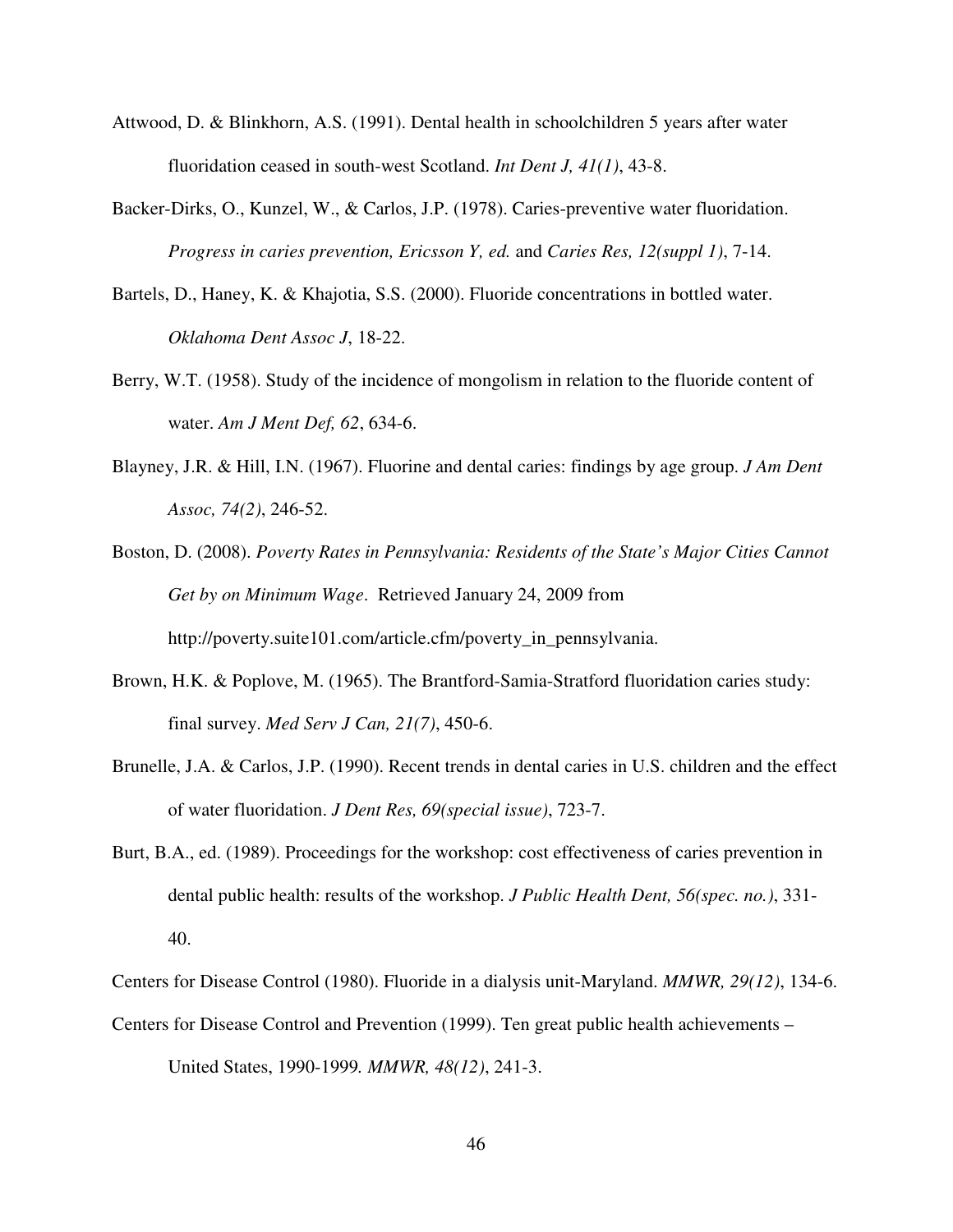- Centers for Disease Control and Prevention (2003). Surveillance for elevated blood lead levels among children-United States, 1997-2001. *MMWR, 52(SS10)*, 1-21.
- Chan, J.T., Liu, C.F., & Tate, W.H. (1994). Fluoride concentration in milk, tea and bottled water in Houston. *J Gt Houst Dent Soc, 66(4)*, 8-9.

City of Chicago, Department of Water Management, Bureau of Water Supply, Water Quality Division, Water Purification Laboratories (2005). *Comprehensive chemical analysis report.* Retrieved September 30, 2008 from: http://egov.cityofchicagohttp://cityofchicago.org/webportal/COCWebPortal/COC\_ATTA CH/march2005.pdf.

Connett, P. (2002). The Absurdities of Water Fluoridation. *Red Flags Weekly*. Retrieved January 24, 2009 from http://www.fluoridealert.org/absurdity.htm.

Couleecap. Retrieved February 15, 2009 from http://www.couleecap.org/metadot/index.pl.

- Cox, G.J., Matuschak, M.C., Dixon, S.F., Dodds, M.L., & Walker, W.E. (1939). Experimental dental caries IV. Fluorine and its relation to dental caries. *J. Dent Res, (57)*, 481-90.
- Cross, D.W. & Carton, R.J. (2003). Fluoridation: a violation of medical ethics and human rights. *Int J Occup Environ Health, 9(1)*, 24-9.
- Dean, H.T. (1936). Chronic endemic dental fluorosis. *JAMA, 107(16)*, 1269-73
- Dean, H.T. (1938). Endemic fluorosis and its relation to dental caries. *Public Health Rep, 53(33)*, 1443-52.
- Dean, H.T., Arnold, F.A., & Elvove, E. (1942). Domestic water and dental caries. *Public Health Rep, 57(32)*, 1155-79.
- Dean, H.T., Arnold Jr., F.A., & Knutson, J.W. (1950). Studies on mass control of dental caries through fluoridation of the public water supply. *Public Health Rep, 65(43)*, 1403-8.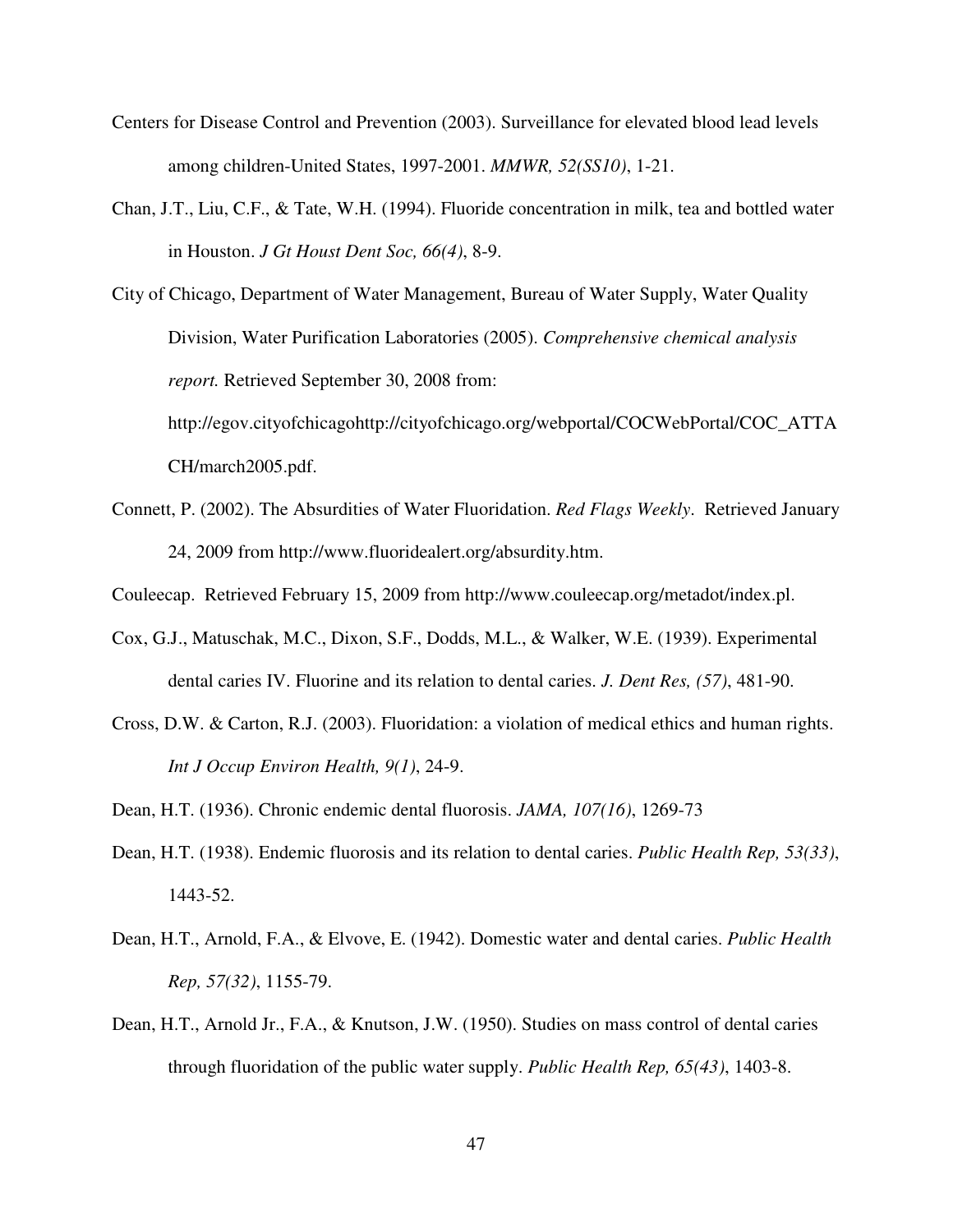Dictionary.com (2009). *Medicine*. Retrieved February 5, 2009 from http://dictionary.reference.com/browse/medicine.

- Do, L.G. & Spencer, A.J. (2007). Risk-benefit balance in the use of fluoride among young children. *J Dent Res, 86(8)*, 723-28.
- Dunipace, A.J., Zhang, W., Noblitt, T.W., Li, Y., & Stookey, G.K. (1989). Genotoxic evaluation of chronic fluoride exposure: micronucleus and sperm morphology studies. *J Dent Res, 68(11)*, 1525-8.
- Erickson, J.D. (1978). Mortality in selected cities with fluoridated and non-fluoridated water supplies. *New Eng J Med, 298(20)*, 1112-6.
- Erickson, J.D. (1980). Down syndrome, water fluoridation and maternal age. *Teratol, 21*, 177- 80.
- Erickson, J.D., Oakley, G.P. Jr., Flynt, J.W. Jr., & Hay, S. (1976). Water fluoridation and congenital malformations: no association. *J Am Dent Assoc, 93*, 981-4.
- Evans, D.J., Rugg-Gunn, A.J., Tabari, E.D., & Butler, T. (1996). The effect of fluoridation and social class on caries experience in 5-year-old Newcastle children in 1994 compared with results over the previous 18 years. *Comm Dent Health, 13*, 5-10.
- Featherstone, J.D. (1987). The mechanism of dental decay. *Nutrition Today, May-Jun*, 10-16.
- Featherstone, J.D. (2000). The science and practice of caries prevention. *J Am Dent Assoc, 131*, 887-99.
- Fejerskov, O., Thylstrup, A., & Larsen, M.M. (1981). Rational use of fluorides in caries prevention. *Acta Odontol Scan, 39*, 241-9.
- Flaitz, C.M., Hill, E.M., & Hicks, M.J. (1989). A survey of bottled water usage by pediatric dental patients: implications for dental health. *Quintessence Int, 20(11)*, 847-52.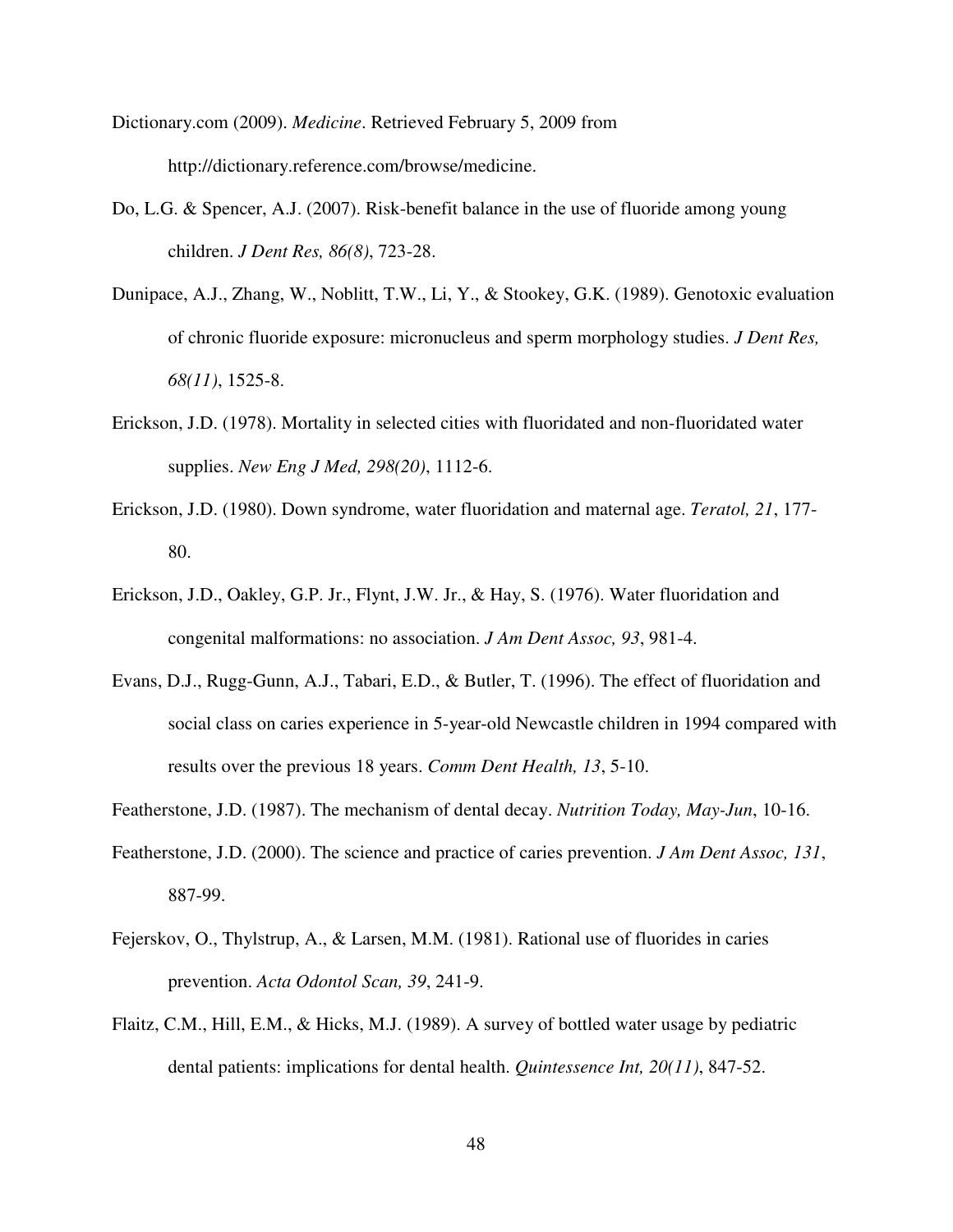- Full, C.A. & Wefel, J.S. (1983) Water Softener influence on anions and cations. *Iowa Dent J, 69*, 37-9.
- Galletti, P.M. & Joyet, G. (1958). Effect of fluorine on thyroidal iodine metabolism in hyperthyroidism. *J Clin Endocrinology, 18*, 1102-10.
- Geever, E.F., Leone, N.C., Geiser, P., & Lieberman, J. (1958). Pathologic studies in man after prolonged ingestion of fluoride in drinking water I: Necropsy findings in a community with a water level of 2.5 ppm. *J Am Dent Assoc, 56*, 499-507.
- Gelberg, K.H., Fitzgerald, E.F., Hwang, S., & Dubrow, R. (1995). Fluoride exposure and childhood osteosarcoma: A case-control study. *Am J Public Health, 85(12)*, 1678-1683.
- Gift, H.C. (1997). Oral health outcomes research: Challenges and opportunities. *Slade GD, ed., Measuring Oral Health and Quality of Life*. Chapel Hill, NC: Department of Dental Ecology, University of North Carolina, 25-46.
- Griffin, S.O., Jones, K., & Tomar, S.L. (2001). An Economic evaluation of community water fluoridation. *J Public Health Dent, 61(2)*, 78-86.
- Griffin, S.O., Beltran, E.D., Lockwood, S.A., & Barker, L.K. (2002). Esthetically objectionable fluorosis attributable to water fluoridation. *Community Dent Oral Epidemiol, 30(3)*, 199- 209.
- Griffin, S.O., Griffin, P.M., Swann, J.L., & Zlobin, N. (2004) Estimating rates of new root caries in older adults. *J Dent Res, 83(8)*, 634-8.
- Hargreaves, J.A. (1992). The level and timing of systemic exposure to fluoride with respect to caries resistance. *J Dent Res, 71(5)*, 1244-8.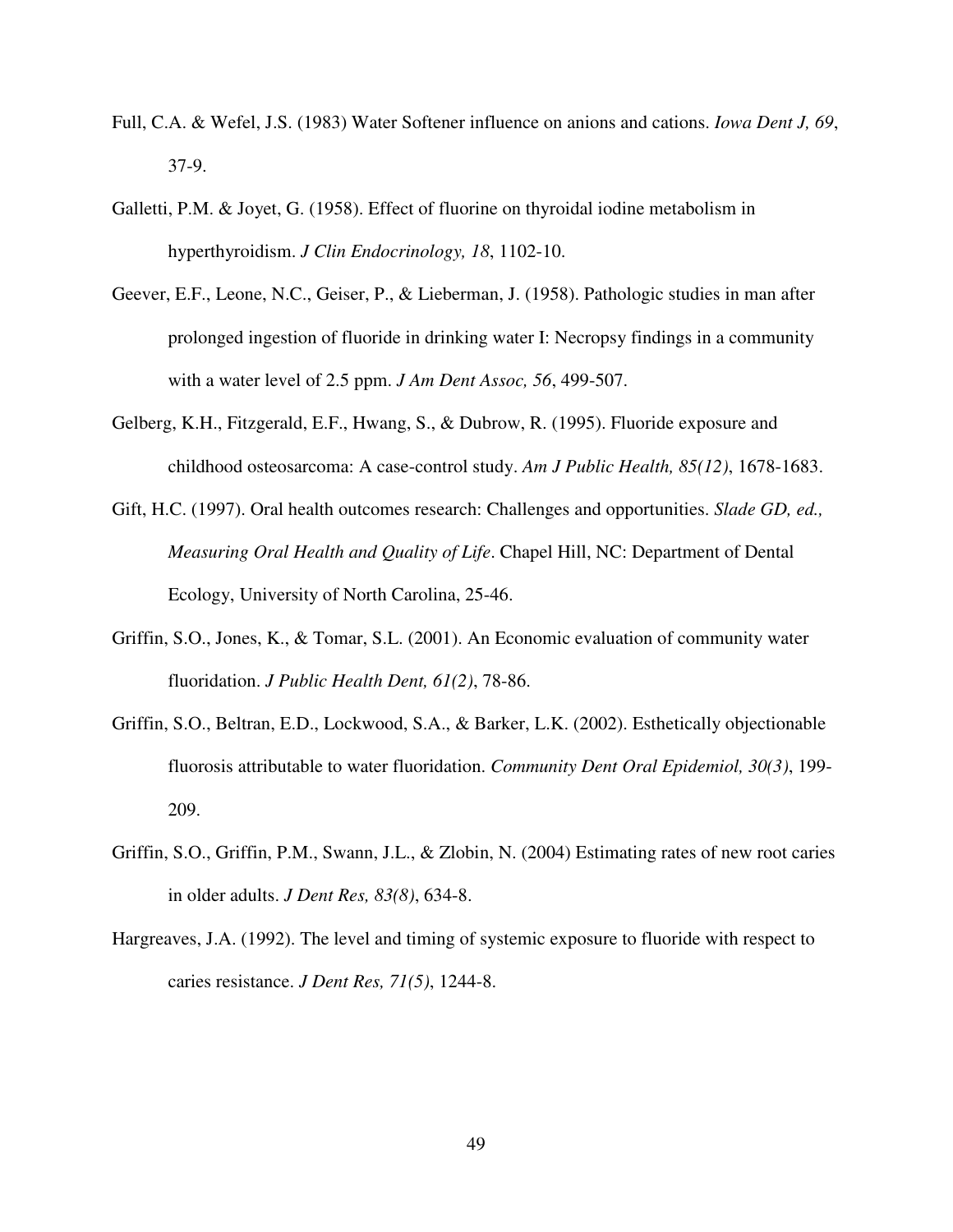- Hodge, H.C. (1979). The safety of fluoride tablets or drops. In: *Continuing evaluation of the use of fluorides*. Johansen, E., Tavaes, D.R., Olsen, T.O., eds. Boulder, Colorado: Westview Press.
- Hodge, H.C. & Smith, F.A. (1965). Biological properties of inorganic fluorides. In: *Fluorine chemistry*, Simons, H.H., ed. New York: Academic Press, 1-42.
- Holistic Medicine Resource Center (n.d.). Fluoridation/Fluoride Toxic Chemicals In Your Water. *Holistic Healing Web Page*. Retrieved January 25, 2009 from http://www.holisticmed.com/fluoride.
- Hoover, R.N., McKay, F.W., & Fraumeni, J.F. (1976). Fluoridated drinking water and the occurrence of cancer. *J Natl Cancer Inst, 57(4)*, 757-68.
- Institute of Medicine, Food and Nutrition Board (1997). Dietary reference intakes for calcium, phosphorus, magnesium, vitamin D and fluoride. *Report of the Standing Committee on the Scientific Evaluation of Dietary Reference Intakes*. Washington, DC: National Academy Press.
- Ismail, A.I. (1998). Prevention of early childhood caries. *Community Dent Oral Epidemiol, 26(suppl 1)*, 49-61.
- Jackson, R.D., Brizendine, E.J., Kelly, S.A., Hinesley, R., Stookey, G.K., & Dunipace, A.J. (2002). The fluoride content of foods and beverages from negligibly and optimally fluoridated communities. *Community Dent Oral Epidemiol, 30(5)*, 382-91.
- Jackson, R.D., Kelly, S.A., Katz, B.P., Hull, J.R., & Stookey, G.K. (1995). Dental fluorosis and caries prevalence in children residing in communities with different levels of fluoride in the water. *J Public Health Dent, 55(2)*, 79-84.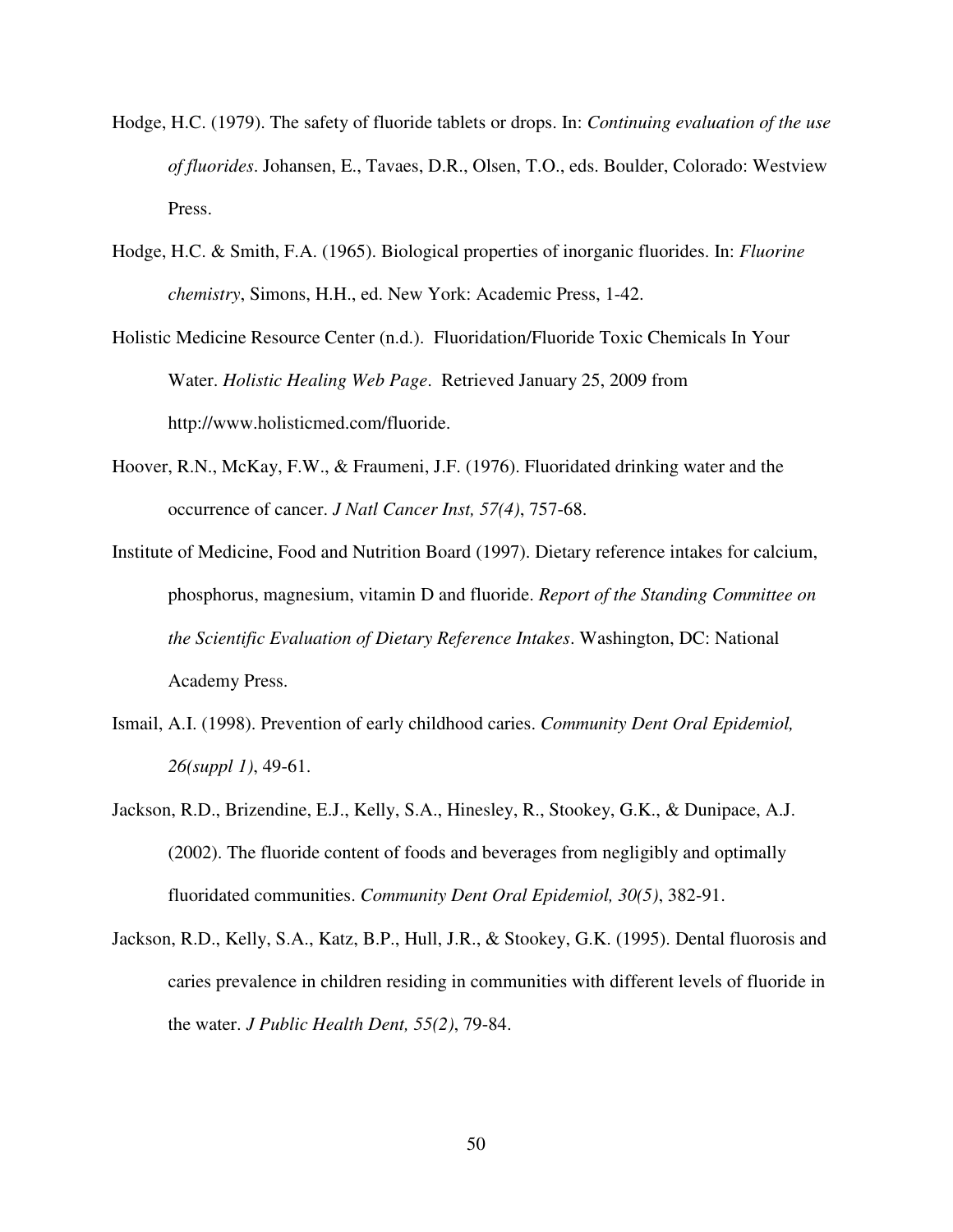- Jenkins, G., Venkateswarlu, P., & Zipkin, I. (1970). Physiological effects of small doses of fluoride. In: *Fluorides and human health.* World Health Organization Monograph Series No. 59. Geneva, 163-224.
- Jobson, M.D., Grimm, S.E. 3<sup>rd</sup>, Banks, K., & Henley, G. (2000). The effects of water filtration systems on fluoride: Washington, D.C. metropolitan area. *ASDC J Dent Child, 67(5)*, 302, 304, 350-4.
- Johnson, S.A. and DeBiase, C. (2003). Concentration levels of fluoride in bottled drinking water. *J Dent Hyg, 77(3)*, 161-7.
- Kaminsky, L.S., Mahoney, M.C., Leach, J., Melius, J., & Miller, M.J. (1990). Fluoride: benefits and risks of exposure. *Crit Rev Oral Biol Med, 1*, 261-81.
- Kinlen, L. (1975). Cancer incidence in relation to fluoride level in water supplies. *Br Dent J, 138(6)*, 221-4.
- Knox, E.G., Armstrong, E., & Lancashire, R. (1980). Fluoridation and the prevalence of congenital malformations. *Comm Med, 2*, 190-4.
- Kram, D., Schneider, E.L., Singer, L., & Martin, G.R. (1987). The effects of high and low fluoride diets on the frequencies of sister chromatid exchanges. *Mutat Res, 57*, 51-5.
- Kraus, A.S. & Forbes, W.F. (1992). Aluminum, fluoride and the prevention of Alzheimer's Disease. *Can J Public Health, 83(2)*, 97-100.
- Kumar, J.V., Swango, P.A., Lininger, L.L., Leske, G.S., Green, E.L., & Haley, V.B. (1998). Changes in dental fluorosis and dental caries in Newburgh and Kingston, New York. *Am J Public Health, 88(12)*, 1866-70.
- Lambrou, D., Larsen, M.J., Fejerskov, O., & Tachos, B. (1981). The effect of fluoride in saliva on remineralization of dental enamel in humans. *Caries Res, 15*, 341-5.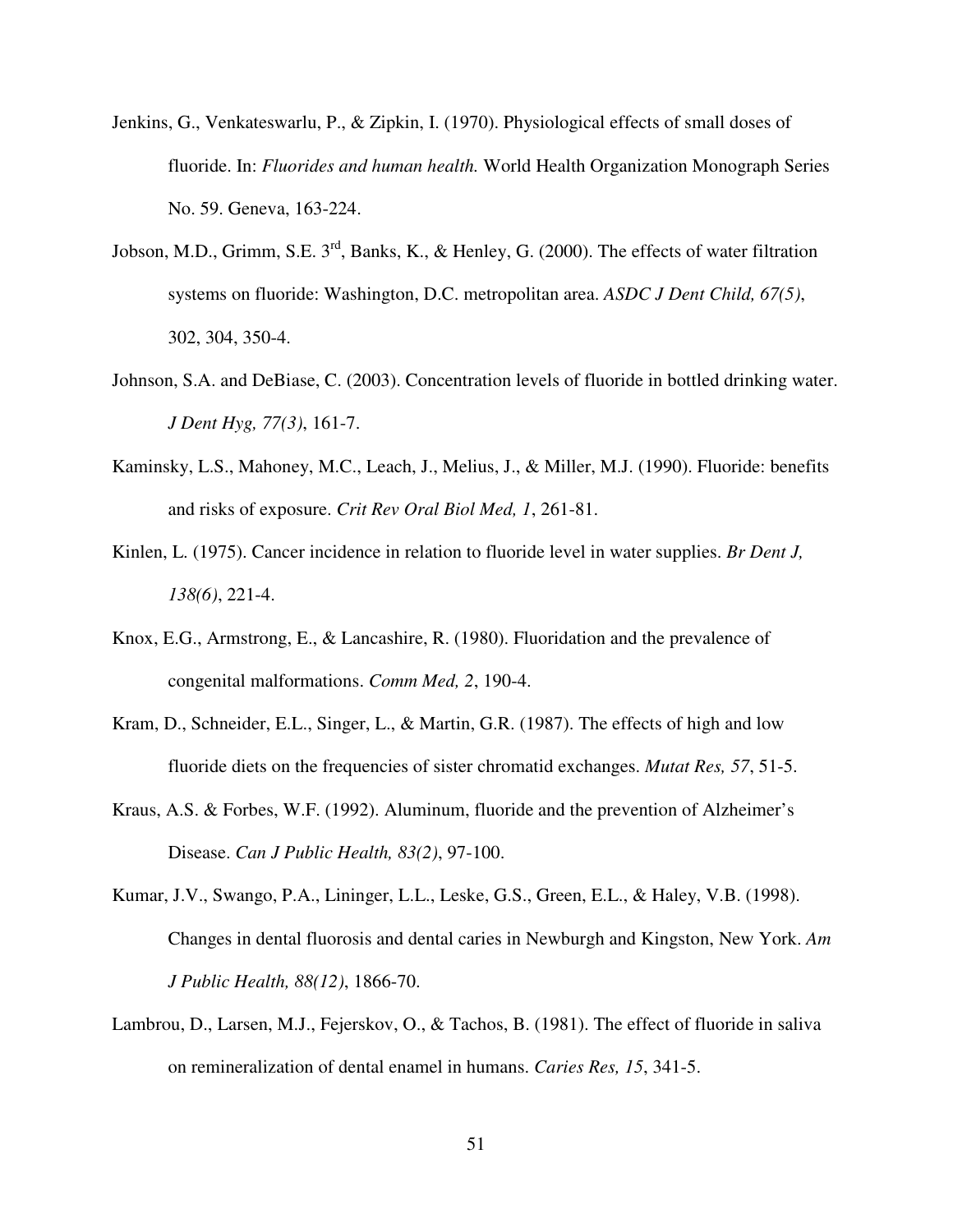- Law, V. (2005). Sink Your Teeth into Healthcare. *Pittsburgh Tribune-Review*. Retrieved January 24, 2009 from http://www.pittsburghlive.com/x/pittsburghtrib/s\_303168.html.
- Lemke, C.W., Doherty, J.M., & Arra, M.C. (1970). Controlled fluoridation: the dental effects of discontinuation in Antigo, Wisconsin. *J Am Dent Assoc, 80*, 782-6.
- Lennon, M.A. (2006). One in a million: The first community trial of water fluoridation. *Bulletin of the World Health Organization, 84(9)*, 759-60.
- Leone, N.C., Leatherwood, E.C., Petrie, I.M., & Lieberman, L. (1964). Effect of fluoride on thyroid gland: clinical study. *J Am Dent Assoc, 69*, 179-80.
- Leone, N.C., Shimkin, M.B., Arnold, F.A., et al. (1954). Medical aspects of excessive fluoride in a water supply. *Public Health Rep, 69(10)*, 925-36.
- Leverett, D.H., Adair, S.M., Vaughan, B.W., Proskin, H.M., & Moss, M.E. (1997). Randomized clinical trial of effect of prenatal fluoride supplements in preventing dental caries. *Caries Res, 31I,* 174-79.
- Levy, S.M. (1993). A review of fluoride intake from fluoride dentrifrice. *J Dent Child, 60(2)*, 115-24.
- Levy, S.M., Kiritsy, M.C., & Warren, J.J. (1995). Sources of fluoride intake in children. *J Public Health Dent, 55(1)*, 39-52.
- Levy, S.M., Maurice, T.J., & Jakobsen, J.R. (1993). Feeding patterns, water sources and fluoride exposures of infants and 1-year-olds. *J Am Dent Assoc, 124*, 65-9.
- Li, Y., Dunipace, A.J., & Stookey, G.K., A (1987). Lack of genotoxic effects of fluoride in the mouse bone-marrow micronucleus test. *J Dent Res, 66(11)*, 1687-90.
- Li, Y., Dunipace, A.J., & Stookey, G.K., B (1987). Effects of fluoride on the mouse sperm morphology test. *J Dent Res, 66(9)*, 1509-11.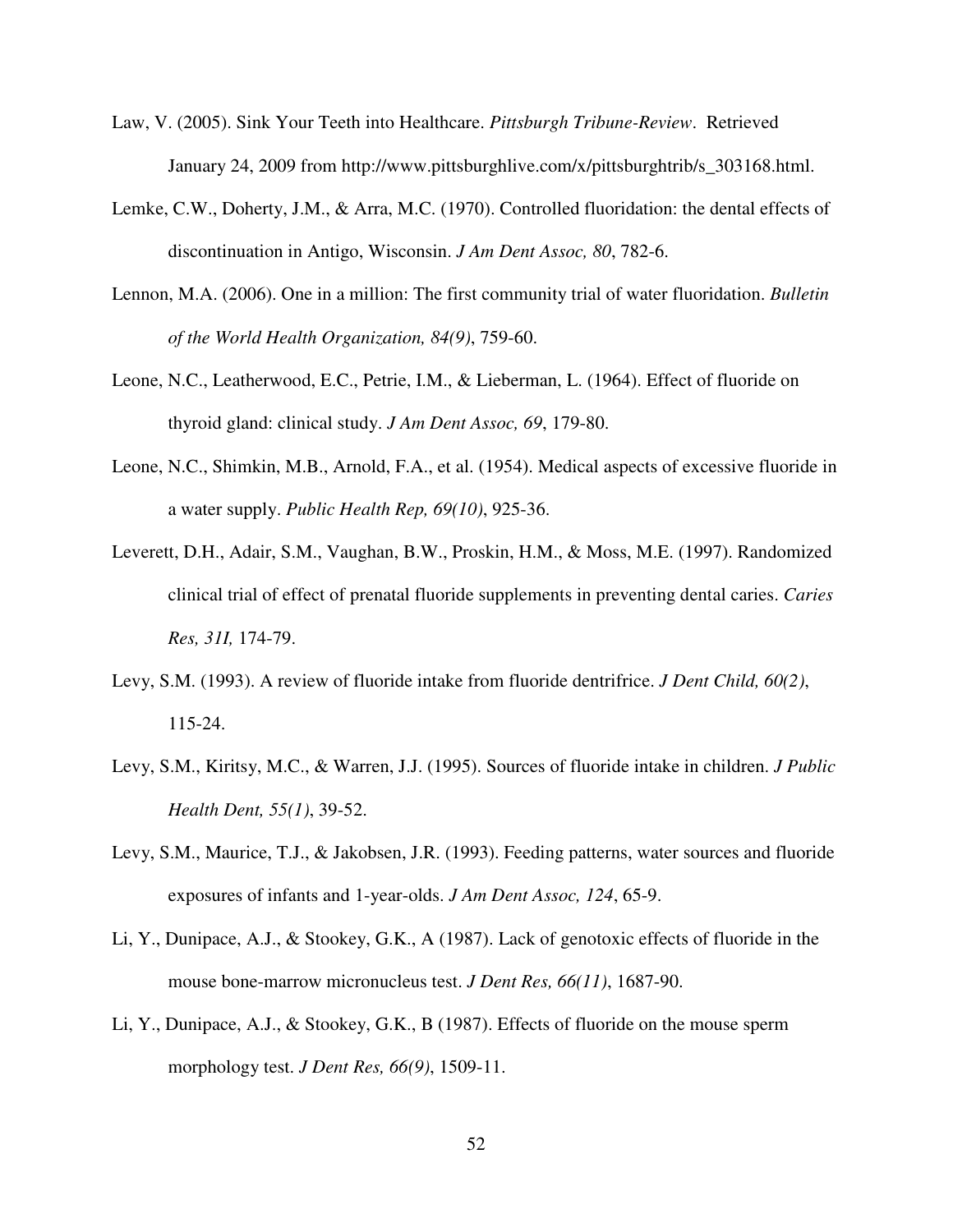- Li, Y., Heerema, N.A., Dunipace, A.J., & Stookey, G.K., C (1987). Genotoxic effects of fluoride evaluated by sister-chromatid exchange. *Mutat Res, 192*, 191-201.
- Li, Y., Zhang W., Noblitt, T.W., Dunipace, A.J., & Stookey, G.K. (1989). Genotoxic evaluation of chronic fluoride exposure: sister-chromatid exchange study. *Mut Res, 227*, 159-65.
- Lindemeyer, R.G., Fitz, L.G., & Pikarski, J.D. (1996). Fluoride: surprising factors in bottled water. *Penn Dent J (Phila), 63(1)*, 13-7.
- Mahoney, M.C., Nasca, P.C., Burnett, W.S., & Melius, J.M. (1991). Bone cancer incidence rates in New York state: time trends and fluoridated drinking water. *Am J Public Health, 81(4)*, 475-479.
- Maier, F.J. (1963). *Manual of water fluoridation practice.* New York: McGraw-Hill Book Company, Inc.
- Margolis, F.J., Reames, H.R., Freshman, E., Macauley, C.D., & Mehaffey, H. (1975). Fluoride: ten year prospective study of deciduous and permanent dentition. *Am J Dis Child, 129*, 794-800.
- Masters, R. (2003). Estimated cost of increased prison population predicted to result from use of silicofluorides in Palm Beach County. Presented to Palm Beach County Commission, August 26, 2003.
- McCabe, M., A (2009). *Community Water Fluoridation Experience in Southwest Wisconsin.*
- McCabe, M., B (2009). UW School of Medicine and Public Health Oversight and Advisory Committee. *Wisconsin Partnership Program Final Report – Development Grant*.
- McCabe, M., personal communication, March 11, 2009.
- McClure, F.J. (1970). Water fluoridation: the search and the victory. Bethesda, Maryland: *National Institute of Dental Research.*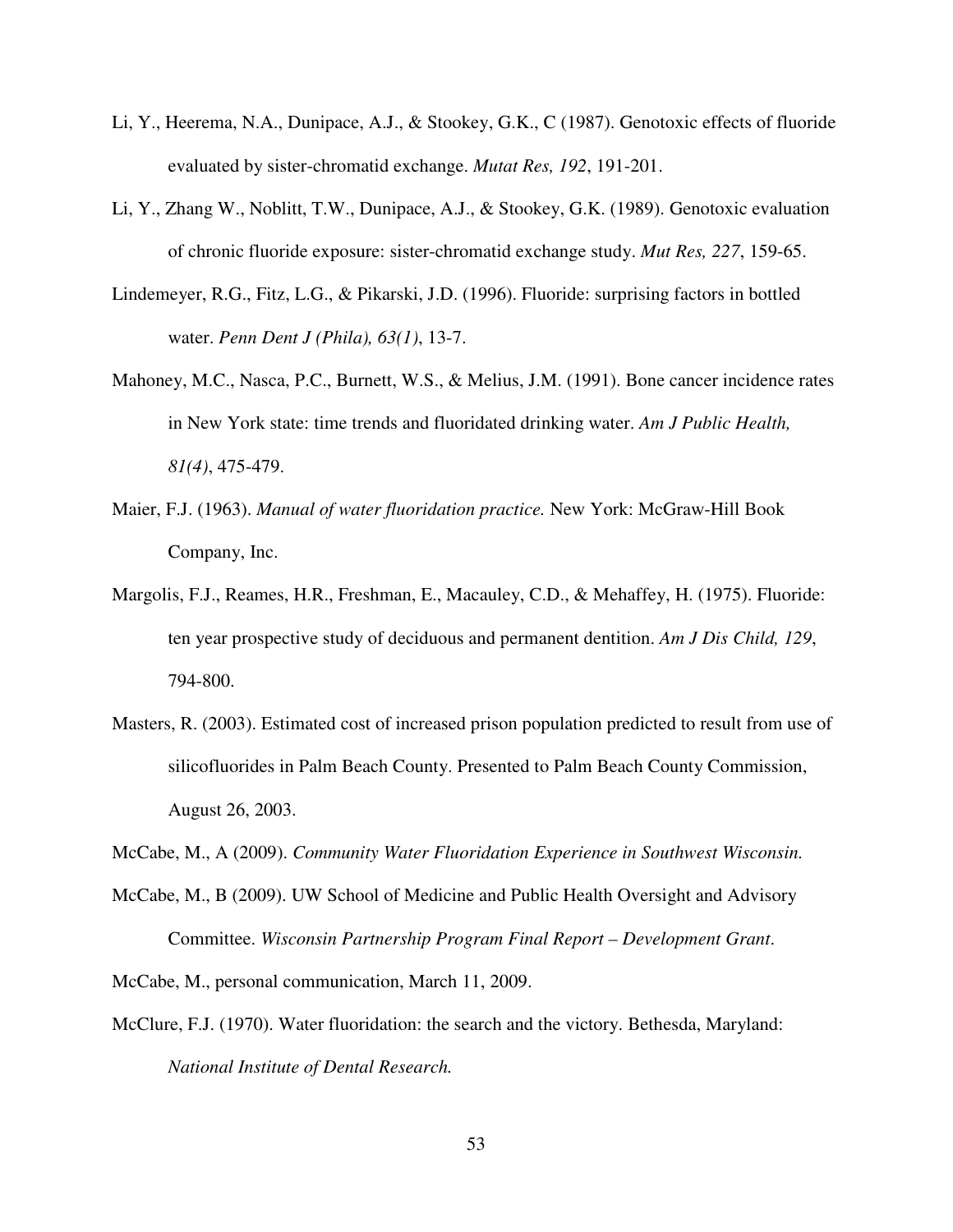- McKay, F.S. (1933). Mottled enamel: the prevention of its further production through a change of the water supply at Oakley, Ida. *J Am Dent Assoc, 20(7)*, 1137-49.
- Montgomery, D. (2000). *The system of fluoridation and mind control endangers your health and your freedom*. Retrieved February 2, 2009 from http://www.whale.to/b/montgomery.html.
- Mullenix, P.J., Denbesten, P.K., Schunior, A., & Kernan, W.J. (1995). Neurotoxicity of sodium fluoride in rats. *Neurotoxicol Teratol, 17(2)*, 169-77.
- National Institutes of Health Office of Human Subjects Research. *Directives for Human Experimentation*. Retrieved February 5, 2009 from http://ohsr.od.nih.gov/guidelines/nuremberg.html.
- National Research Council (1993). Health effects of ingested fluoride. *Report of the Subcommittee on Health Effects of Ingested Fluoride*. Washington, DC: National Academy Press.
- Needleman, B.L., Pueschel, S.M., & Rothman, K.J. (1974). Fluoridation and the occurrence of Down's Syndrome. *New Eng J Med, 291*, 821-3.
- Newbrun, E. (1986). *Fluorides and dental caries*, 3<sup>rd</sup> ed. Springfield, Illinois: Charles C. Thomas.
- Newbrun, E. (1989). Effectiveness of water fluoridation. *J Public Health Dent, 49(5)*, 279-89.
- Newbrun, E. (2004). Systemic benefits of fluoride and fluoridation. *J Public Health Dent, 64(special issue)*, 35-9.
- The Nikzor Project (1991-2009). *Fallacy: Confusing Cause and Effect*. Retrieved January 24, 2009 from http://www.nizkor.org/features/fallacies/confusing-cause-and-effect.html.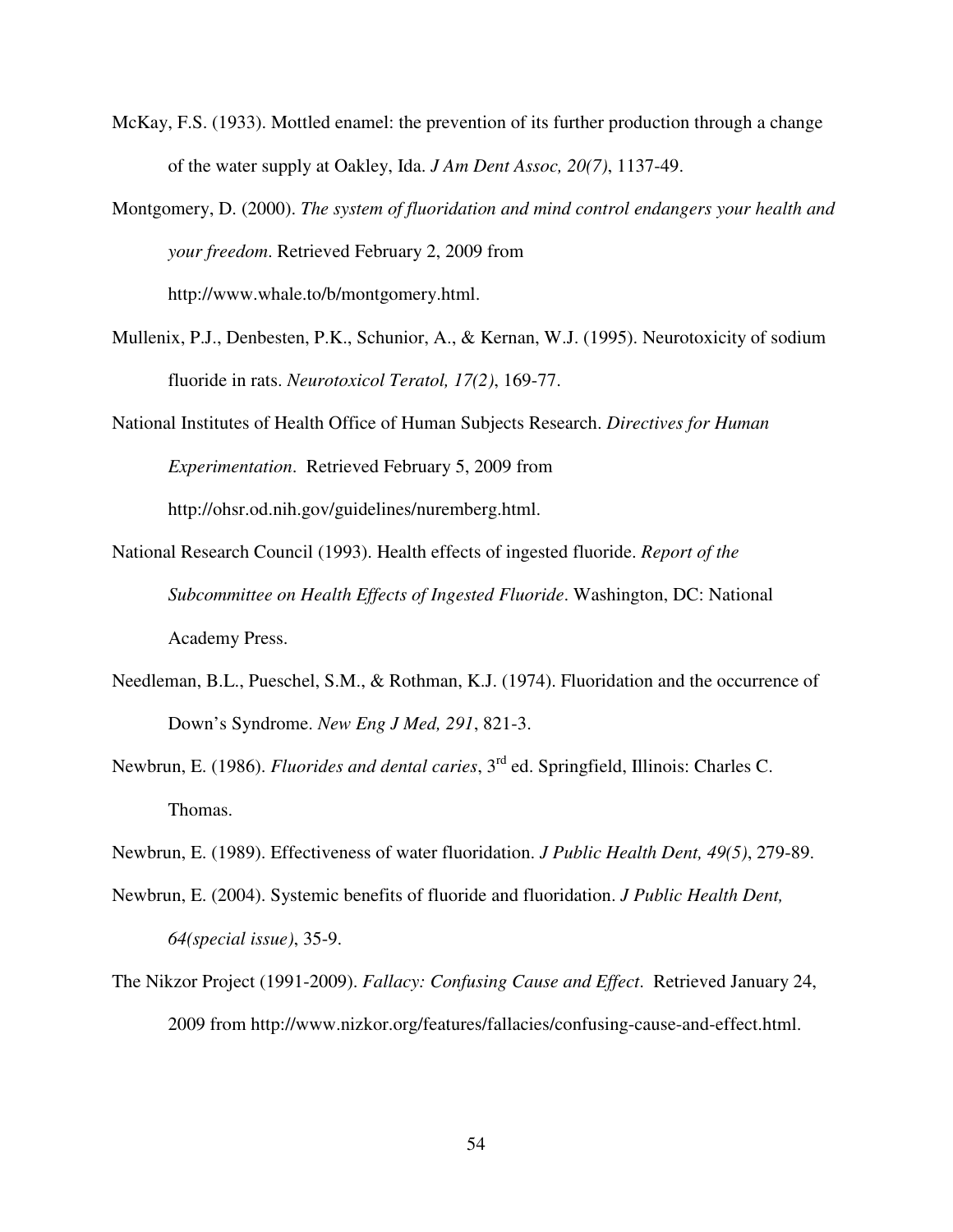- Obe, G. & Slacik-Erben, R. (1973). Suppressive activity by fluoride on the induction of chromosome aberrations in human cells and alkylating agents in vitro. *Mutat Res, 19*, 369-71.
- O'Connell, J.M., Brunson, D., Anselmo, T., & Sullivan, P.W. (2005). Costs and savings associated with community water fluoridation programs in Colorado. *Prev Chronic Dis, 2(spec. issue)*, 1-13. Serial online available from: http://www.cdc.gov/pdc/issues/2005/nov/05\_0082.htm.
- Osterman, J.W. (1990). Evaluating the impact of municipal water fluoridation on the aquatic environment. *Am J Public Health, 80*, 1230-5.
- Pendrys, D.G. (1995). Risk of fluorosis in a fluoridated population. Implications for the dentist and hygienist. *J Am Dent Assoc, 126*, 1617-1624.
- Pendrys, D.G. (2000). Risk of enamel fluorosis in nonfluoridated and optimally fluoridated populations: considerations for the dental professional. *J Am Dent Assoc, 131(6)*, 746-55.
- Pendrys, D.G., Katz, R.V., & Morse, D.E. (1996). Risk factors for enamel fluorosis in a nonfluoridated population. *Am J Epidemiol, 143(8)*, 808-15.
- Pendrys, D.G. & Stamm, J.W. (1990). Relationship of total fluoride intake to beneficial effects and enamel fluorosis. *J Dent Res, 69(spec. issue)*, 529-38.
- Pollick, P.F. (2004). Water fluoridation and the environment: current perspective in the United States. *Int J Occup Environ Health, 10*, 343-50.
- Preface (1999). Dosage Schedule for Dietary Fluoride Supplements. *J Public Health Dent, 59(4)*, 203-4.
- Rapaport, I. (1953). Contribution a l'etude de mongolisme: Role pathogenique de fluor. *Bull Acad M (Paris), 140*, 529-31.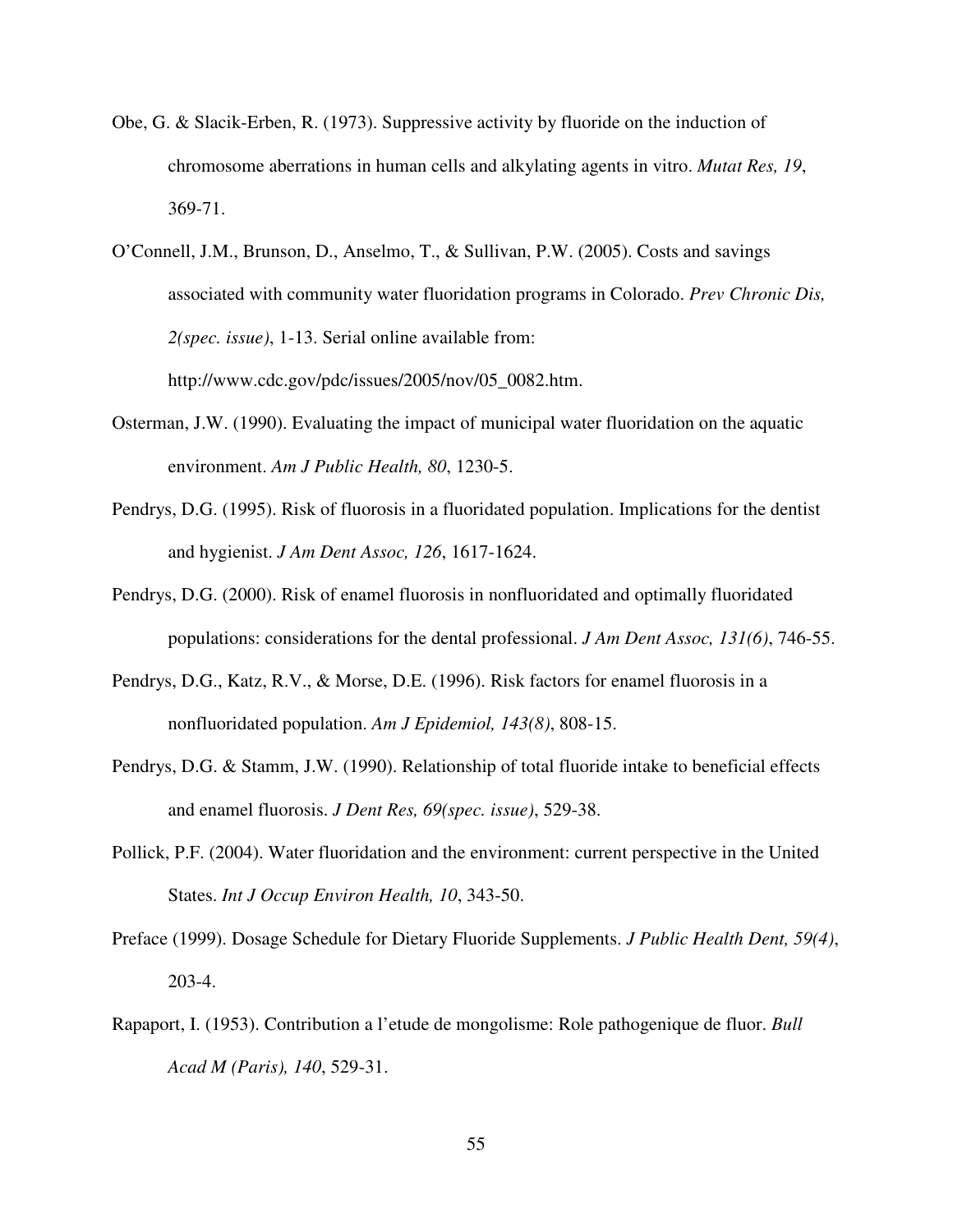- Rapaport, I. (1963). Oligophrenic mongolienne et caries dentairs. *Rev Stomatol Chir Maxillofac, 46*, 207-18.
- Rense, Jeff (2008). *The Use of Fluoridation for Mass Mind Control*. Retrieved February 2, 2009 from http://www.rense.com/general79/hd3.htm.
- Robinson, S.N., Davies, E.H., & Williams, B. (1991). Domestic water treatment appliances and the fluoride ion. *Br Dent J, 171*, 91-3.
- Rogot, E., Sharrett, A.R., Feinleib, M., & Fabsitz, R.R. (1978). Trends in urban mortality in relation to fluoridation status. *Am J Epidemiol, 107(2)*, 104-12.
- Ross, J.F. and Daston, G.P. (1995). Letter to the editor. *Neurotoxicol Teratol, 17(6)*, 685-6.

Salt Lake City Demographics. Retrieved January 30, 2009 from http://www.saltlakecityutah.org/salt\_lake\_demographics.htm.

- Schlesinger, E.R., Overton, D.E., Chase, H.C., & Cantwell, K.T. (1956). Newburgh-Kingston caries-fluorine study XIII: pediatric findings after ten years. *J Am Dent Assoc, 52I*, 296- 306.
- Schmitt, B.D. (2006). Breast-Feeding Essentials. *University of Michigan Health Systems C.S. Mott Children's Hospital*. Retrieved January 24, 2009 from http://www.med.umich.edu/1libr/pa/pa\_breastfe\_hhg.htm.
- Selwitz, R.H., Nowjack-Raymer, R.E., Kingman, A., & Driscoll, W.S. (1998). Dental caries and dental fluorosis among schoolchildren who were lifelong residents of communities having either low or optimal levels of fluoride in drinking water. *J Public Health Dent, 58(1)*, 28-35.
- Shannon, F.T., Fergusson, D.M., & Horwood, L.J. (1986). Exposure to fluoridated public water supplies and child health and behaviour. *N Z Med J, 99(803)*, 416-8.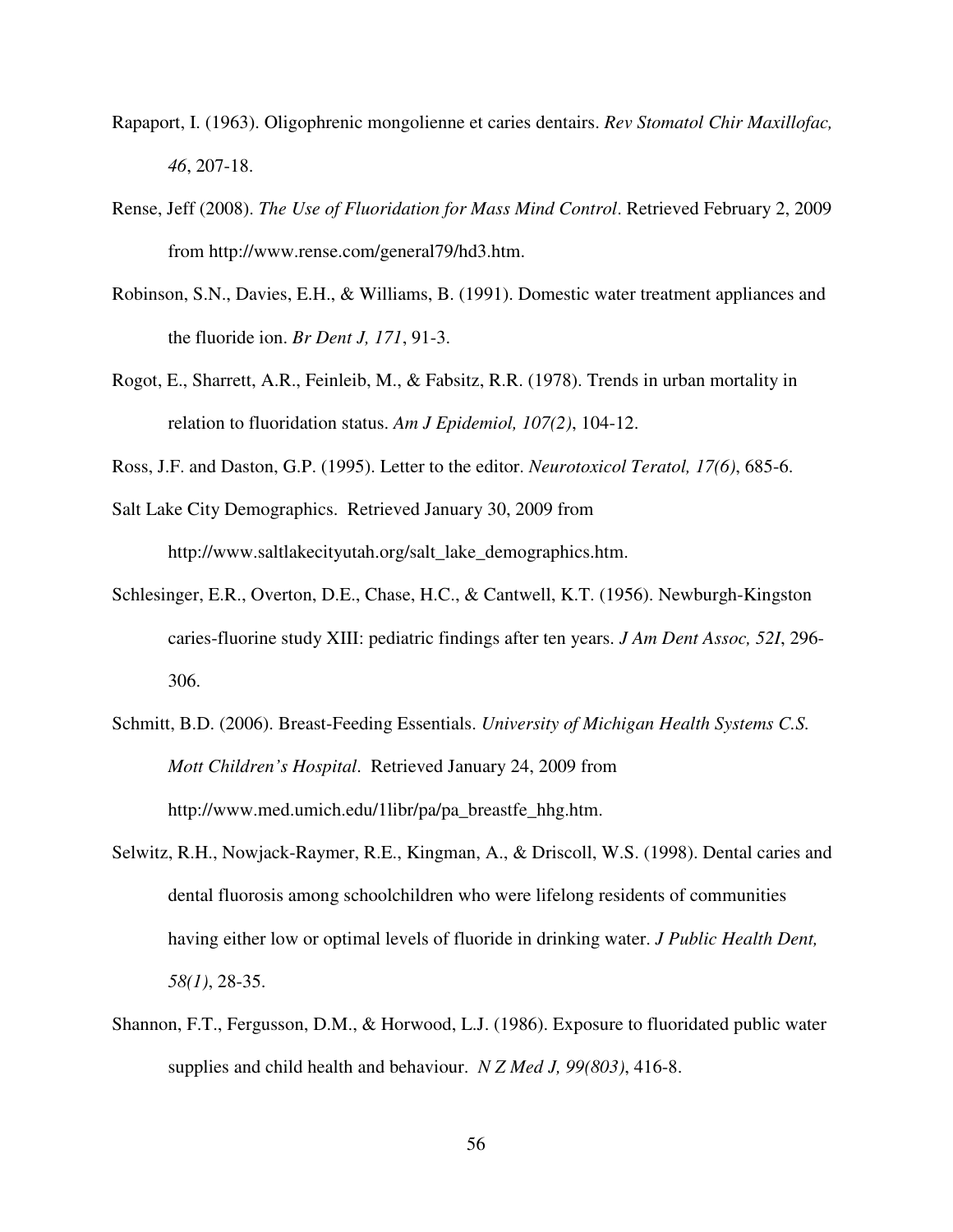- Shattuck, A. (2001). *The Fluoride Debate*. Retrieved February 5, 2009 from http://www.fluoridedebate.com/question34.html.
- Silverstone, L.M. (1993). Remineralization and enamel caries: new concepts. *Dent Update, May*, 261-73.
- Silverstone, L.M., Wefel, J.S., Zimmerman, B.F., Clarkson, B.H., & Featherstone, M.J. (1981). Remineralization of natural and artificial lesions in human dental enamel in vitro. *Caries Res, 15*, 138-57.
- Singh, K.A., Spencer, A.J., & Armfield, B.A. (2003). Relative effects of pre- and posteruption water fluoride on caries experience of permanent first molars. *J Public Health Dent, 63(1)*, 11-19.
- Singh, K.A. & Spencer, A.J. (2004). Relative effects of pre- and post-eruption water fluoride on caries experience by surface type of permanent first molars. *Community Dent Oral Epidemiol, 32*, 435-46.
- Slacik-Erben, R. & Obe, G. (1976). The effect of sodium fluoride on DNA synthesis, mitotic indices and chromosomal aberrations in human leukocytes treated with Tremnimon in vitro. *Mutat Res, 37*, 253-66.
- Stephen, K.W., Macpherson, L.M.D., Gilmour, W.H., Stuart, R.A.M., & Merrett, M.C.W. (2002). A blind caries and fluorosis prevalence study of school-children in naturally fluoridated and nonfluoridated townships of Morayshire, Scotland. *Community Dent Oral Epidemiol, 30*, 70-9.
- Stephen, K.W., McCall, D.R., & Tullis, J.I. (1987). Caries prevalence in northern Scotland before, and 5 years after, water defluoridation. *Br Dent J, 163*, 324-6.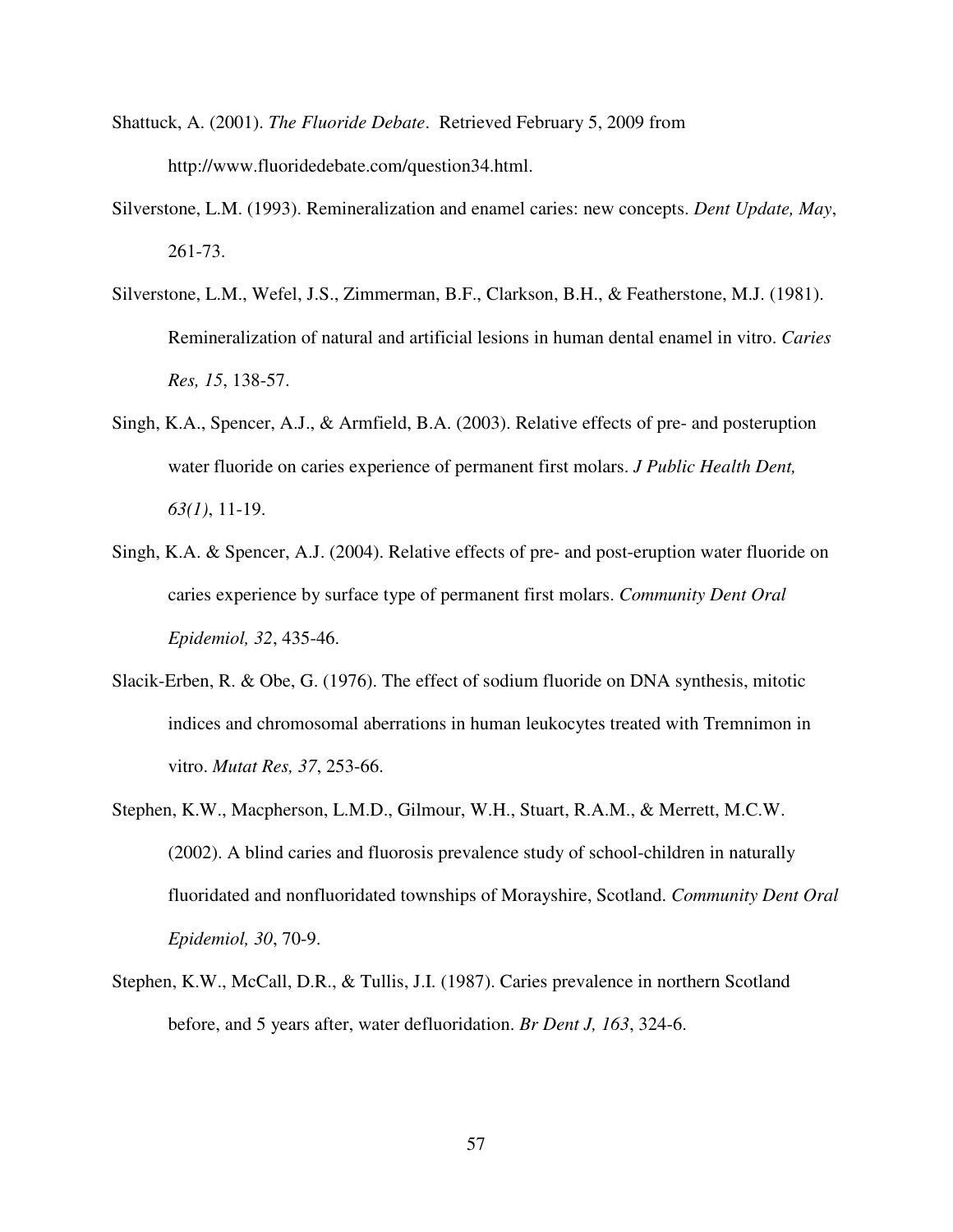- Stookey, G.K. (1994). Review of fluorosis risk of self-applied topical fluorides: Dentifrices, mouthrinses and gels. *Community Dent Oral Epidemiol, 22(3)*, 181-6.
- Tacoma-Pierce County Health Department (2002). Tacoma-Pierce County Health Department fluoridation resolution. WAC197-11-960 environmental checklist.
- Tate, W.H. & Chan, J.T. (1994). Fluoride concentrations in bottled and filtered waters. *Gen Dent, 42(4)*, 362-6.
- Terman, J.W., personal communication. April 7, 2009.
- Thompson, T.G. & Taylor, H.J. (1933). Determination and occurrence of fluorides in sea water. *Industrial Engineering Chemistry,* 87.
- True, A. (2000). *The Truth About 'Fluoride' (or what every Mother should know)*. Retrieved January 21, 2009 from http://www.thepetitionsite.com/1/stopwater-fluoridation.
- Urbansky, E.T. & Schock, M.R. (2000). Can fluoridation affect lead(II) in potable water? Hexafluorosilicate and fluoride equilibria in aqueous solution. *Int J Environ Studies, 57*, 597-637.
- US Department of Health, Education and Welfare, Public Health Service (1962). *Public Health Service drinking water standards*.
- US Department of Health, Education, and Welfare, National Institutes of Health, Division of Dental Health (1972). Misrepresentation of statistics on heart deaths in Antigo, Wisconsin Pub. No. PPB-47. Bethesda, MD.
- US Department of Health and Human Services, Centers for Disease Control, Dental Disease Prevention Activity (September 1986). *Water fluoridation: A manual for engineers and technicians*.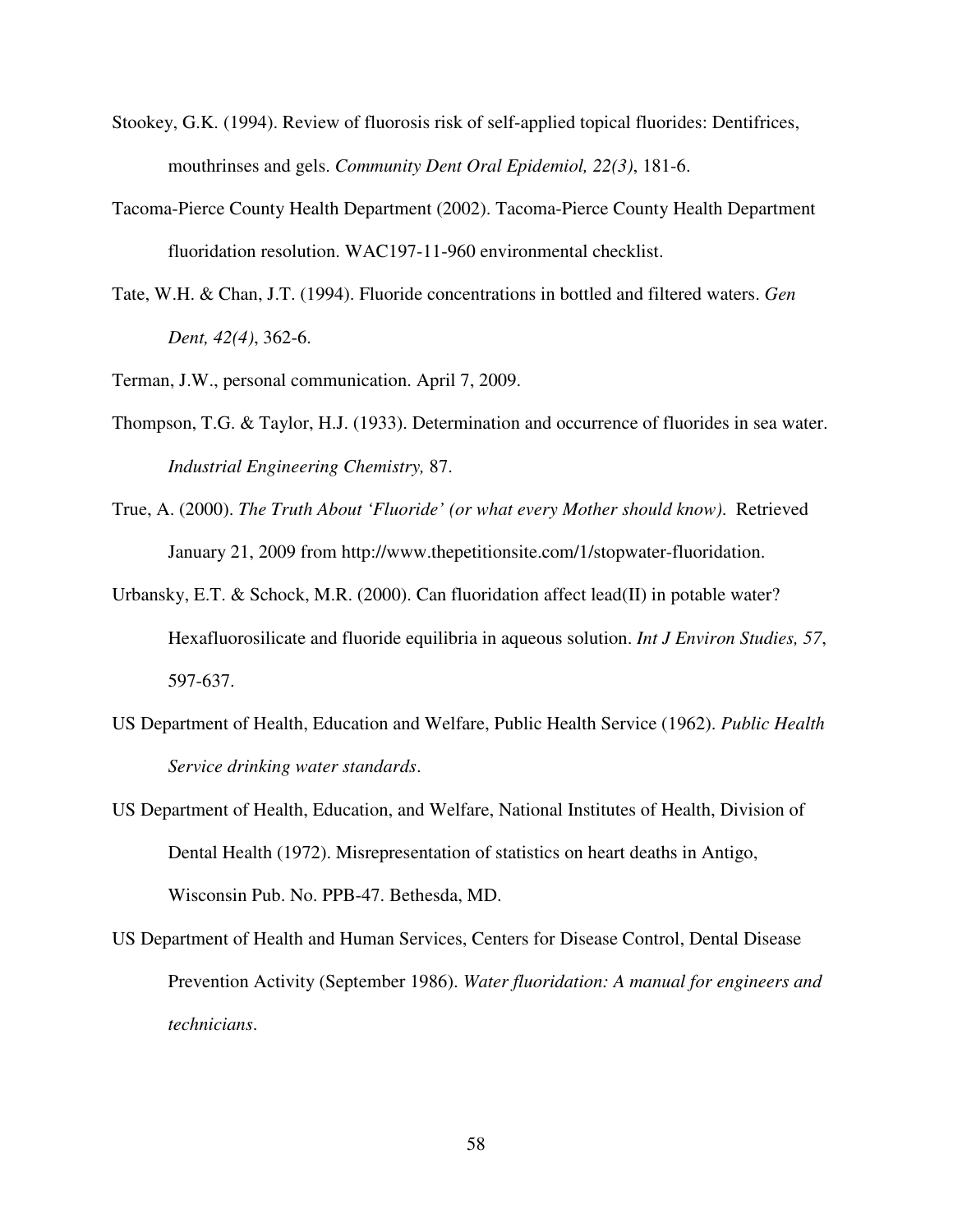- US Department of Health and Human Services, Public Health Service (1980). Surgeon General's advisory: treatment of water for use in dialysis: artificial kidney treatments. Washington, DC: Government Printing Office 872-021.
- US Department of Health and Human Services, Public Health Service (February 1991). Review of fluoride: benefits and risks. *Report of the Ad Hoc Subcommittee on Fluoride*.
- US Department of Health and Human Services, Public Health Service (1993). Toward improving the oral health of Americans: an overview of oral status, resources on health care deliver. *Report of the United States Public Health Service Oral Health Coordinating Committee.*
- US Department of Health and Human Services, Public Health Service (1998). Facts on the ATSDR toxicological profile for fluorides, hydrogen fluoride, and fluorine. CDC Atlanta, GA.
- US Department of Health and Human Services, Public Health Service (2001). Surgeon General statement on community water fluoridation.
- U.S. Government Printing Office (1949). *Trials of War Criminals before the Nuremberg Military Tribunals under Control Council Law No. 10, Vol. 2, pp. 181-182.* Washington, D.C.
- Van Winkle, S., Levy, S.M., Kiritsy, M.C., Heilman, J.R., Wefel, J.S., & Marshall, T. (1995). Water and formula fluoride concentrations: Significance for infants fed formula. *Pediatr Dent, 17(4)*, 305-10.
- Varner, J.A., Jensen, K.F., Horvath, W., & Isaacson, R.L. (1998). Chronic administration of aluminum-fluoride or sodium-fluoride to rats in drinking water: Alterations in neuronal and cerebrovascular integrity. *Brain Res, 784*, 284-98.
- Whitford, G.M. (1990). Intake and metabolism of fluoride. *J Dent Res, 69(spec. issue)*, 539-49. Whitford, G.M. (1994). Intake and metabolism of fluoride. *Adv Dent Res, 8(1)*, 5-14.